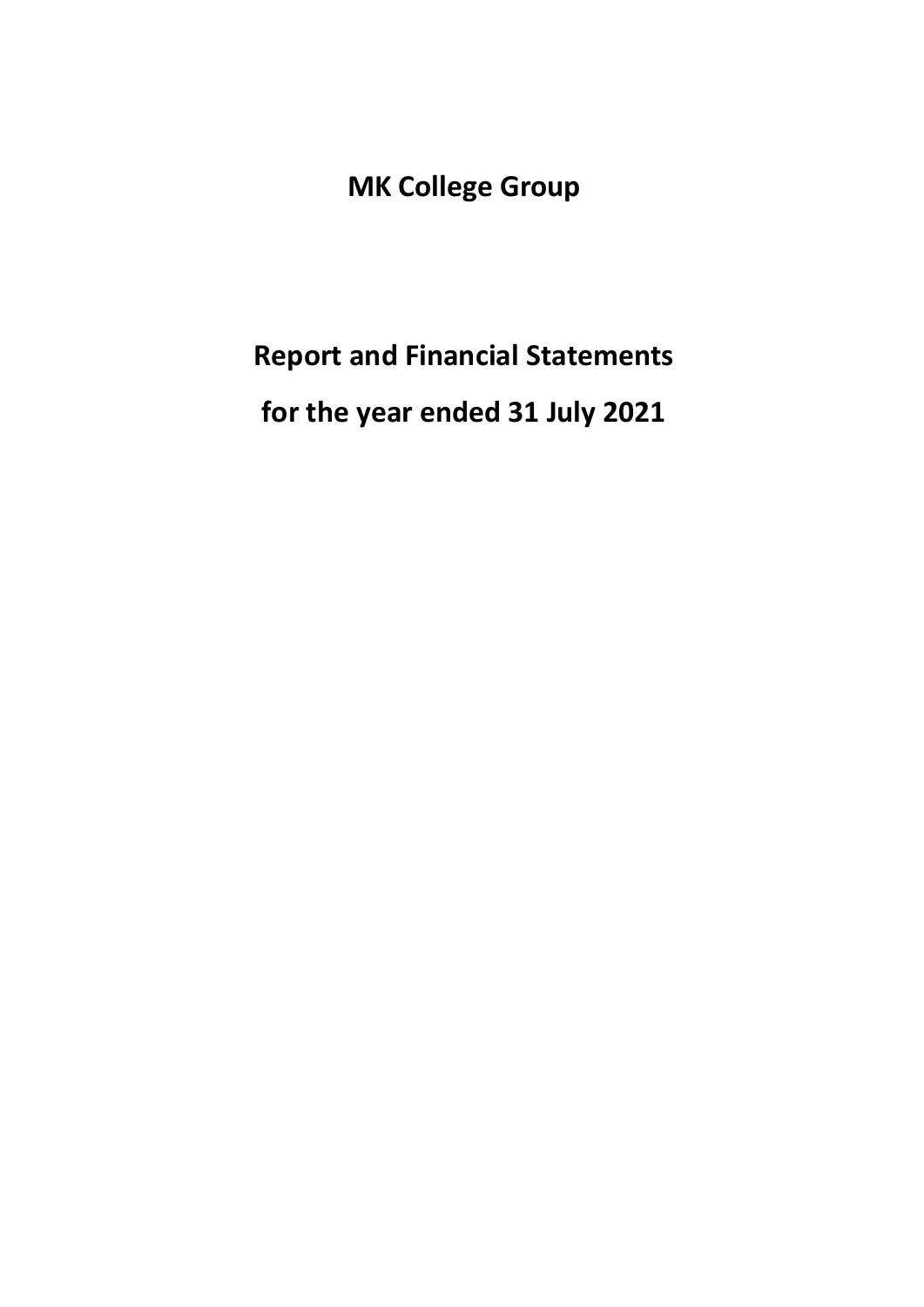# **Key Management Personnel, Board of Governors and Professional Advisers**

#### **Key management personnel**

Key management personnel are defined as members of the College Leadership Team and were represented by the following in 2020/21:

**Julie Mills - CEO & Group Principal Imelda Galvin – Group Chief Operating Officer Annie Allen – Group Chief People Officer Chris McLean (to 31 October 2020) – Principal (Campus) Sally Alexander - Principal (Prison Services) Alex Warner – Principal (IoT)**

## **Board of Governors**

A full list of Governors is given on page 11 and 12 of these financial statements.

Karen Brown acted as Clerk to the Corporation throughout the period.

## **Professional advisers**

**Financial statements auditors and reporting accountants:**

Buzzacott LLP 130 Wood Street London EC2V 6DL

# **Internal auditors:**

Elucidate Consulting Third Floor 207 Regent Street, London W1B 3HH

# **Bankers:**

Lloyds Bank Plc 249 Silbury Boulevard Central Milton Keynes MK9 1NA

# **Solicitors:**

Howes Percival Nene House 4 Rushmills Northampton NN4 7YB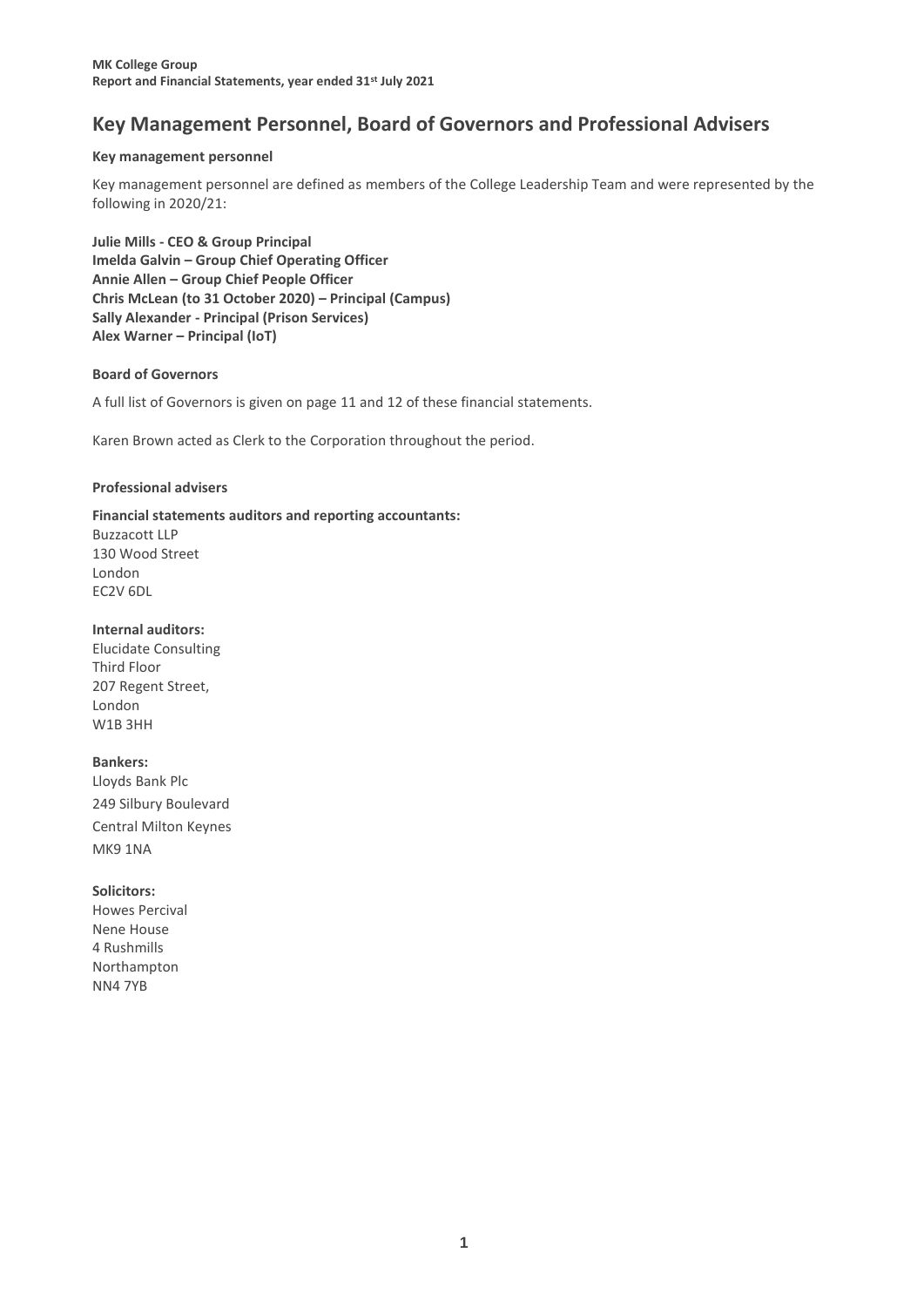# **CONTENTS**

# **Page number**

| Strategic Report                                                                      | 3  |
|---------------------------------------------------------------------------------------|----|
| Statement of Corporate Governance and Internal Control                                | 11 |
| Statement of Regularity, Propriety and Compliance                                     | 18 |
| Statement of Responsibilities of the Members of the Corporation                       | 19 |
| Independent Auditor's Report to the Corporation of Milton Keynes College <sup>1</sup> | 20 |
| Reporting Accountant's Assurance Report on Regularity                                 | 24 |
| Consolidated Statement of Comprehensive Income                                        | 26 |
| Consolidated and College Statement of Changes in Reserves                             | 27 |
| Balance Sheets as at 31 July                                                          | 28 |
| <b>Consolidated Statement of Cash Flows</b>                                           | 29 |
| Notes to the Accounts                                                                 | 30 |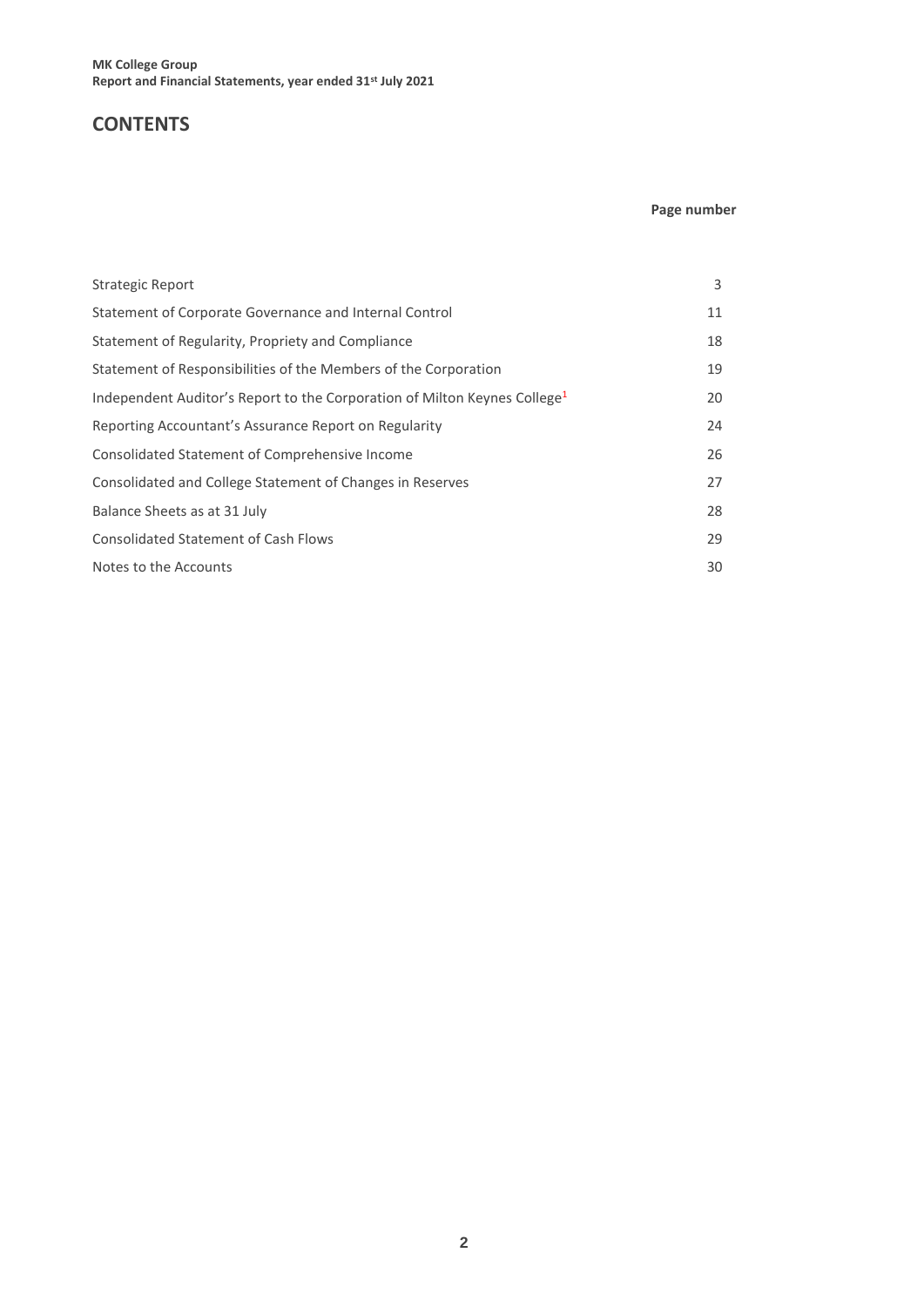# **Strategic Report NATURE, OBJECTIVES AND STRATEGIES:**

The governing body present their annual report together with the financial statements and auditor's report for Milton Keynes College Group ('College') for the year ended 31 July 2021.

# **Legal Status**

The corporation was established under the Further and Higher Education Act 1992 for the purpose of conducting the business of Milton Keynes College. The College is an exempt charity for the purposes of the Charities Act 2011.

# **Vision and Purpose**

Milton Keynes College launched its new *Fairer Futures* five-year strategy in this period, its first as Milton Keynes College Group. Our vision is *to use the power of education to create opportunities, champion talent and build fairer futures* and the means we will employ to achieve our vision, the 'why' that unites our group, are that:

We inspire positive social change in the people and communities we serve through delivering exceptional *learning experiences to transform lives, achieving our vision of a fairer future for all.*

Our vision highlights the change we want to deliver to our communities: To use the power of education to create opportunities, champion talent and build fairer futures.

# **Public Benefit**

The College is an exempt charity under the Part 3 of the Charities Act 2011 and is regulated by the Secretary of State for Education. The members of the Governing Body, who are trustees of the charity, are disclosed on page 11.

In setting and reviewing the College's strategic priorities (below), the Governing Body has had due regard for the Charity Commission's guidance on public benefit and particularly upon its supplementary guidance on the advancement of education. The guidance sets out the requirement that all organisations wishing to be recognised as charities must demonstrate, explicitly, that their aims are for the public benefit.

The city of Milton Keynes is one of the fastest growing in the UK. It has high levels of employment and hence very low levels of unemployment. This has benefitted College students, many of whom have progressed into good jobs and started careers in professional services, logistics, customer services, sports and leisure and engineering to name just a few sectors.

The College is at heart a community institution with the overarching charitable and community goal of providing first class education and educational services that enhance the life chances of its students, their families, and the communities in which they reside. The College is proud that it represents the whole community not just part.

# **Strategic aims**

The College's strategic aims set out what MK College Group seeks to achieve over the duration of the strategy. These aims are designed to be flexible enough to adapt to changing environments and specific enough to anchor our vision and purpose in what we do, they are to:

- 1. Drive aspirational, innovative, and student-focussed educational experiences
- 2. Deliver the skills needed by employers to aid productivity
- 3. Develop meaningful partnerships to grow our influence and create opportunities
- 4. Promote and live fairness, equality, diversity, and inclusion
- 5. Achieve and maintain financial and operational sustainability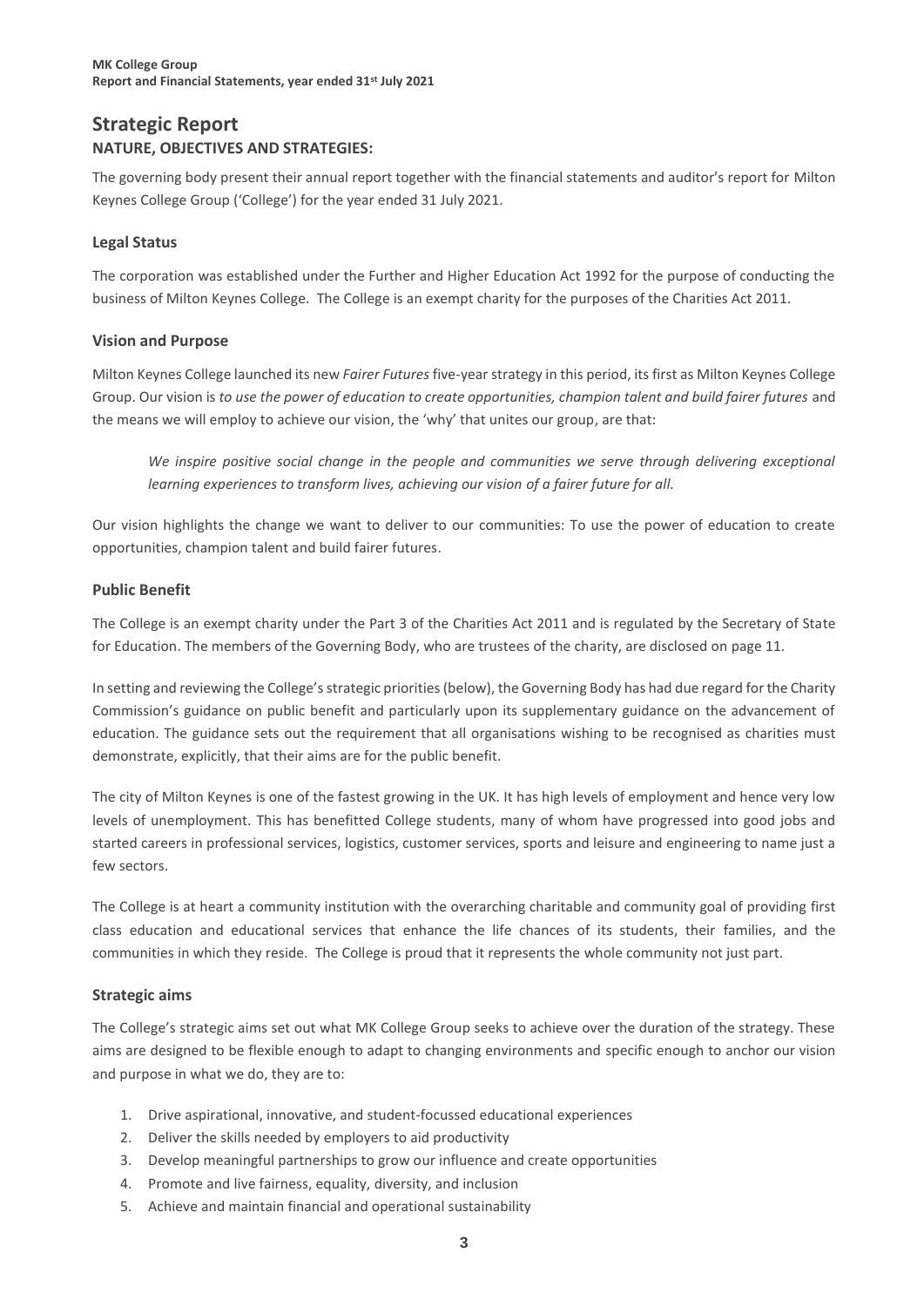6. Create organisational unity around our shared vision and purpose

## **Financial objectives**

The Board has challenged the Executive to deliver a financially sustainable college without the contribution of the prison education contracts. This process is phased over several years and the key principle for the 2020/21 budget was to deliver an overall College and Group surplus in 2021/22 (before retirement benefit accounting adjustments).

The Group is committed to observing the importance of sector measures and indicators and uses the *FE Choices* data available on the GOV.UK website which looks at measures such as success rates. The Group is required to complete an annual College Financial Forecasting Return (CFFR) for the Education and Skills Funding Agency (ESFA).

# **FINANCIAL POSITION**

#### **Financial results**

The Group achieved a total comprehensive income deficit of £4.391m (2019/20 - deficit of £11.602m). This included £5.684m of FRS102 pension charges (2019/20 £13.013m). The deficit before other gains and losses was £3.999m (2019/20 – deficit of £1.351m). Prior to FRS102 pension charges, the College achieved an operational surplus of £1.293m for the year (2019/20 £1.411m).

The Group year-end net current assets show a liability of £1.282m (2019/20 – liability of £1.867m).

Group total net liabilities of £21.509m (2019/20 – net liabilities of £17.118m). The year-on-year movement is due to an increase in the Pension Benefit Obligation of £5.684m.

Current liabilities include a Deferred Capital Grant of £0.173m, and a Holiday Pay Accrual of £1m, neither of which is an immediate cash liability.

The Group has a year-end cash balance of £5.598m.

Tangible fixed asset additions during the year amounted to £2.875m. This spend split being Land & Buildings £0.740m, Equipment £0.313m, Computers £0.591m. Additions to assets in Construction totalled £1.231m.

The Group has significant reliance on the education sector funding bodies for its principal funding source, largely from recurrent grants. In 2020/21 the FE funding bodies provided 79% of the Group's total income. The diversity of total income ratio is 18.9%, far in excess of the recent General FE benchmark of 7.4%

#### **Treasury policies and objectives**

Treasury management is the management of the College's cash flows, its banking, money market and capital market transactions; the effective control of the risks associated with those activities; and the pursuit of optimum performance consistent with those risks. The College has a separate treasury management policy in place which includes its banking arrangements. Short-term borrowing for temporary revenue purposes is authorised by the Accounting Officer. All other borrowing requires the authorisation of the Corporation and must comply with the requirements of the Funding Agreement.

# **Cash flows and liquidity**

There was a £4.412 million net cash inflow (2019/20 £4.267 million net cash inflow), from operating activities. While there are net current liabilities of £1.282m, this included a holiday pay accrual of £1m and deferred capital grant of £0.173m, meaning that the underlying cash position is good.

The size of the College's total borrowing and its approach to interest rates has been calculated to ensure a reasonable cushion between the total cost of servicing debt and operating cashflow.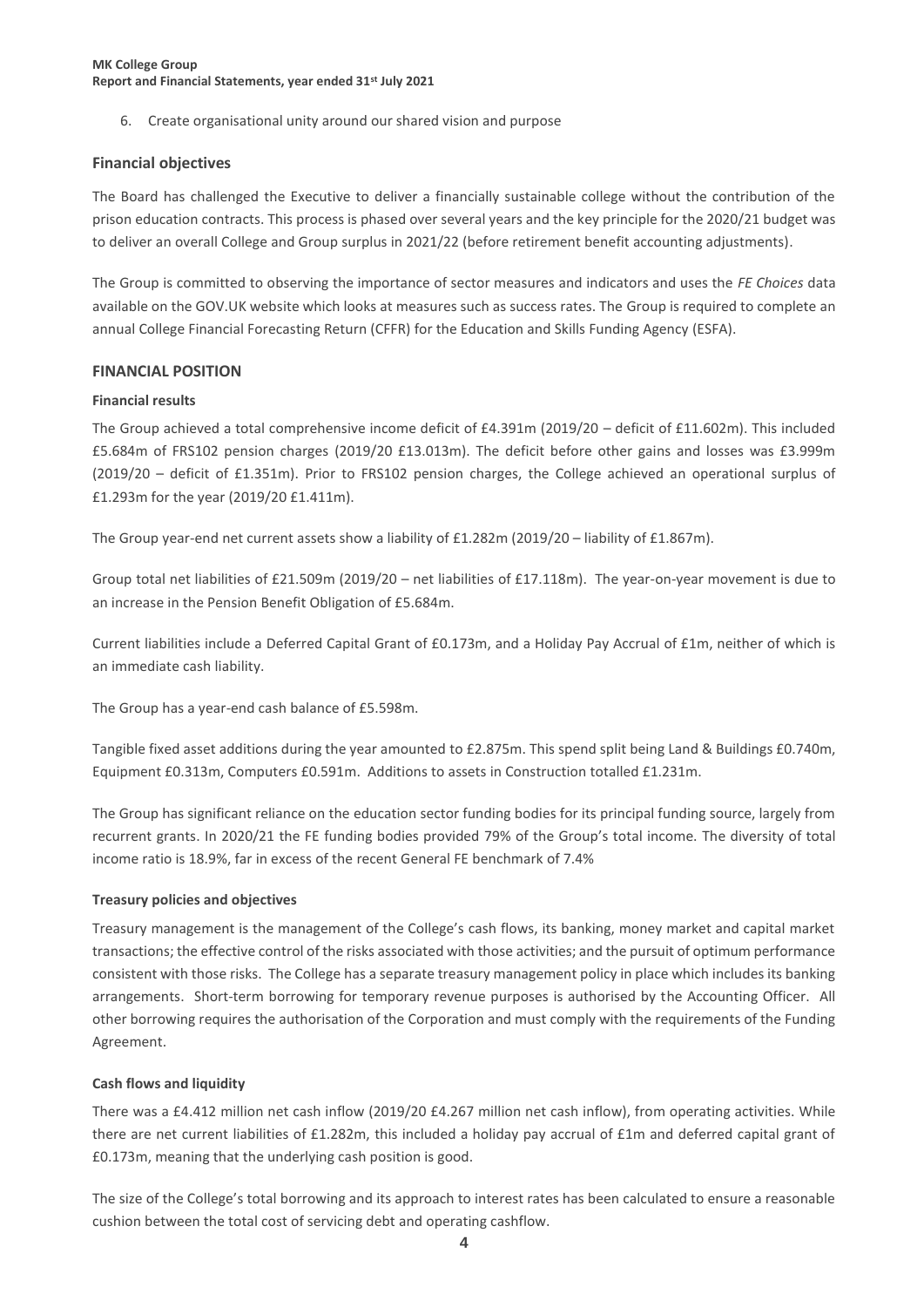#### **Reserves**

The Group has no formal Reserves Policy but recognises the importance of reserves in the financial stability of any organisation, and ensures that there are adequate reserves to support the College's core activities. The Group reserves include £6.2m held in revaluation reserve. As at the balance sheet date the Income and Expenditure reserve stands in deficit at (£27.7m), 2019/20 deficit of (£23.4m). The Income and Expenditure reserve includes Pension Provisions of £48.5m (2019/20 - £42.8m). It is the Corporation's intention to begin increasing non-pension related reserves over the life of the strategic plan, with the generation of annual operating surpluses.

#### **Going concern**

The activities of the College, together with the factors likely to affect its future development and performance are set out within the Report of the Governing Body. The financial position of the College, its cashflow, liquidity and borrowings are presented in the Financial Statements and accompanying Notes.

The College has a net current liabilities position of £1.282m, (2019/20 liability of £1.867m), and net liabilities of (£21.509m), (2019/20 net liability of £17.118m). The change in net liabilities year on year is attributable to the increase the pensions liability.

At the year end the College has £0.175m of loans outstanding with bankers on terms negotiated in 2011. The outstanding balance was repaid in October 2021. The College's forecasts and financial projections indicate that it will be able to operate within this existing facility for the foreseeable future.

The College's 5-year plan was to invest for growth in the initial 2 years and to affect a sustainable delivery model in years 3 to 5. This was achieved in years 3 and 4, delivering the budgeted surplus.

Having considered the ability of the College to adapt to adverse financial events through effective risk management and strong financial management processes and controls, the governors consider that the College has a reasonable expectation that it has adequate resources to continue in operational existence for the foreseeable future. For this reason will continue to adopt the going concern basis in the preparation of its Financial Statements.

The College has a Local Government Pension Scheme deficit of £48.5m currently. This deficit has increased by £5.7m against last year. This highlights the vast fluctuations that can occur year on year depending based on a variety of factors outside the control of the College. Large pension deficits are unfortunately quite common within the sector, and are based on the annual actuarial estimates. Our auditors have reviewed these results and report that they are in line with sector norms.

#### **Group companies**

The College has four subsidiary companies, Prison Education Training Services (MK) Limited, MKC Commercial Ltd, MK Manpower Forum Ltd and Code Makers Academy Limited. Prison Education Training Services (MK) Limited and MK Manpower Forum Ltd were dormant during the year.

#### **CURRENT AND FUTURE DEVELOPMENT AND PERFORMANCE**

**Student numbers**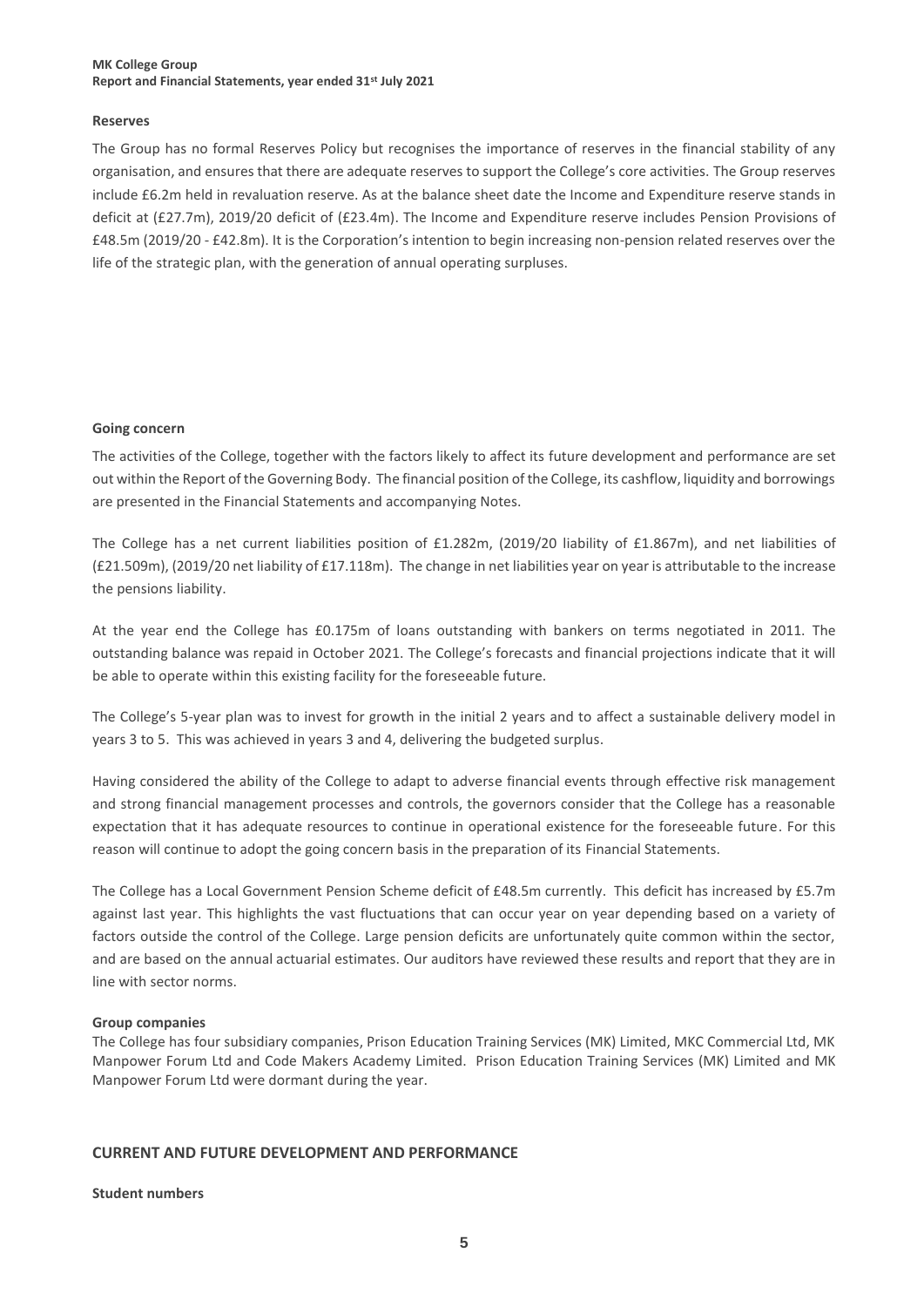The College delivered activity to 8,535 funded students during 2020/21 (2019/20 – 12,890). Of these, 4,139 (2019/20 – 4,346) were Campus based, of which 3,430 (2019/20 – 3,379) full time, and 709 (2019/20 – 967) part time. Prison Services delivered activity to 4,396 students (2019/20 – 8,544) across the 19 prisons in which it delivered offender learning. The significant reduction in learner numbers for Prisons was entirely attributable to restrictions relating to Covid-19 protocols.

# **Student achievements (Campus)**

The College continues to make good progress in improving the quality of teaching, learning and assessment and has self-assessed as Grade 2 'Good' for the 2020/21 academic year which mirrors its current Ofsted grade given in June 2017.

# **2020/21**

When looking at the data for campus achievement, it is important to consider the impact of the College Assessed Outcomes, in contrast to the traditional assessment process, as a result of COVID 19 that continued in 2020/21.

- 1. Headline vocational achievement is at 90.3%, a 4.3% decrease on 2019/20.
- 2. High grades for GCSE English are at 35.6%, 0.2% lower than 2019/20 and high grades for GCSE maths are at 38.7%, 8% higher than 2019/20.
- 3. Functional Skills English is at 50.6%, 19.4% lower than 2019/20.
- 4. Functional Skills maths is at 18.9%, 46.1% lower than 2019/20.
- 5. 16-18 vocational is 85.8%, a decrease of 3.3% in comparison to 2019/20.
- 6. Adult vocational is 93%, a decrease of 1.4% in comparison to 2019/20.
- 7. Adult Apprenticeships are at 53.8%, 9.9% down on 2019/20 and 16-18 Apprenticeships are at 59.8%, 0.4% up on 2019/20. Apprenticeships have been adversely affected by COVID 19, due to some learners being furloughed or being made redundant, and so either still waiting to complete or not being able to complete their programmes.

Functional skills were delivered entirely on-line in the year due to Covid-19 which has had a detrimental impact on results and is a picture reflected across other FE providers.

#### **Student achievements (Prison Services)**

The Milton Keynes College Group Prison Education Framework (PEF) Contract commenced on 1 April 2019 and is now into year three of the Contract. The College delivers in 19 prisons across three PEF Lots; LTHSE North, LTHSE South and South Central. Whilst delivery of the Contracts has been impacted by the Covid pandemic, we have continued to work with HMPPS and the MoJ to adapt the delivery model to meet learner need.

In the second year of the PEF Contract, once revised Contract arrangements were implemented, the College continued to deliver strong achievement rates. Between 1 April 2020 to 31 March 2021, across the 19 prisons, the College engaged with 3,767 individual prisoners to deliver 9,990 individual packages of learning with an achievement rate (Actual Success) of 99%. This level of engagement has continued into the third year of the contract, as new ways of working have become embedded. Between 1 April 2021 and 31 July 2021, the College has engaged with a further 3,182 individual prisoners to deliver a mix of 7,468 individual packages of learning and qualifications with an in-year achievement rate (Actual Success) of 97%.

The final achievement rate delivered by Milton Keynes College for PEF Contract Year 2 was the highest of the four PEF Suppliers.

#### **Curriculum developments**

2020/2021 has been seen continued disruption due to the COVID 19 pandemic, which impacted on campus delivery from the end of September 2020, when on-site activity and in-class was limited to ensure social distancing was maintained and isolation requirements followed. The College's FE campuses became mass Covid Testing centres at the beginning of terms, supporting more than 8,000 tests during the opening weeks of terms. Teaching teams in prison settings had minimal face-to-face contact with learning delivered remotely via in-cell learning packs. A planned programme of increasing student hours on site was curtailed in November with the introduction of a second national lockdown, followed by a third lockdown effective from 6th January. Classes were switched to 'on-line' delivery over this period and teachers and trainers responded extremely well, and continued to deliver effective, often innovative,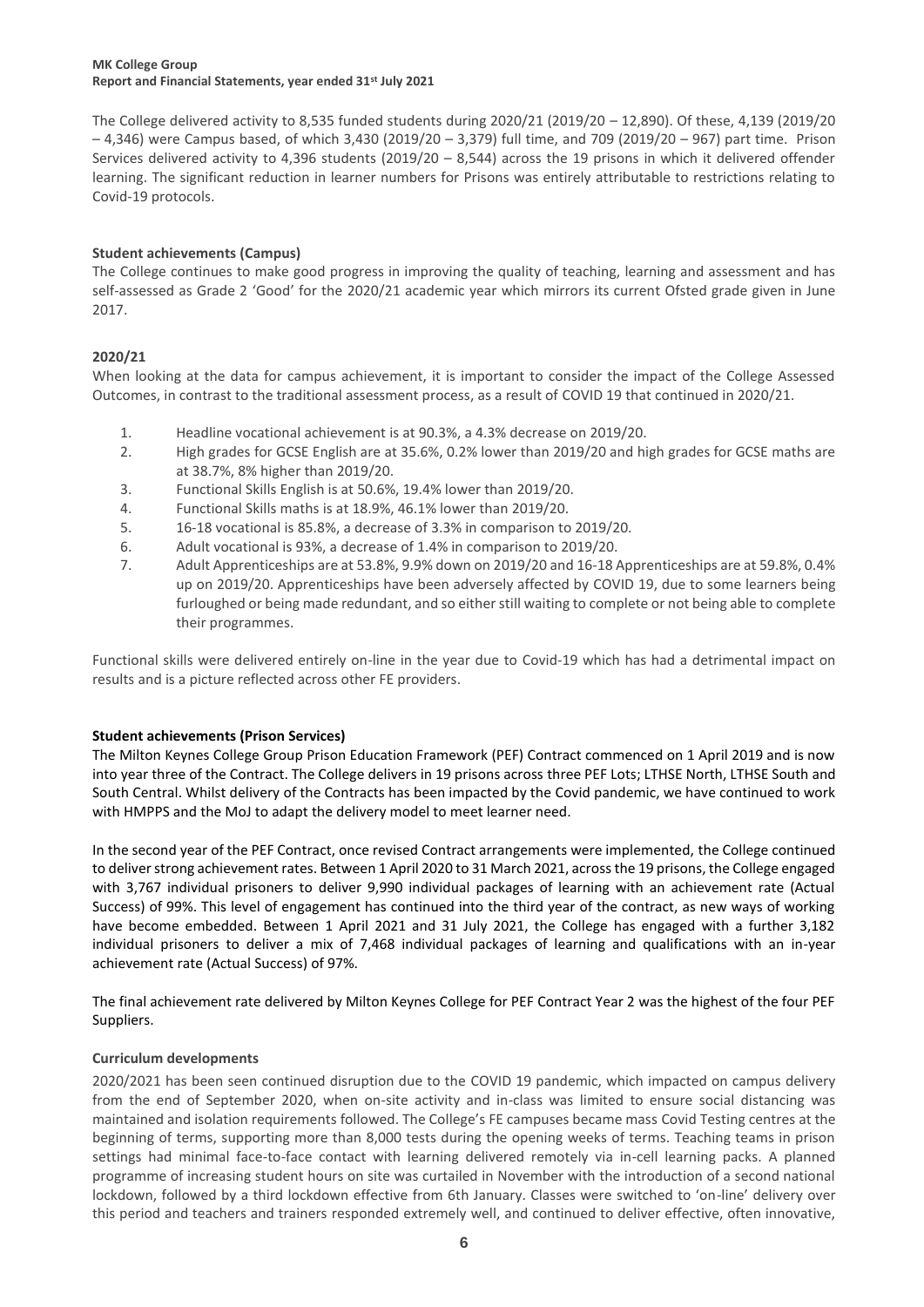sessions to students who were well supported by Teaching Assistants and Progress Mentors. Exams were disrupted for the second year and the College and the College enacted a substantial centre assessed grading process. Students were able to return to campus in a phased way from March 2021, although the return to face-to-face learning in prison settings has been much slower.

Student achievement rates have been sustained during the pandemic and there has been a strong focus on ensuring students have the skills necessary to progress to the next stage of their learning journey.

The Skills White paper was published in January 2021 and aligns perfectly with the College's approach to placing employers at the heart of defining local skills needs. The College heard in July 2021 that it had been successful in its bid to lead a Skills Accelerator Trailblazer pilot which will see the creation of a College Business Centre on its Chaffron Way Campus in 2022.

The South Central Institute of Technology graduated its first cohort of Higher National Certificate students and in partnership with leading tech employers including Microsoft UK, McAfee and CCL Solutions, piloted an innovative curriculum in which employers co-deliver in every element of the students learning. A very successful on-line launch event in July 2021 attracted significant interest and social media.

## **Payment performance**

The Late Payment of Commercial Debts (Interest) Act 1998, which came into force on 1 November 1998, requires colleges, in the absence of agreement to the contrary, to make payments to suppliers within 30 days of either the provision of goods or services or the date on which the invoice was received. The target set by the Treasury for payment to suppliers within 30 days is 95 per cent. During the accounting period 1 August 2020 to 31 July 2021, the College paid 96 per cent of its invoices within 30 days of the invoice date. The College incurred no interest charges in respect of late payment for this period.

# **Financial**

The Group has £21.5m of net liabilities (including £48.5m pension liability).

# **People**

The Group employs 1,244 people (expressed as headcount), of whom 753 are teaching staff.

# **PRINCIPAL RISKS AND UNCERTAINTIES**

The College has an embedded system of internal control, including financial, operational and risk management, which is designed to protect the College's assets and reputation.

Based on the strategic plan, on an ongoing basis the College Risk Management Group undertakes a comprehensive review of the high-level risks to which the College is exposed, and which pose a threat to the achievement of strategic objectives. The Risk Management Group considers systems and procedures, including specific preventable actions, to mitigate potential impacts on the College. Where considered necessary, new controls are introduced, and/or existing internal controls are further strengthened, whether this be in the form of challenge and scrutiny by the Risk Management Group, or reviews undertaken by the College's Internal Auditors, will review their effectiveness. In addition, the Risk Management Group considers risks which may arise as a result of a new area of work being undertaken by the College, and any such changes to the College's risk profile will be considered as part of the ongoing review of the Internal Audit Strategic Plan.

A risk register is maintained at the College level which is reviewed at least annually by the Audit and Risk Committee and more frequently, where necessary. The risk register identifies the key risks, the potential contributory factors, and the mitigating controls. For each risk an overall assessment is provided, which is subject to regular review and will change if the level of risk is reduced, or if a control weakness is identified which increases the likelihood of the risk occurring.

This is supported by a risk management training programme to raise awareness of risk throughout the College. In addition to focussing on internal risk priorities the framework takes account of sector risks.

The current COVID 19 pandemic has continued to significantly affect the day to day running of the College as it has all FE Colleges. However, on the financial front, the College has managed the risks well with no significant additional costs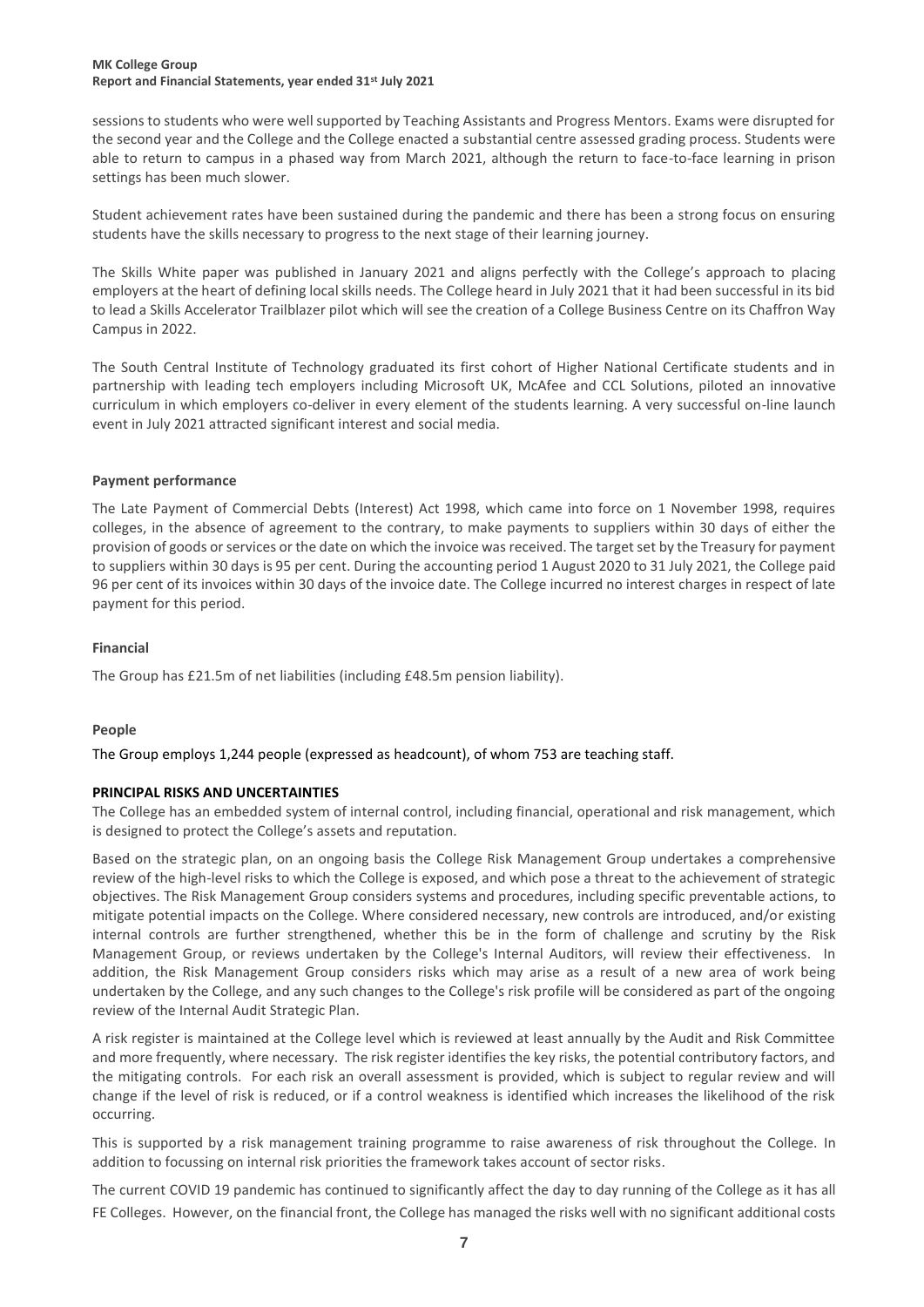related to COVID 19. This was partly achieved by taking prompt action to manage costs in areas worst affected by COVID, particularly our Commercial areas.

The key risks currently identified are:

| <b>Key Risk</b>                                                                                       | <b>Mitigations</b>                                                                                                                                                                                                                          |
|-------------------------------------------------------------------------------------------------------|---------------------------------------------------------------------------------------------------------------------------------------------------------------------------------------------------------------------------------------------|
| Safeguarding: Harm to students, staff and members of<br>the wider college community                   | College Safeguarding Strategy, subject to annual review,<br>which is supported by appropriate policies and<br>procedures and training for all Staff                                                                                         |
| Data breach resulting in a fine and reputational damage                                               | Approved policies and procedures which are regularly<br>updated<br>Online Data Protection training for all Staff<br>Annual<br>Information<br>Security<br>Training<br>and<br>acknowledgement of the Acceptable Usage Policy by all<br>Staff. |
| Cyber Attack: Financial and / or data losses and<br>reputational damage as a result of a cyber attack | Information Security Policy<br>Use of Content Filters and Multi Factor Authorisation<br>Active Scanning for vulnerabilities                                                                                                                 |

Other risks include the reliance on continued government funding through the further education sector funding bodies and through the Office for Students. In 2020/21, 79% of the College's revenue was ultimately publicly funded and this level of requirement is expected to continue. This risk is mitigated in several ways:

- Submission to the Register of apprenticeship training providers
- A robust strategy to operate with levy paying employers
- A strengthened apprenticeship sales team
- By ensuring the College is rigorous in delivering high quality education and training
- Considerable focus and investment is placed on maintaining and managing key relationships with the various funding bodies
- Ensuring the College is focused on provision that provides a solid financial contribution
- Ensuring the College is focused on those priority sectors which will continue to benefit from public funding
- Regular dialogue with funding bodies
- Close engagement with the Ministry of Justice
- Strong engagement with local employers

Operational risks include:

#### **Buildings and infrastructure**

A comprehensive asset conditions survey was carried out over the entire college estate in 2019 highlighted the need to invest in the current estate and infrastructure as the they had suffered from limited investment previously. The estates survey shaped a 5-year Estates Plan and help bring the buildings and infrastructure up to an appropriate level. Modernising and making them fully fit for purpose will require further investment, enabling the College to achieve an outstanding learning, and working environment, further enhancing the student and staff experience, increase efficiencies to meet the College's sustainability agenda and reducing running costs. The College has developed several significant funding applications to provide financial support to deliver significant capital developments.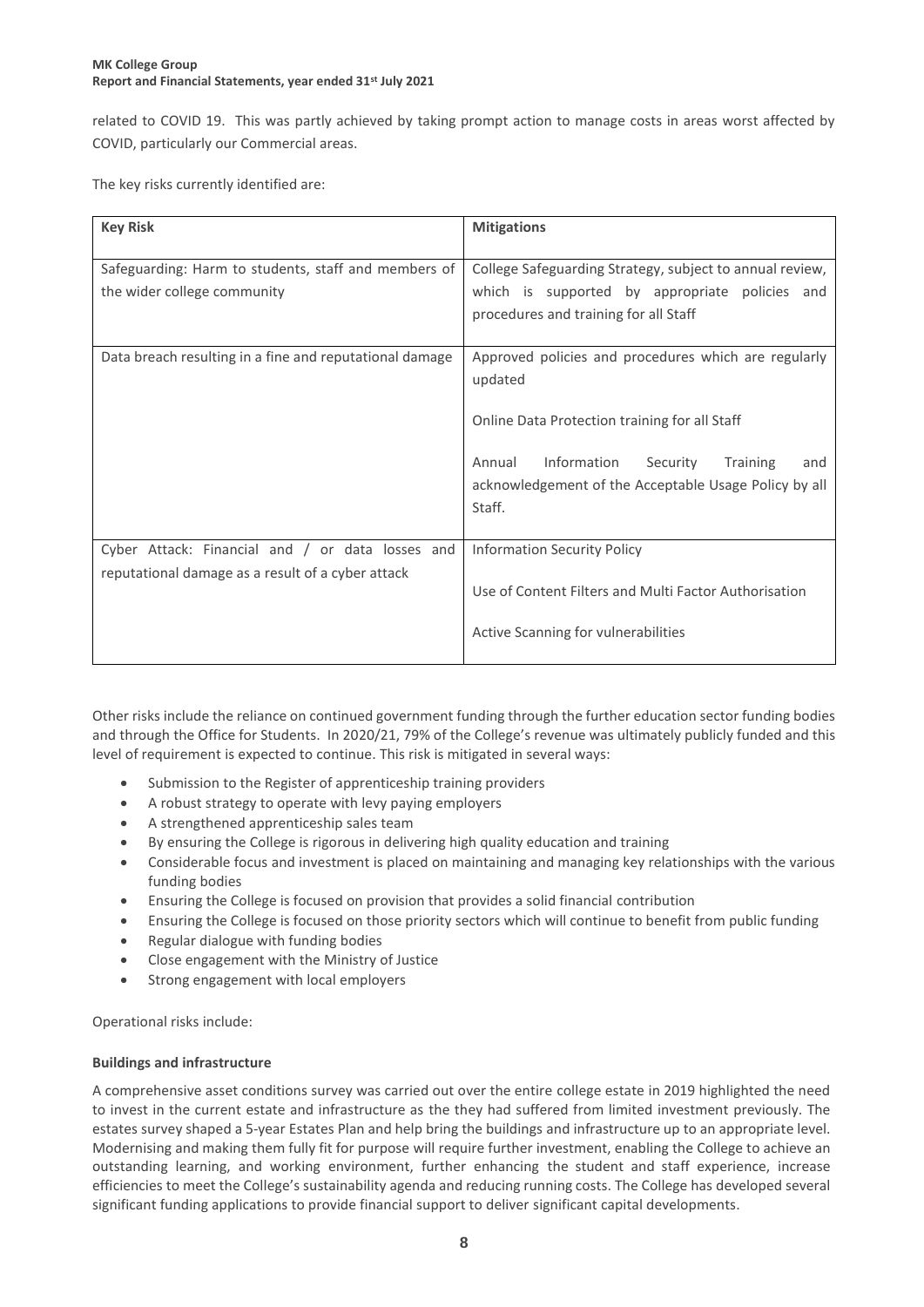### **Health and well-being**

The nature of the Covid-19 outbreak during the year meant the raised risks of transmission of Covid-19 in the general population and was assessed by college management regularly to limit its potential for transmission on college sites. The College has a Business Continuity Plan covering a range of scenarios and takes advice from the regulatory and other public bodies such as the Department for Education (DfE), Department of Health (DoH), Public Health England (PHE) etc, to ensure that the College is clear about what it should do during the pandemic, and in planning for any emerging threats or developments of this nature. The steps taken are overseen by college management at weekly meetings of its Corporate Recovery Team (CoRT), of which the Principal and Chief Executive is a member. A review by PHE complimented the College on its approaches to its Covid-19 measures.

### **STAKEHOLDER RELATIONSHIPS**

In line with other colleges and with universities, Milton Keynes College has many stakeholders. These include:

- Students;
- Education sector funding bodies;
- Staff:
- Local employers:
- Local authorities;
- Local Enterprise Partnerships (LEPs);
- The local community:
- Other FE institutions;
- Trade unions;
- Professional bodies.
- Ministry of Justice
- Regional & national employers (IoT)

The College recognises the importance of these relationships and engages in regular communication with them through the College Internet site and by meetings.

#### **Trade union facility time (AA)**

The Trade Union (Facility Time Publication Requirements) Regulations 2017 require the college to publish information on facility time arrangements for trade union officials at the college.

| Numbers of employees in relevant period | FTE employee number |
|-----------------------------------------|---------------------|
|                                         | 19.5                |

| Percentage of time | Number of employees |
|--------------------|---------------------|
| 1-50%              |                     |

| Total cost of facility time                     | £14.251  |
|-------------------------------------------------|----------|
| Total pay bill                                  | £36.543m |
| Percentage of total bill spent on facility time | 0.04%    |

# **Equal Opportunities**

The College is committed to ensuring equality of opportunity for all who learn and work within it. It is a signatory of th[e Race at Work Charter.](https://eur02.safelinks.protection.outlook.com/?url=https%3A%2F%2Fwww.bitc.org.uk%2Frace%2F&data=04%7C01%7Cmiranda.coles%40mkcollege.ac.uk%7C87e2f0ec6a754f0edd3d08d9b8e4265b%7C952c9f77608e4fb29a07fe66983b9967%7C0%7C0%7C637744112292442381%7CUnknown%7CTWFpbGZsb3d8eyJWIjoiMC4wLjAwMDAiLCJQIjoiV2luMzIiLCJBTiI6Ik1haWwiLCJXVCI6Mn0%3D%7C3000&sdata=q7Lc7HuronDwCfKqXDCiO%2BwY6YxJW2ofy0ivlk%2BIP4I%3D&reserved=0) It holds [Leaders in Diversity](https://eur02.safelinks.protection.outlook.com/?url=https%3A%2F%2Fnationalcentrefordiversity.com%2Fdiversity-accreditations%2Fleaders-in-diversity%2F&data=04%7C01%7Cmiranda.coles%40mkcollege.ac.uk%7C87e2f0ec6a754f0edd3d08d9b8e4265b%7C952c9f77608e4fb29a07fe66983b9967%7C0%7C0%7C637744112292452407%7CUnknown%7CTWFpbGZsb3d8eyJWIjoiMC4wLjAwMDAiLCJQIjoiV2luMzIiLCJBTiI6Ik1haWwiLCJXVCI6Mn0%3D%7C3000&sdata=INr%2BqAsFvsY1Ex3rS37%2FBM%2BrmkN70mj5DU7OVsM2VPw%3D&reserved=0) status which is currently due for review. It respects and values positively differences in age, disability, gender, gender reassignment, marriage and civil partnership, pregnancy and maternity, race, religion and belief and sexual orientation. It strives vigorously to remove conditions which place people at a disadvantage and works to be fully inclusive in its approach. Its commitment to equal opportunities is implemented, and monitored, on a planned basis through the Equality Strategy Review Group (ESRG) and the College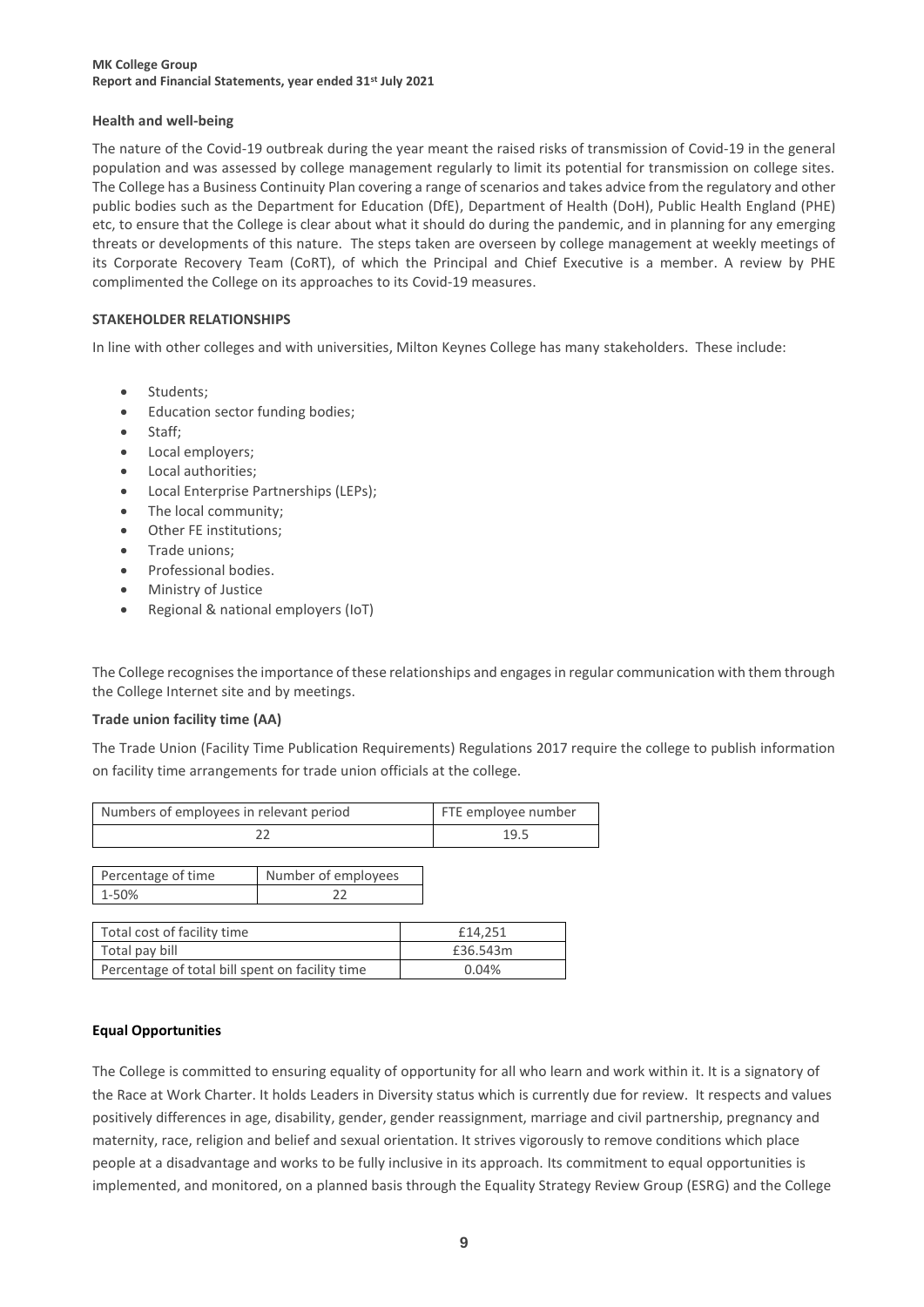publishes an Equality, Diversity and Inclusion (EDI) Report and Equality Objectives to ensure compliance with all relevant legislation.

The College undertakes equality impact assessments on all new policies, procedures and organisational changes. Equality impact assessments are also undertaken for existing policies and procedures on a prioritised basis.

The College aligns with th[e Mindful Employer Charter](https://eur02.safelinks.protection.outlook.com/?url=https%3A%2F%2Fwww.mindfulemployer.dpt.nhs.uk%2Four-charter&data=04%7C01%7Cmiranda.coles%40mkcollege.ac.uk%7C87e2f0ec6a754f0edd3d08d9b8e4265b%7C952c9f77608e4fb29a07fe66983b9967%7C0%7C0%7C637744112292452407%7CUnknown%7CTWFpbGZsb3d8eyJWIjoiMC4wLjAwMDAiLCJQIjoiV2luMzIiLCJBTiI6Ik1haWwiLCJXVCI6Mn0%3D%7C3000&sdata=ParciVRXpqzNqOp85a6MKaul50bGmZEEdAZ8QnNeQxE%3D&reserved=0) initiative to assist the mental health and wellbeing of colleagues and is also [a Disability Confident](https://eur02.safelinks.protection.outlook.com/?url=https%3A%2F%2Fwww.gov.uk%2Fgovernment%2Fcollections%2Fdisability-confident-campaign&data=04%7C01%7Cmiranda.coles%40mkcollege.ac.uk%7C87e2f0ec6a754f0edd3d08d9b8e4265b%7C952c9f77608e4fb29a07fe66983b9967%7C0%7C0%7C637744112292462354%7CUnknown%7CTWFpbGZsb3d8eyJWIjoiMC4wLjAwMDAiLCJQIjoiV2luMzIiLCJBTiI6Ik1haWwiLCJXVCI6Mn0%3D%7C3000&sdata=7nM2Z2CW%2BWgQtzfGJx8TfxKLo5PLv0S2YC2SygA6490%3D&reserved=0) employer. The College has also employed a dedicated Equality, Diversity, and Inclusion Manager. The College also provides an Equality and Diversity online training programme which is mandatory for all colleagues. Refresher training and training for new starters is carried out regularly. The College has trained mental health first aiders who respond quickly to support students' needs.

#### **Disability Statement**

a. on an ongoing basis, any redevelopment of buildings ensures the installation of lifts and ramps so that most of the facilities will allow access to people with a disability;

b. the College has a Director of Inclusion who provides strategy and the implementation of advice and guidance and coordinates support where necessary for students with disabilities so that no student is left behind. The Equality and Diversity Policy is available on the College website.

c. there is a list of specialist equipment, such as lighting and audio facilities, which the College can make available for use by students;

d. the Admissions Policy for all students is available on our website. Appeals against a decision not to offer a place are dealt with under the Complaints Policy.

e. the College has made a significant investment in the appointment of specialist lecturers to support students with learning difficulties and/or disabilities. There are a number of student support assistants who can provide a variety of support for learning. There is a continuing programme of colleague development to ensure the provision of a high level of appropriate support for students who have learning difficulties and/or disabilities;

f. specialist programmes are described in programme information guides, and achievements and destinations are recorded and published in the standard College format;

Colleagues are involved in decision making through representation on the Governing Body, the ESRG, and Employee Networks for LGBTQ, Disability, Cultural Diversity, Women and Men. The College works collaboratively with the recognised trades unions, UCU and Unison.

# **Disclosure of information to auditors**

The members who held office at the date of approval of this report confirm that, so far as they are each aware, there is no relevant audit information of which the College's auditors are unaware; and each member has taken all the steps that he or she ought to have taken to be aware of any relevant audit information and to establish that the College's auditors are aware of that information.

**Approved by order of the members of the Corporation on 14th December 2021 and signed on its behalf by:**

adawa

**David Meadowcroft, Chair of Governors**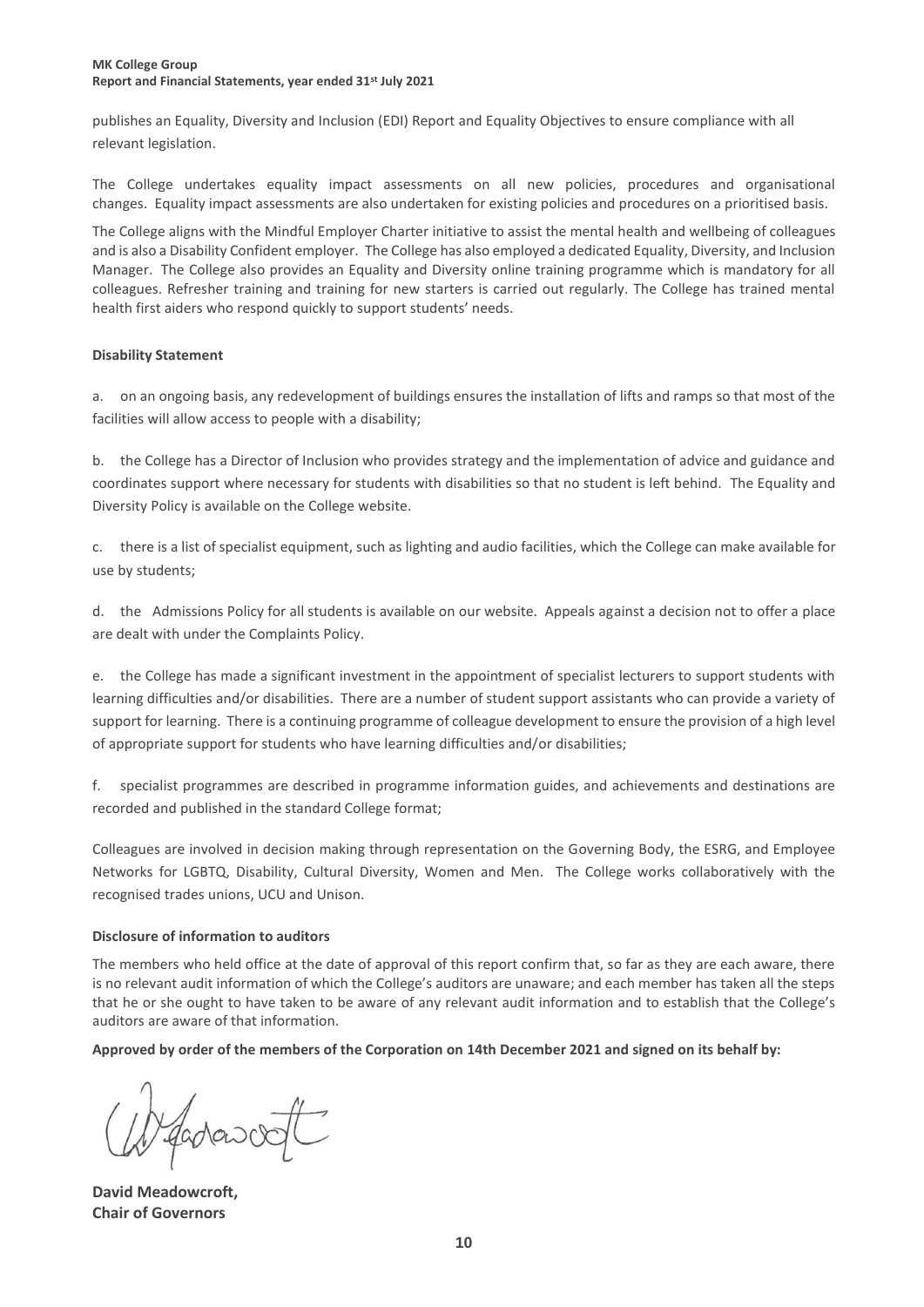# **Statement of Corporate Governance and Internal Control**

#### **GOVERNANCE CODE**

The following statement is provided to enable readers of the annual report and accounts of the College to obtain a better understanding of its governance and legal structure. This statement covers the period from 1st August 2020 to 31st July 2021 and up to the date of approval of the annual report and financial statements.

The College endeavours to conduct its business:

- i. in accordance with the seven principles identified by the Committee on Standards in Public Life (selflessness, integrity, objectivity, accountability, openness, honesty and leadership);
- ii. in full accordance with the guidance to colleges from the Association of Colleges in The Code of Good Governance for English Colleges ("the Code")

In the opinion of the Governors, the College complies with all the provisions of the Code, and it has complied throughout the year ended 31 July 2021. This opinion is based on an internal review of compliance with the Code reported to the Board on 14December 2021. The Governing Body recognises that, as a body entrusted with both public and private funds, it has a particular duty to observe the highest standards of corporate governance at all times. In carrying out its responsibilities, it takes full account of The Code of Good Governance for English Colleges issued by the Association of Colleges in March 2015, which it formally adopted on 12th November 2015.

The College is an exempt charity within the meaning of Part 3 of the Charities Act 2011. The Governors, who are also the Trustees for the purposes of the Charities Act 2011, confirm that they have had due regard for the Charity Commission's guidance on public benefit and that the required statements appear elsewhere in these financial statements.

## **THE CORPORATION**

#### **Members of the corporation**

The members who served on the Corporation during the year and up to the date of signature of this report were as listed in the table below.

| <b>Name</b>                      | Date of<br>appointment | <b>Term</b><br><b>of</b><br><b>Office</b> | Date of<br><b>Resignation</b><br>/ Retirement | <b>Status of</b><br>appointment | <b>Committees</b><br><b>Served</b>      | Attendance in<br>2020/21 at<br><b>Corporation</b><br>Meetings (i.e.<br><b>Board &amp; formal</b><br>Committees*) |
|----------------------------------|------------------------|-------------------------------------------|-----------------------------------------------|---------------------------------|-----------------------------------------|------------------------------------------------------------------------------------------------------------------|
| Richard<br>Bartlett-<br>Rawlings | 03.10.19               | 3 years                                   |                                               | Independent                     | Audit & Risk                            | 10/12                                                                                                            |
| Tony<br><b>Berwick</b>           | 08.05.19               | 3 years                                   | 05.11.20                                      | Independent                     |                                         | 1/1                                                                                                              |
| Rebecca<br>Carrington            | 30.11.20               | 3 years                                   |                                               | Independent                     |                                         | 7/9                                                                                                              |
| Alan Cook                        | 01.08.19               | 3 years                                   |                                               | Independent                     | Audit & Risk<br>(Chair)<br>Remuneration | 12/12                                                                                                            |
| Peter Cox                        | 19.07.20               | 3 years                                   |                                               | Independent                     | Audit & Risk                            | 12/12                                                                                                            |
| Kaye Dwight                      | 07.10.20               | 3 years                                   |                                               | Staff                           |                                         | 9/9                                                                                                              |
| Mat<br>Gotkowski                 | 08.05.19               | 3 years                                   |                                               | Independent                     | Audit & Risk                            | 12/12                                                                                                            |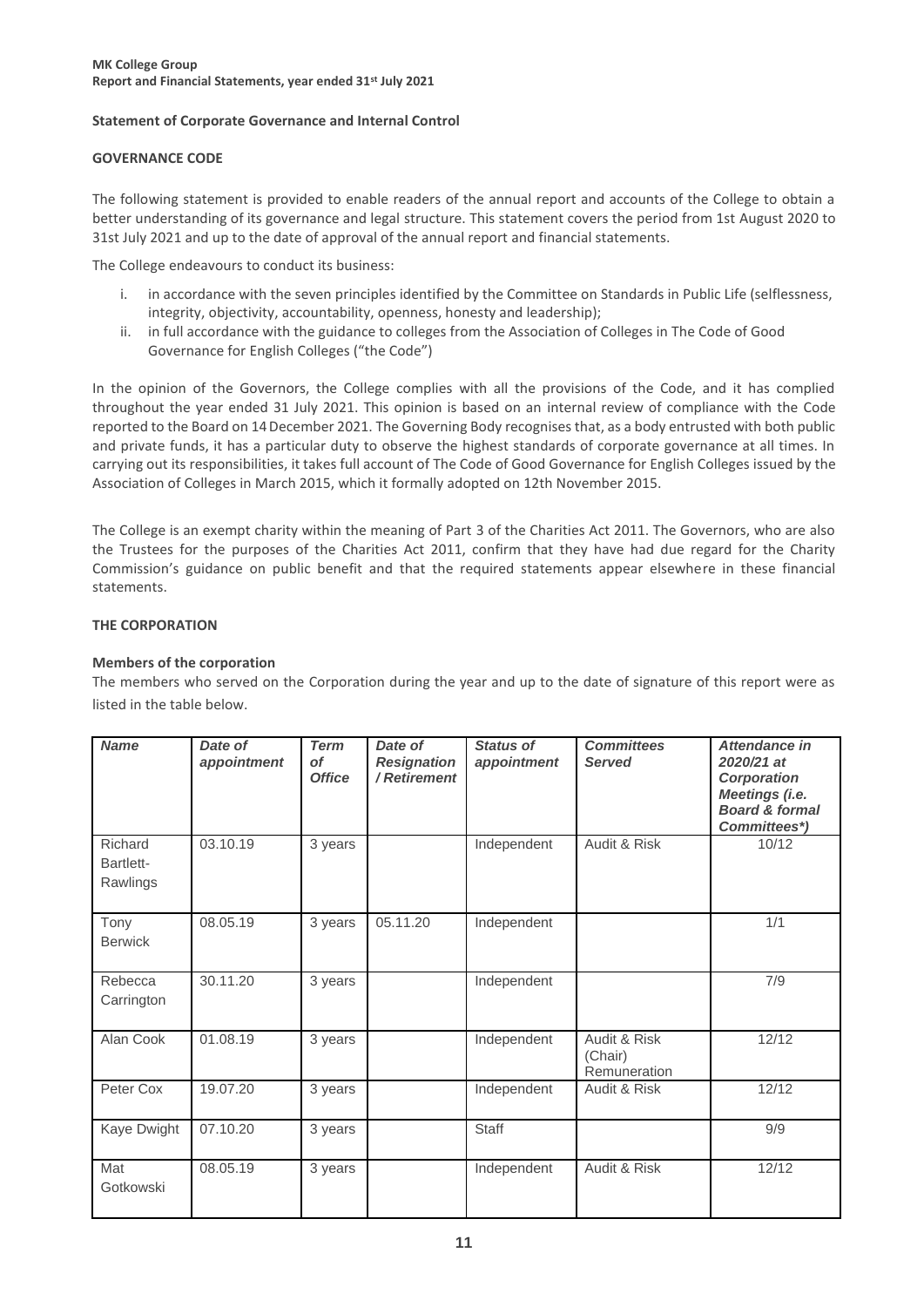| <b>Name</b>               | Date of<br>appointment                       | <b>Term</b><br>of<br><b>Office</b> | Date of<br><b>Resignation</b><br>/ Retirement | Status of<br>appointment              | <b>Committees</b><br><b>Served</b>           | Attendance in<br>2020/21 at<br>Corporation<br>Meetings (i.e.<br><b>Board &amp; formal</b><br>Committees*) |
|---------------------------|----------------------------------------------|------------------------------------|-----------------------------------------------|---------------------------------------|----------------------------------------------|-----------------------------------------------------------------------------------------------------------|
| Marcela<br>Grabowski      | 10.11.21                                     | 2 years                            |                                               | Student                               |                                              | n/a                                                                                                       |
| Shalom<br>Lloyd           | 06.12.21                                     | 3 years                            |                                               | Independent                           |                                              | n/a                                                                                                       |
| Elizabeth<br>Marr         | 16.03.21                                     | 3 years                            |                                               | Independent                           | Remuneration<br>Vice-Chair of<br>Corporation | 10/11                                                                                                     |
| David<br>Meadowcroft      | 04.05.21                                     | 3 years                            |                                               | Independent                           | Chair of<br>Corporation<br>Remuneration      | 11/11                                                                                                     |
| <b>Julie Mills</b>        | 01.02.11                                     | Ex<br>Officio                      |                                               | College CEO<br>and Group<br>Principal | Search &<br>Governance                       | 12/12                                                                                                     |
| <b>Asad Mir</b>           | 06.11.19                                     | 3 years                            | 11.05.21                                      | Student                               |                                              | 6/6                                                                                                       |
| Stephen<br><b>Norrish</b> | 23.11.18                                     | 3 years                            |                                               | Independent                           | Search &<br>Governance<br>(Chair)            | 11/12                                                                                                     |
| Ruby<br>Parmar            | 07.02.21                                     | 3 years                            |                                               | Independent                           | Remuneration                                 | 8/11                                                                                                      |
| Georgia<br>Pongourou      | 16.12.20                                     | 3 years                            | 09.06.21                                      | <b>Student</b>                        |                                              | 3/4                                                                                                       |
| Charlynne<br>Pullen       | 17.07.19                                     | 3 years                            |                                               | Independent                           | Search &<br>Governance                       | 12/12                                                                                                     |
| lan Revell                | 10.06.21                                     | 3 years                            |                                               | Independent                           |                                              | 1/1                                                                                                       |
| Adam Rixon                | 10.11.21                                     | 2 years                            |                                               | Student                               |                                              | n/a                                                                                                       |
| Neil<br>Sainsbury         | 03.10.19                                     | 3 years                            |                                               | Independent                           |                                              | 8/9                                                                                                       |
| Aniesa Shah               | 01.10.19                                     | 3 years                            |                                               | Staff                                 |                                              | 6/9                                                                                                       |
| Gwynneth<br>Tan           | 19.07.20                                     | $\overline{3}$ years               |                                               | Independent                           | Remuneration<br>(Chair)                      | 11/11                                                                                                     |
| Manish<br>Verma           | 08.05.19                                     | 3 years                            |                                               | Independent                           |                                              | 6/9                                                                                                       |
|                           | Karen Brown acts as Clerk to the Corporation |                                    |                                               |                                       |                                              |                                                                                                           |

In accordance with the Board's Standing Orders, the leaving date for Stephen Norrish will be agreed prior to the end of the 2021/22 academic year.

\* Audit & Risk, Remuneration, Search & Governance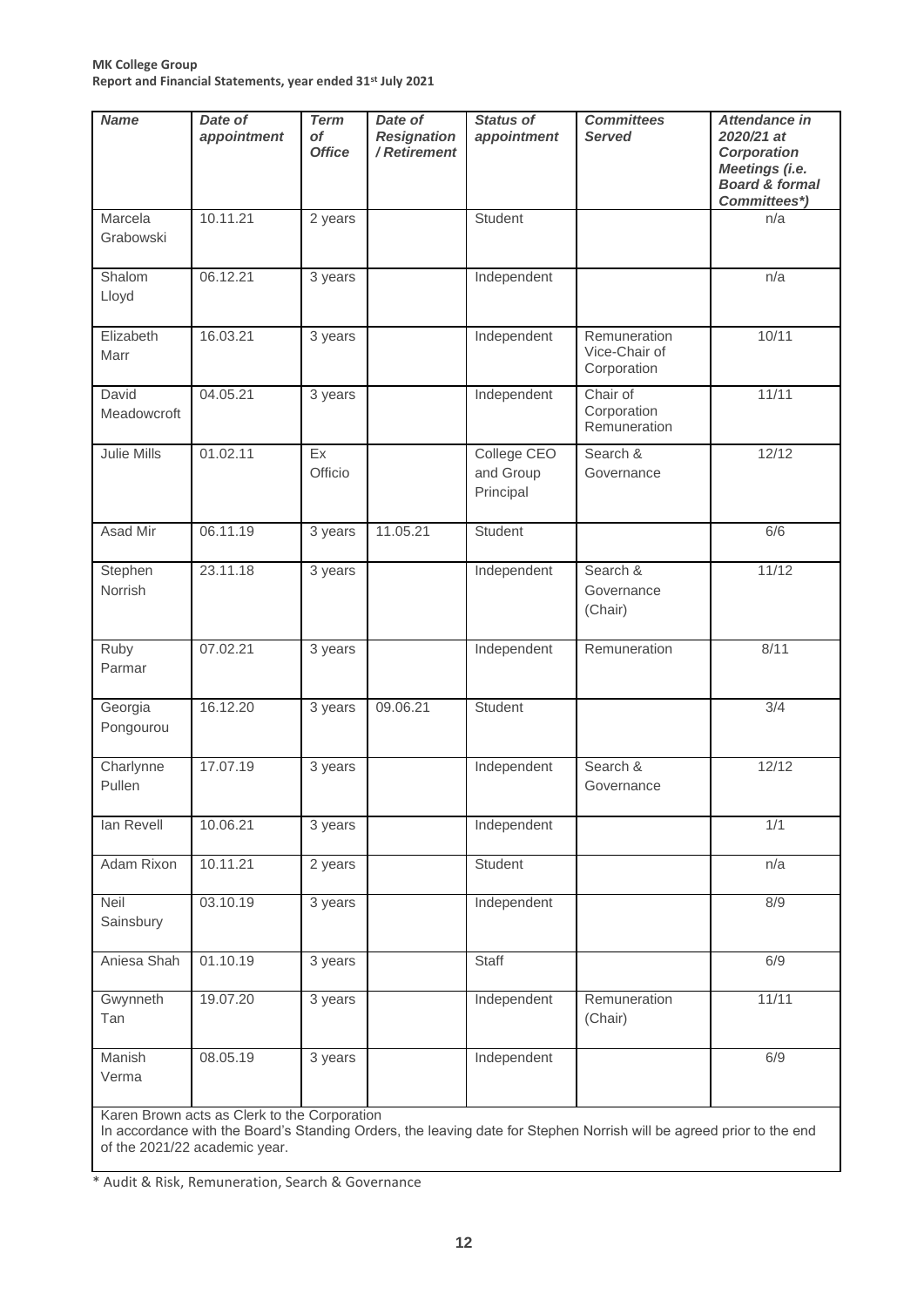The overall attendance in 2020/21 was:

- Board meetings 90%
- Audit & Risk Committee 100%
- Search & Governance Committee 100%
- Remuneration Committee 80%

Additionally, governors met as members of the Curriculum & Quality Group, Finance Group and Property Development Monitoring Group (which are not formal committees). **The Governance Framework**

It is the corporation's responsibility to bring independent judgement to bear on issues of strategy, performance, resources, and standards of conduct.

The corporation is provided with regular and timely information on the overall financial performance of the college together with other information such as performance against funding targets, proposed capital expenditure, quality matters and personnel related matters such as health & safety, equality, and diversity, safeguarding and environmental issues. The Corporation met nine times and held a virtual 'Awayday'.

The corporation conducted its business through regular corporation meetings, three committees (Audit & Risk, Remuneration and Search & Governance) and Task & Finish Groups. Each committee/ group has terms of reference which are approved by the corporation. The Audit & Risk Committee met three times, the Search and Governance Committee met three times, and the Remuneration Committee met twice. In response to COVID-19 guidelines, all meetings were held via Microsoft Teams.

Full minutes of all meetings, except those deemed to be confidential by the corporation, are available on the college's website (mkcollege.ac.uk) or from the clerk to the corporation at:

*Milton Keynes College Bletchley Campus Sherwood Drive Bletchley Milton Keynes MK3 6DR*

The clerk to the corporation maintains a register of financial and personal interests of the Governors. The register is available for inspection at the above address.

All governors are able to take independent professional advice in furtherance of their duties at the college's expense and have access to the clerk to the corporation, who is responsible to the Board for ensuring that all applicable procedures and regulations are complied with. The appointment, evaluation and removal of the clerk are matters for the corporation as a whole.

Formal agendas, papers and reports are made available to governors in a timely manner, prior to meetings. Briefings are provided on an ad-hoc basis.

The corporation has a strong and independent non-executive element, and no individual or group dominates its decision making process. The corporation considers that each of its non-executive members is independent of management and free from any business or other relationship which could materially interfere with the exercise of their independent judgement.

There is a clear division of responsibility in that the roles of the Chair and Accounting Officer are separate. The CEO & Group Principal is the College's Accounting Officer.

#### **Appointments to the corporation**

Any new appointments to the corporation are a matter for the consideration of the corporation as a whole. The corporation has a **Search and Governance Committee** consisting of four members of the corporation, which is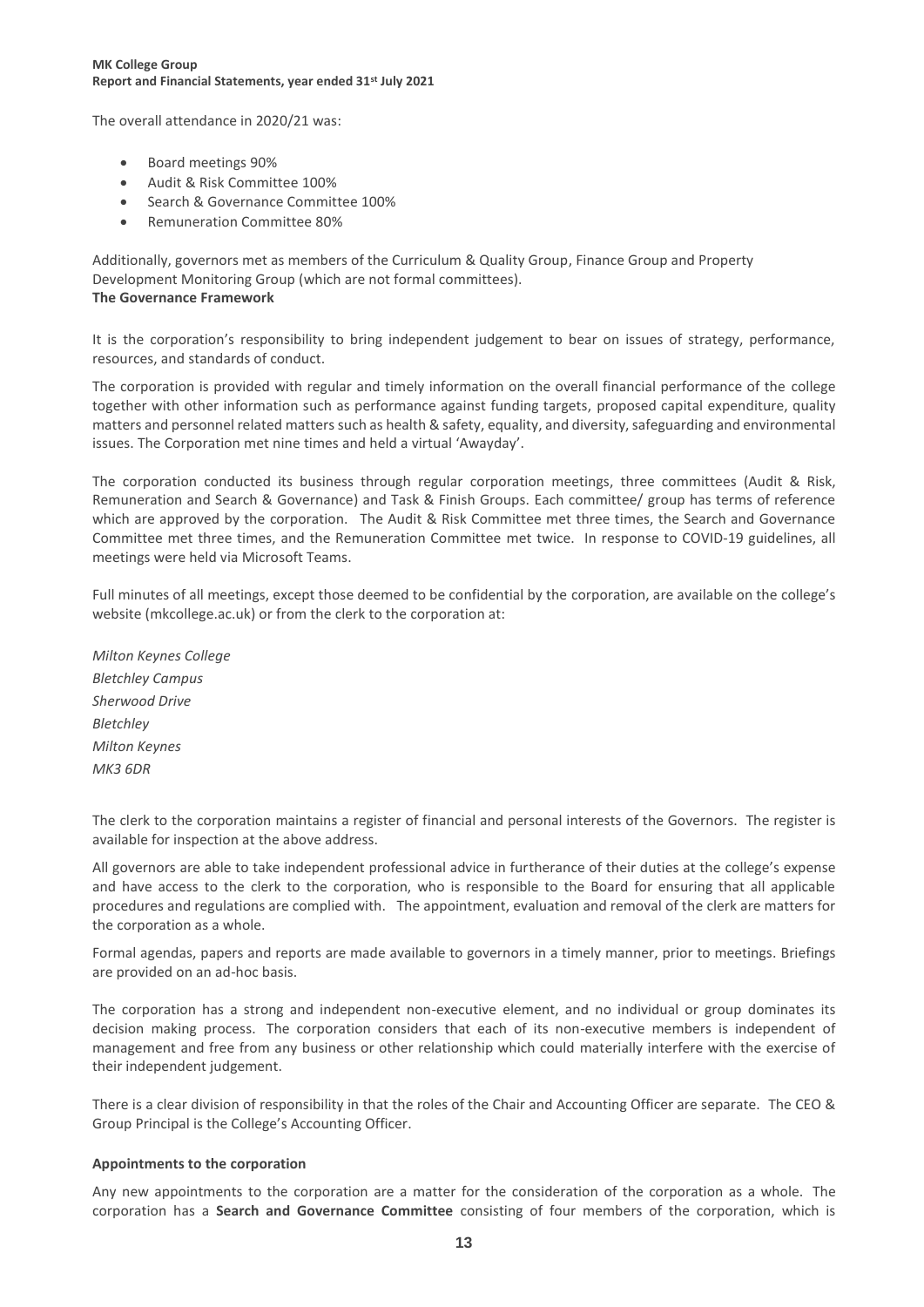responsible for the selection and nomination of any new member for the corporation's consideration. The corporation is responsible for ensuring that appropriate training is provided as required.

Members of the corporation are appointed for a term of office not exceeding four years (usually three years). Members may apply to serve a further term (maximum usually three terms but exceptionally four terms).

#### **Corporation Performance**

The Corporation assesses its performance through a range of activities including self-assessment and feedback from the College's Leaders and Managers. In 2017, Ofsted judged leadership and management at the College, including governance, to be 'good'.

#### **Remuneration Committee**

Throughout the year ending 31 July 2021, the college's Remuneration Committee comprised five members of the corporation. The committee's responsibilities are to make decisions on the remuneration and benefits of the Accounting Officer and other senior post holders.

Details of the remuneration of key management personnel, including senior post holders, for the year ended 31 July 2021 are set out in note 7 to the financial statements.

The Corporation has adopted the AOC's Colleges' Senior Post Holder Remuneration Code.

## **Audit & Risk Committee**

The Audit & Risk Committee comprises four members of the corporation (excluding the Accounting Officer, Chair of Governors, Staff Governors and Student Governors). There was one co-opted member in 2020/21. The committee operates in accordance with written terms of reference approved by the corporation.

The Audit and Risk committee meets on a termly basis and provides a forum for reporting by the College's internal auditors, reporting accountants and financial statements auditors, who have access to the committee for independent discussion without the presence of college management. The committee also receives and considers reports from the main FE funding bodies as they affect the college's business.

The College's internal auditors review the system of internal control, risk management controls and governance processes in accordance with an agreed plan of input and report their findings to management and the Audit and Risk Committee.

Management is responsible for the implementation of agreed audit recommendations and internal audit undertakes periodic follow-up reviews to ensure such recommendations have been implemented.

The Audit and Risk Committee also advises the corporation on the appointment of internal auditors, reporting accountants and financial statements auditors and their remuneration for audit and non-audit work as well as reporting annually to the corporation. The contracts for internal and external audit were subject to competitive tender in 2017/18 resulting in the change of internal and external auditors.

The Audit and Risk Committee met three times in the year to 31 July 2021. The members of the committee and their attendance records are shown below:

| <b>Committee Member</b>                                          | <b>Number of Meetings Attended</b> |
|------------------------------------------------------------------|------------------------------------|
| <b>Richard Bartlett-Rawlings</b>                                 | 3/3                                |
| Alan Cook (Chair)                                                | 3/3                                |
| Peter Cox                                                        | 3/3                                |
| Luke Ferebee (co-opted) (retired 16 <sup>th</sup> November 2020) | 0/0                                |
| Mat Gotkowski                                                    | 3/3                                |
| Kuldip Kaur (co-optee)                                           | 3/3                                |

Members have the appropriate skills and experience to challenge and support College management. The Committee Chair has extensive governance and financial experience. Other members include two qualified accountants and a retired corporate lawyer. The co-opted member has public sector audit and risk management experience.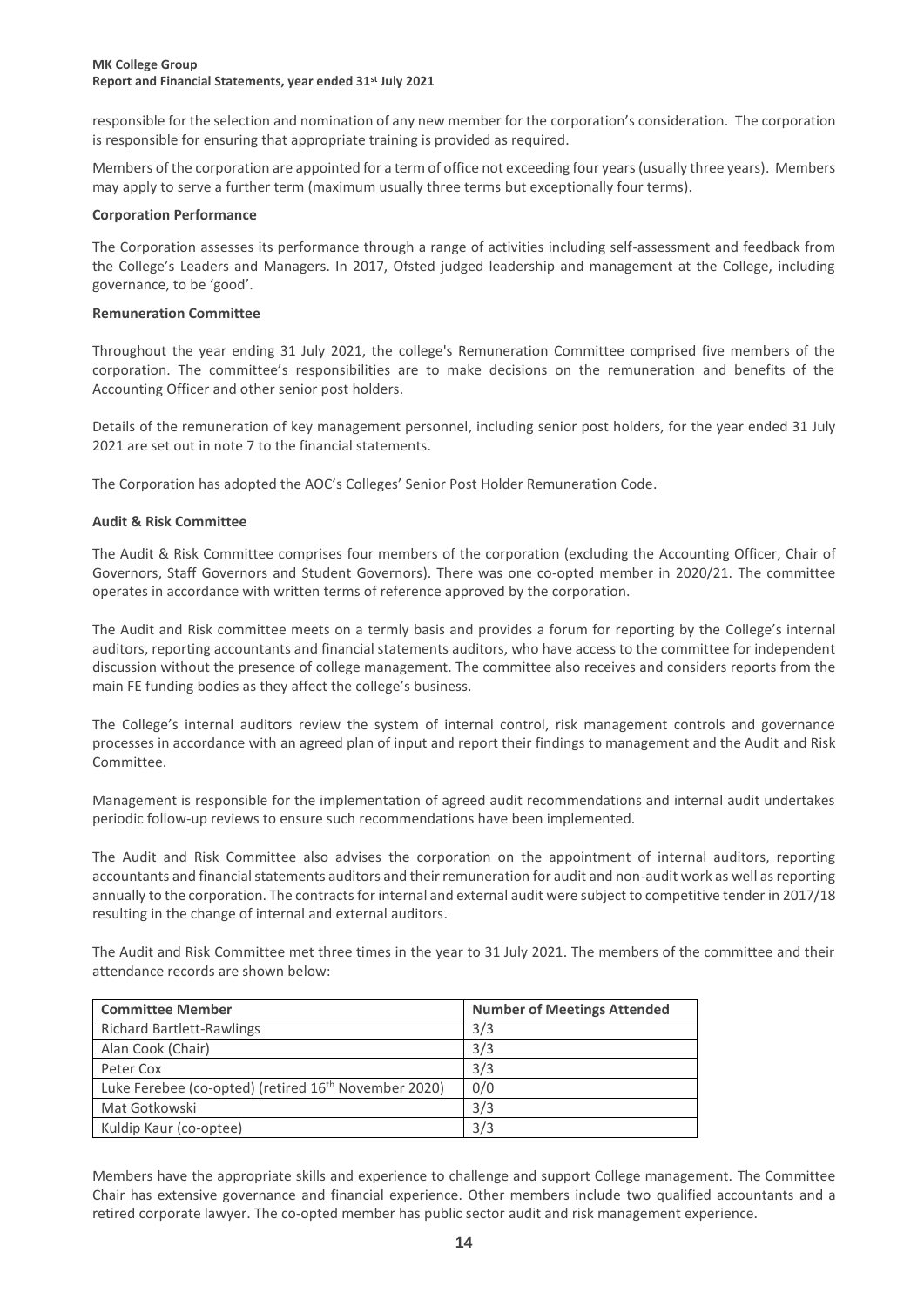#### **INTERNAL CONTROL**

#### **Scope of responsibility**

The Corporation is ultimately responsible for the College's system of internal control and for reviewing its effectiveness. However, such a system is designed to manage rather than eliminate the risk of failure to achieve business objectives and can provide only reasonable and not absolute assurance against material misstatement or loss.

The corporation has delegated the day to day responsibility to the CEO & Group Principal, as Accounting Officer, for maintaining a sound system of internal control that supports the achievement of the College's policies, aims and objectives, whilst safeguarding the public funds and assets for which she is personally responsible, in accordance with the responsibilities assigned to her in the Funding Agreement between Milton Keynes College and the funding bodies. She is also responsible for reporting to the corporation any material weaknesses or breakdowns in internal financial control.

## **The purpose of the system of internal control**

The system of internal control is based on an ongoing process designed to identify and prioritise the risks to the achievement of college policies, aims and objectives, to evaluate the likelihood of those risks being realised and the impact should they be realised, and to manage them efficiently, effectively, and economically. The system of internal control has been in place for the year ended 31 July 2021 and up to the date of approval of the annual report and accounts.

## **Capacity to handle risk**

The corporation has reviewed the key risks to which the College is exposed, together with the operating, financial and compliance controls that have been implemented to mitigate those risks. The corporation is of the view that there is a formal ongoing process for identifying, evaluating, and managing the College's significant risks that has been in place for the period ending 31 July 2021 and up to the date of approval of the annual report and accounts. The process is reviewed by the Audit & Risk Committee and the Corporation regularly.

#### **The risk and control framework**

The system of internal financial control is based on a framework of regular management information, administrative procedures including the segregation of duties, and a system of delegation and accountability. In particular, it includes:

- comprehensive budgeting systems with an annual budget which is reviewed and agreed by the corporation
- regular reviews by the governing body of periodic and annual financial forecasts which indicate financial performance against forecasts
- setting targets to measure financial and other performance
- clearly defined capital investment control guidelines
- the adoption of formal project management disciplines, where appropriate.

The College has an internal audit service, which operates in accordance with the requirements of the ESFA's Post 16 Audit Code of Practice. The work of the internal audit service is informed by an analysis of the risks to which the College is exposed, and annual internal audit plans are based on this analysis. The analysis of risks and the internal audit plans are endorsed by the corporation on the recommendation of the Audit & Risk Committee. At least annually, the Head of Internal Audit (HIA) provides the corporation (via The Audit & Risk Committee) with a report on internal audit activity in the College. The report includes the HIA's independent opinion on the adequacy and effectiveness of the College's system of risk management, controls, and governance processes. The following areas were subject to internal audit relating to the period 1 August 2020 to 31 July 2020/21: IT Strategy, IT Disaster Recovery Planning, Payroll, Business Continuity Plan, General Ledger, Public Interest Disclosure, Sub-contracting, Safeguarding, Prison Education, Estates Strategy, Programme / Project Management.

#### **Risks faced by the Corporation**

The Corporation has an Audit and Risk sub-committee that meets at least three times per year with an agenda to seek assurance on the College's risk management arrangements and to seek assurance from management as well as from independent bodies such as the internal audit service, statutory financial statements audit and other key reference bodies, including commissioning specific reviews where they are considered appropriate. Risks are assessed and scored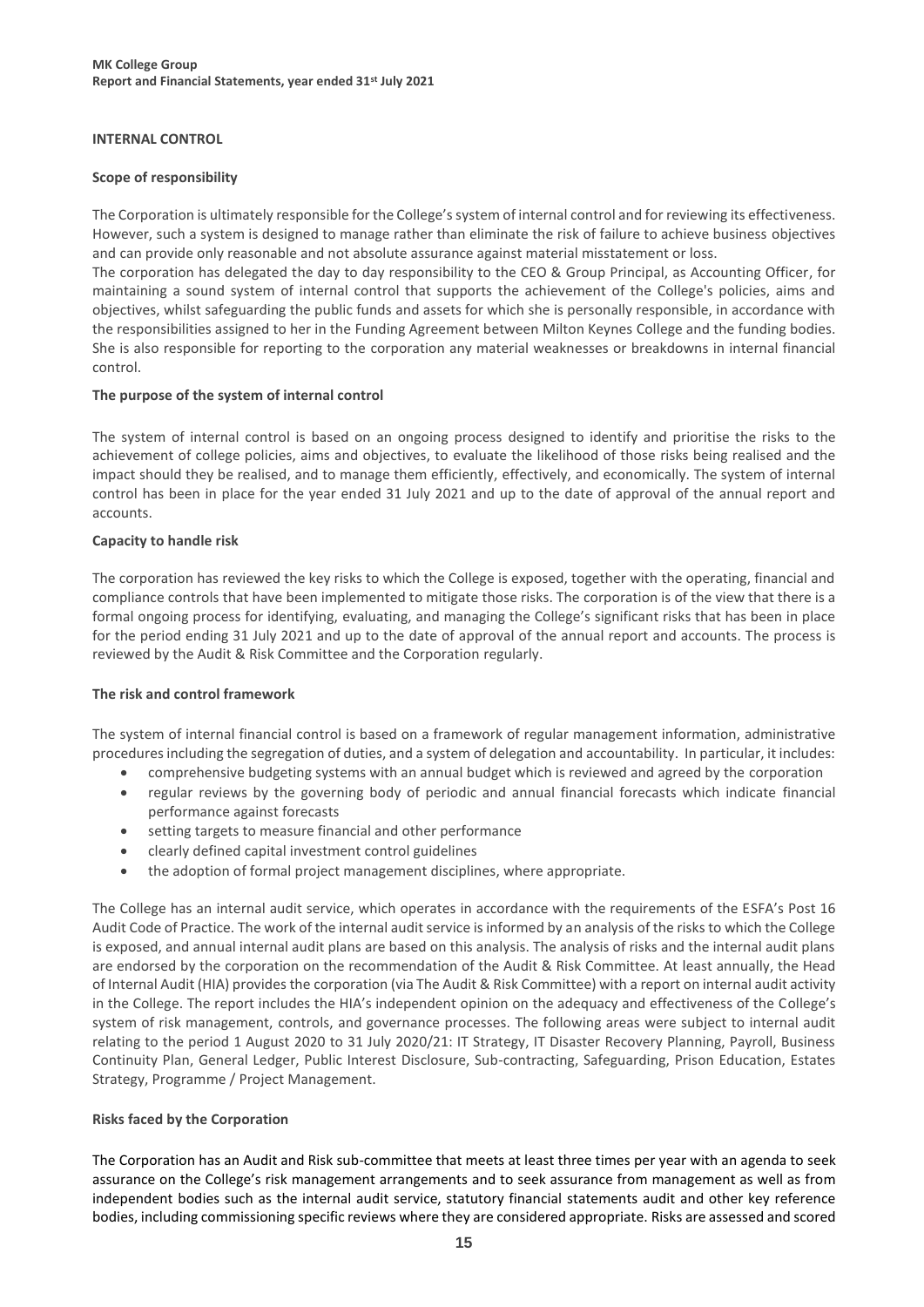against likelihood and impact then recalibrated after mitigating actions are taken, to arrive at a net risk score. The highest scoring risks receiving the greatest scrutiny. The sub-committee reports its findings and levels of assurance to the full corporation regularly.

During the year, the key strategic risks were:

- 1. Safeguarding
- 2. Data Breach
- 3. Cyber Attack

# **Responsibilities under funding agreements**

The Corporation meets its responsibilities under funding agreements or contracts with the ESFA and other funding bodies through regular management reports to the Audit & Risk Sub-Committee supplemented by commissioning specific funding assurance reviews from the internal audit service as well as an annual funding audit by a professional services firm specialising in college funding.

# **Statement from the Audit & Risk Committee**

Based on the work of the Audit & Risk Committee as set out in its annual report and the work of internal audit, the Audit & Risk Committee has advised the Board of Governors that the corporation has an effective framework for governance and risk management in place. The Audit and Risk Committee believes the corporation has effective internal controls in place.

The specific areas of work undertaken by the audit and risk committee in 2020/21 and up to the date of the approval of the financial statements includes:

- Risk management arrangements and the Strategic Risk Register
- Internal audit: agreeing the annual strategy and plan, reviewing audit reports, and approving the management response, tracking progress in implementing recommendations. The following areas were subject to internal audit relating to the period 1 August 2020 to 31 July 2020/21: IT Strategy, IT Disaster Recovery Planning, Payroll, Business Continuity Plan, General Ledger, Public Interest Disclosure, Sub-contracting, Safeguarding, Prison Education, Estates Strategy, Programme / Project Management. One was an advisory report (no opinion given), ten received 'satisfactory' assurance (highest level), two received 'moderate' assurance. Overall there were four 'significant' recommendations and eight 'merits attention' recommendations
- External audit: agreeing the annual strategy and plan and reviewing the post-audit management report
- Ensuring compliance with the Post-16 Audit Code of Practice (and revising the Committee's Terms of Reference accordingly)
- Agreeing changes to the Financial Regulations and recommending to the Board for approval

# **Review of effectiveness**

As Accounting Officer, the CEO & Group Principal has responsibility for reviewing the effectiveness of the system of internal control. Her review of the effectiveness of the system of internal financial control is informed by:

- the first line of defence: the work of the executive managers within the College who have responsibility for the development and maintenance of the internal control framework
- the second line of defence: the work of the internal auditors
- the third line of defence: the findings of the college's financial statements auditors, the reporting accountant for regularity assurance, the appointed funding auditors (for colleges subject to funding audit) in their management letters and other reports

The Accounting Officer has been advised on the implications of the result of their review of the effectiveness of the system of internal control by the Audit and Risk Committee which oversees the work of the internal auditor and other sources of assurance, and a plan to address weaknesses and ensure continuous improvement of the system is in place. The CEO & Group Principal and the senior management team receive reports setting out key performance and risk indicators and consider possible control issues brought to their attention by early warning mechanisms, which are embedded within the departments and reinforced by risk awareness training. The CEO & Group Principal and senior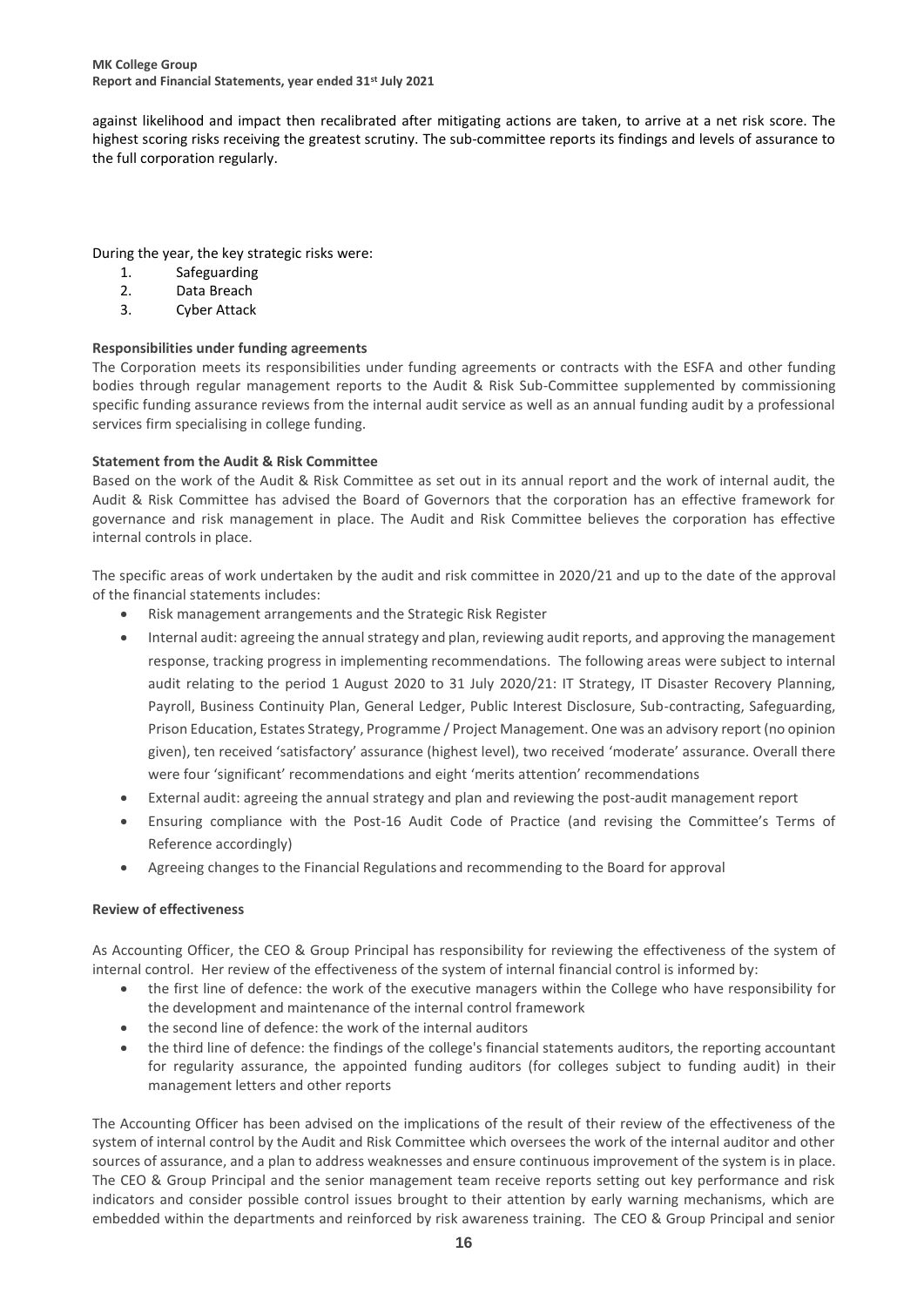management team and the Audit and Risk Committee also receive regular reports from internal audit and other sources of assurance, which include recommendations for improvement.

The Audit and Risk Committee's role in this area is confined to a high-level review of the arrangements for internal control. The Corporation's agenda includes a regular item for consideration of risk and control and receives reports thereon from the senior management team and Audit and Risk Committee. The emphasis is on obtaining the relevant degree of assurance and not merely reporting by exception. At its December 2021 meeting, the Corporation carried out the annual assessment for the year ended 31 July 2021 by considering documentation from the senior management team and internal audit and taking account of events since 31 July 2021.

Based on the advice of the audit and risk committee and the accounting officer, the corporation is of the opinion that the college has an adequate and effective framework for governance, risk management and control, and has fulfilled its statutory responsibility for *'the effective and efficient use of resources, the solvency of the institution and the corporate body and the safeguarding of their assets'*

**Approved by order of the members of the Corporation 14 December 2021 and signed on its behalf by:**

anawrs

**David Meadowcroft Contract Contract David Meadowcroft Julie Mills** 

rwis

**Chair of Governors CEO & Group Principal**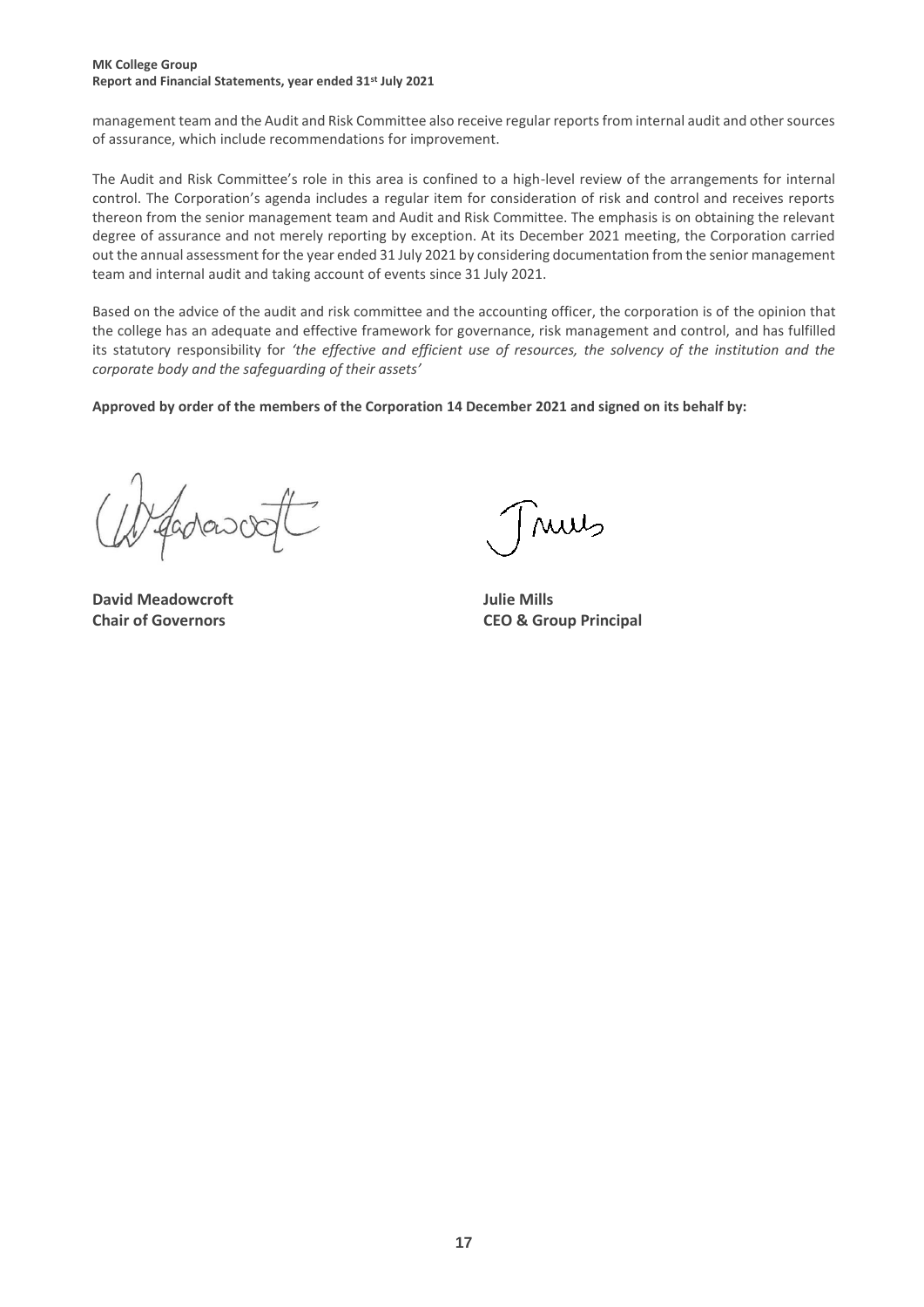#### **Statement of Regularity, Propriety and Compliance**

The corporation has considered its responsibility to notify the ESFA of material irregularity, impropriety and noncompliance with terms and conditions of funding, under the corporation's grant funding agreements and contracts with the ESFA. As part of our consideration, we have had due regard to the requirements of grant funding agreements and contracts with the ESFA.

We confirm on behalf of the corporation that after due enquiry, and to the best of our knowledge, we are able to identify any material irregular or improper use of funds by the corporation, or material non-compliance with the terms and conditions of funding, under the corporation's grant funding agreements and contracts with the ESFA, or any other public funder.

We confirm that no instances of material irregularity, impropriety or funding non-compliance have been discovered to date. If any instances are identified after the date of this statement, these will be notified to the ESFA.

gadasoo

**David Meadowcroft Contract Contract Contract Contract Contract Contract Contract Contract Contract Contract Contract Contract Contract Contract Contract Contract Contract Contract Contract Contract Contract Contract Con** 

Muls

**Chair of Governors CEO & Group Principal**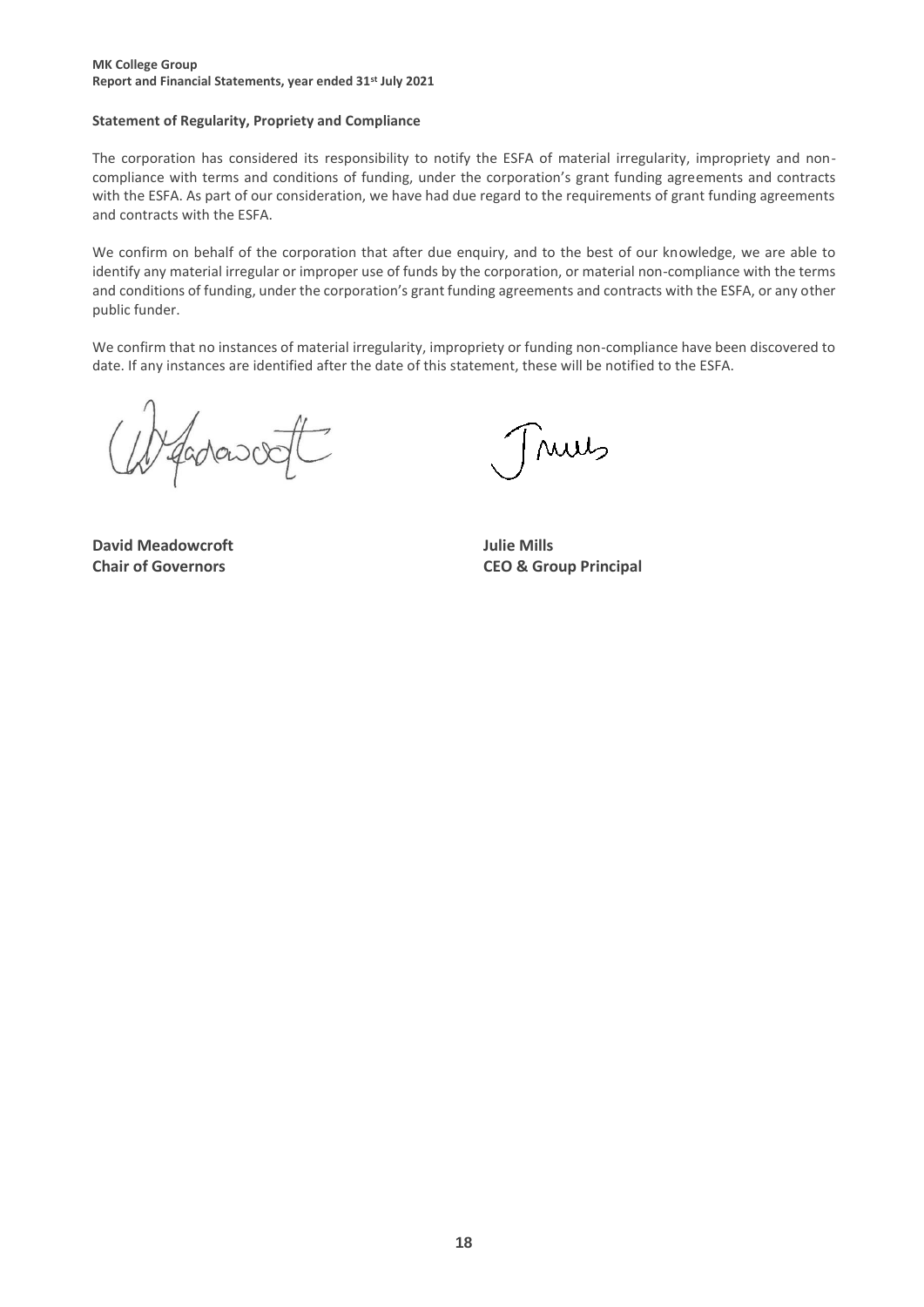# **Statement of Responsibilities of the Members of the Corporation**

The members of the corporation, as charity trustees, are required to present audited financial statements for each financial year.

Within the terms and conditions of the corporation's grant funding agreements and contracts with ESFA and any other relevant funding bodies, the corporation – through its accounting officer – is required to prepare financial statements and, within the Members' Report, an operating and financial review for each financial year in accordance with the Statement of Recommended Practice – Accounting for Further and Higher Education, ESFA's College Accounts Direction and the UK's Generally Accepted Accounting Practice, and which gives a true and fair view of the state of affairs of the corporation and surplus/deficit of income over expenditure for that period. In preparing the financial statements, the corporation is required to:

- select suitable accounting policies and apply them consistently
- make judgements and estimates that are reasonable and prudent
- state whether applicable UK accounting standards have been followed, subject to any material departures disclosed and explained in the financial statements
- assess whether the corporation is a going concern, noting the key supporting assumptions, qualifications or mitigating actions, as appropriate (which must be consistent with other disclosures in the accounts and auditor's report)
- prepare financial statements on the going concern basis unless it is inappropriate to assume that the corporation will continue in operation

The corporation is also required to prepare a members' report that describes what it is trying to do and how it is going about it, including information about the legal and administrative status of the corporation.

The corporation is responsible for keeping proper accounting records which disclose, with reasonable accuracy at any time, the financial position of the corporation and which enable it to ensure that the financial statements are prepared in accordance with relevant legislation including the Further and Higher Education Act 1992 and Charities Act 2011, and relevant accounting standards. It is responsible for taking steps that are reasonably open to it to safeguard its assets and to prevent and detect fraud and other irregularities.

The corporation is responsible for the maintenance and integrity of its website(s); the work carried out by auditors does not involve consideration of these matters and, accordingly, auditors accept no responsibility for any changes that may have occurred to the financial statements since they were initially presented on the website. Legislation in the United Kingdom governing the preparation and dissemination of financial statements may differ from legislation in other jurisdictions.

Members of the corporation are responsible for ensuring that expenditure and income are applied for the purposes intended by Parliament and that the financial transactions conform to the authorities that govern them. In addition, they are responsible for ensuring that funds from the ESFA, and any other public funds, are used only in accordance with the ESFA's grant funding agreements and contracts and any other conditions that may be prescribed from time to time by the ESFA, or any other public funder. Members of the corporation must ensure that there are appropriate financial and management controls in place to safeguard public and other funds and ensure they are used properly. In addition, members of the corporation are responsible for securing economic, efficient and effective management of the corporation's resources and expenditure so that the benefits that should be derived from the application of public funds from the ESFA and other public bodies are not put at risk.

Approved by order of the members of the corporation on 14th December 2021 and signed on its behalf by:

Yedasda

**David Meadowcroft Chair of Governors**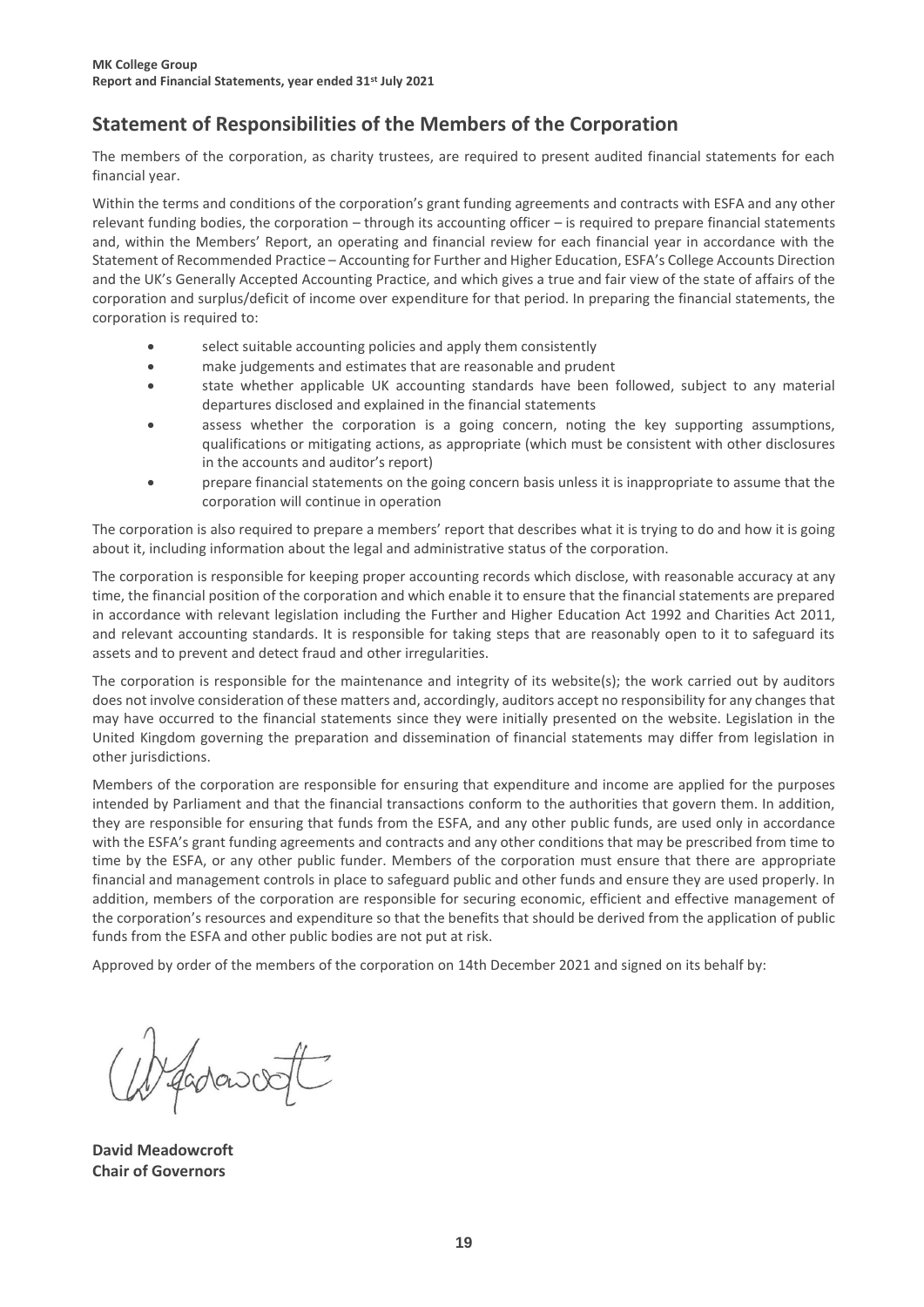# **Independent auditor's report to the Corporation of Milton Keynes College**

# **Opinion**

We have audited the financial statements of Milton Keynes College (the 'parent college') and its subsidiaries (the 'group')

for the year ended 31 July 2021 which comprise the group statement of comprehensive income, the group and parent statement of changes in reserves and balance sheet, the group statement of cash flows, the principal accounting policies, and the notes to the financial statements. The financial reporting framework that has been applied in their preparation is applicable law and United Kingdom Accounting Standards, including Financial Reporting Standard 102 'The Financial Reporting Standard applicable in the UK and Republic of Ireland' (United Kingdom Generally Accepted Accounting Practice).

In our opinion, the financial statements:

- give a true and fair view of the state of the group's affairs as at 31 July 2021 and of the its deficit for the year then ended;
- have been properly prepared in accordance with United Kingdom Generally Accepted Accounting Practice;
- In all material respects, funds from whatever source administered by the provider for specific purposes have been properly applied to those purposes and managed in accordance with relevant legislation;
- In all material respects, funds provided by the Office for Students (OfS), the Education and Skills Funding Agency and the Department for Education have been applied in accordance with the relevant terms and conditions; and
- In all material respects, the requirements of the OfS accounts direction have been met.

#### **Basis for opinion**

We conducted our audit in accordance with International Standards on Auditing (UK) (ISAs (UK)) and applicable law. Our responsibilities under those standards are further described in the auditor's responsibilities for the audit of the financial statements section of our report. We are independent of the group in accordance with the ethical requirements that are relevant to our audit of the financial statements in the UK, including the FRC's Ethical Standard, and we have fulfilled our other ethical responsibilities in accordance with these requirements. We believe that the audit evidence we have obtained is sufficient and appropriate to provide a basis for our opinion.

# **Conclusions relating to going concern**

In auditing the financial statements, we have concluded that the members of the Corporation's use of the going concern basis of accounting in the preparation of the financial statements is appropriate.

Based on the work we have performed, we have not identified any material uncertainties relating to events or conditions that, individually or collectively, may cast significant doubt on the group's and the parent college's ability to continue as a going concern for a period of at least twelve months from when the financial statements are authorised for issue.

Our responsibilities and the responsibilities of the members of the Corporation with respect to going concern are described in the relevant sections of this report.

#### **Other information**

The other information comprises the information included in the annual report other than the financial statements and our auditor's report thereon. The members of the Corporation are responsible for the other information contained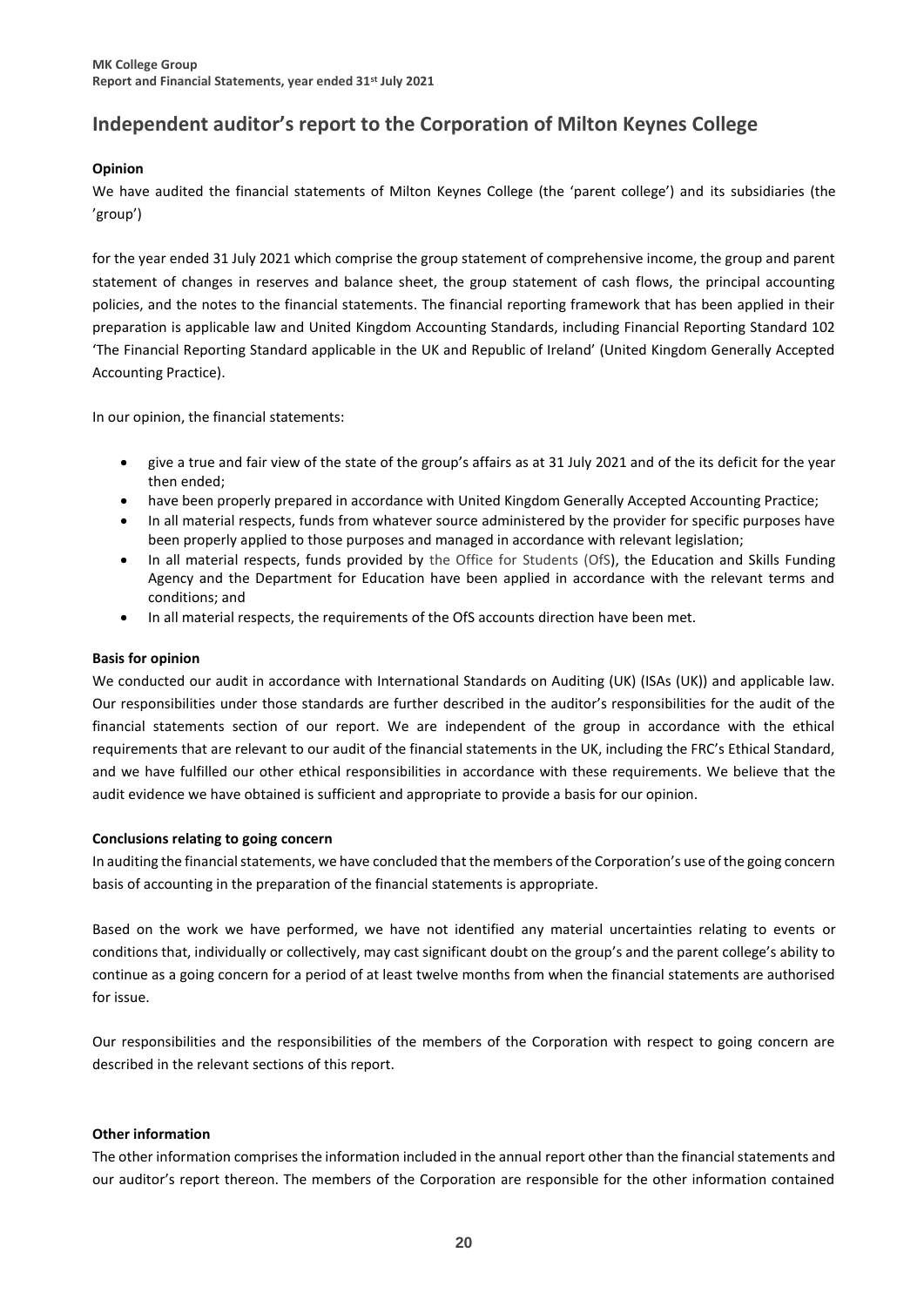within the annual report. Our opinion on the financial statements does not cover the other information and, except to the extent otherwise explicitly stated in our report, we do not express any form of assurance conclusion thereon.

Our responsibility is to read the other information and, in doing so, consider whether the other information is materially inconsistent with the financial statements, or our knowledge obtained in the course of the audit or otherwise appears to be materially misstated. If we identify such material inconsistencies or apparent material misstatements, we are required to determine whether this gives rise to a material misstatement in the financial statements themselves. If, based on the work we have performed, we conclude that there is a material misstatement of this other information, we are required to report that fact.

We have nothing to report in this regard.

# **Matters on which we are required to report by exception**

We have nothing to report in respect of the following matters in relation to which the Post 16 Code of Practice issued by the Education and Skills Funding Agency requires us to report to you if, in our opinion:

- proper accounting records have not been kept;
- the financial statements are not in agreement with the accounting records and returns; or
- all the information and explanations required for the audit were not received.

We have nothing to report in respect of the following matter in relation to which the Office for Students requires us to report to you, if in our opinion:

- the group's and parent college's grant and fee income, as disclosed in note 2 to these financial statements has been materially misstated; or
- The parent college's expenditure on access and participation activities for the financial year has been materially misstated.

# **Responsibilities of the members of the Corporation**

As explained more fully in the statement of responsibilities of members of the Corporation, the members of the Corporation are responsible for the preparation of the financial statements and for being satisfied that they give a true and fair view, and for such internal control as the members of the Corporation determine is necessary to enable the preparation of financial statements that are free from material misstatement, whether due to fraud or error.

In preparing the financial statements, the members of the Corporation are responsible for assessing the group's and the parent College's ability to continue as a going concern, disclosing, as applicable, matters related to going concern and using the going concern basis of accounting unless the members of the Corporation either intend to liquidate the group and the parent college or to cease operations, or have no realistic alternative but to do so.

# **Auditor's responsibilities for the audit of the financial statements**

Our objectives are to obtain reasonable assurance about whether the financial statements as a whole are free from material misstatement, whether due to fraud or error, and to issue an auditor's report that includes our opinion. Reasonable assurance is a high level of assurance but is not a guarantee that an audit conducted in accordance with ISAs (UK) will always detect a material misstatement when it exists. Misstatements can arise from fraud or error and are considered material if, individually or in the aggregate, they could reasonably be expected to influence the economic decisions of users taken on the basis of these financial statements.

Irregularities, including fraud, are instances of non-compliance with laws and regulations. We design procedures in line with our responsibilities, outlined above, to detect material misstatements in respect of irregularities, including fraud. The extent to which our procedures are capable of detecting irregularities, including fraud is detailed below:

Our approach to identifying and assessing the risks of material misstatement in respect of irregularities, including fraud and non-compliance with laws and regulations, was as follows: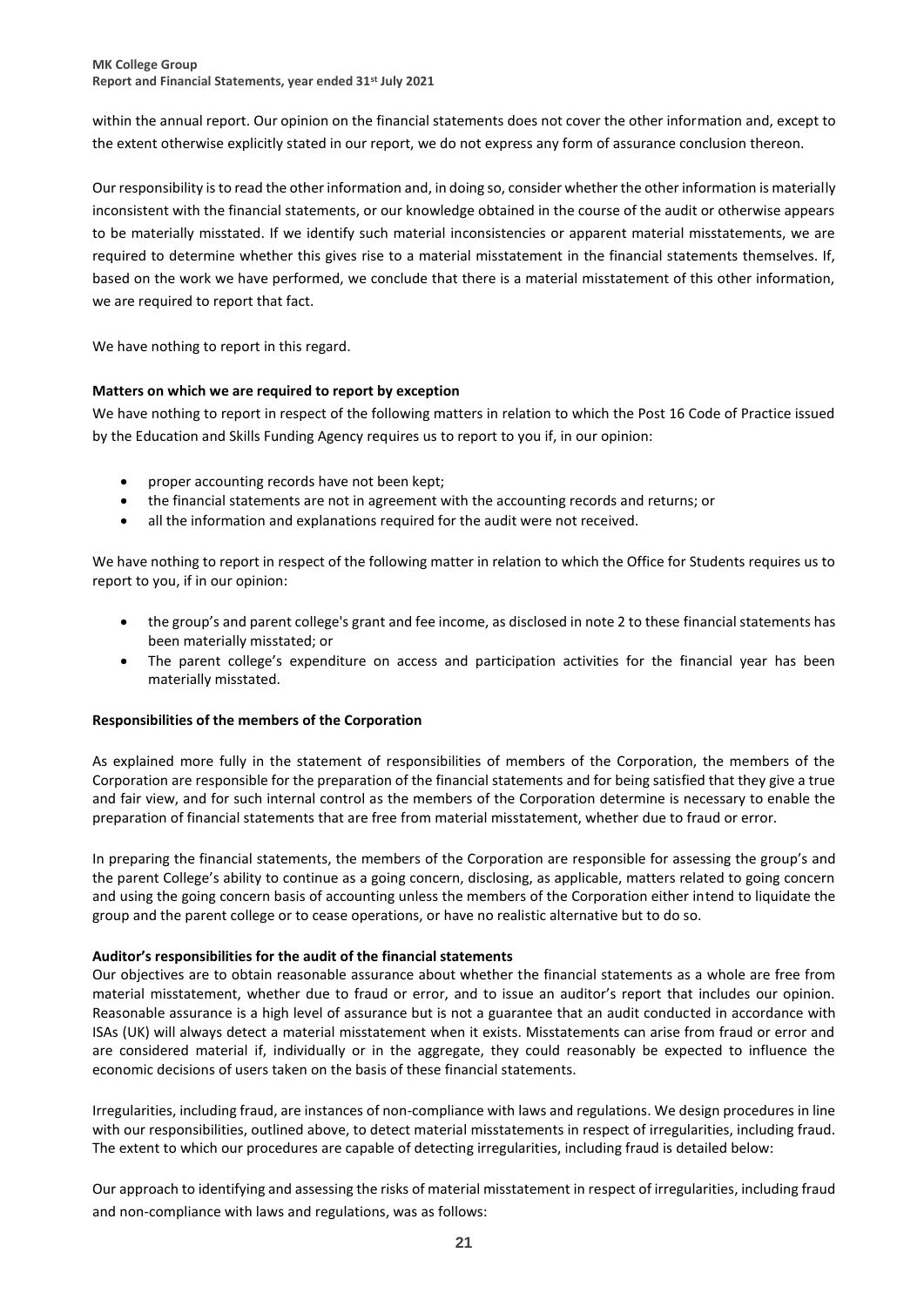- the Senior Statutory Auditor ensured that the engagement team collectively had the appropriate competence, capabilities and skills to identify or recognise non-compliance with applicable laws and regulations;
- we identified the laws and regulations applicable to the group and the parent college through discussions with management, and from our knowledge and experience of the sector;
- we focused on specific laws and regulations which we considered may have a direct material effect on the financial statements or the operations of the group and the parent college, including the Further and Higher Education Act 1992, funding agreements with the ESFA and associated funding rules, ESFA regulations, data protection legislation, anti-bribery, safeguarding, employment, health and safety legislation;
- we assessed the extent of compliance with the laws and regulations identified above through making enquiries of management and inspecting legal correspondence; and
- identified laws and regulations were communicated within the audit team regularly and the team remained alert to instances of non-compliance throughout the audit.

We assessed the susceptibility of the group's and the parent college's financial statements to material misstatement, including obtaining an understanding of how fraud might occur, by:

- making enquiries of management as to where they considered there was susceptibility to fraud, their knowledge of actual, suspected and alleged fraud; and
- considering the internal controls in place to mitigate risks of fraud and non-compliance with laws and regulations.

To address the risk of fraud through management bias and override of controls, we:

- performed analytical procedures to identify any unusual or unexpected relationships;
- tested journal entries to identify unusual transactions; and
- assessed whether judgements and assumptions made in determining the accounting estimates set out in the accounting policies were indicative of potential bias;

In response to the risk of irregularities and non-compliance with laws and regulations, we designed procedures which included, but were not limited to:

- agreeing financial statement disclosures to underlying supporting documentation;
- reading the minutes of Corporation meetings;
- enquiring of management as to actual and potential litigation and claims; and
- reviewing any available correspondence with HMRC and the parent college's legal advisors.

There are inherent limitations in our audit procedures described above. The more removed that laws and regulations are from financial transactions, the less likely it is that we would become aware of non-compliance. Auditing standards also limit the audit procedures required to identify non-compliance with laws and regulations to enquiry of the members of the Corporation and other management and the inspection of regulatory and legal correspondence, if any.

Material misstatements that arise due to fraud can be harder to detect than those that arise from error as they may involve deliberate concealment or collusion.

A further description of our responsibilities is available on the Financial Reporting Council's website at www.frc.org.uk/auditorsresponsibilities. This description forms part of our auditor's report.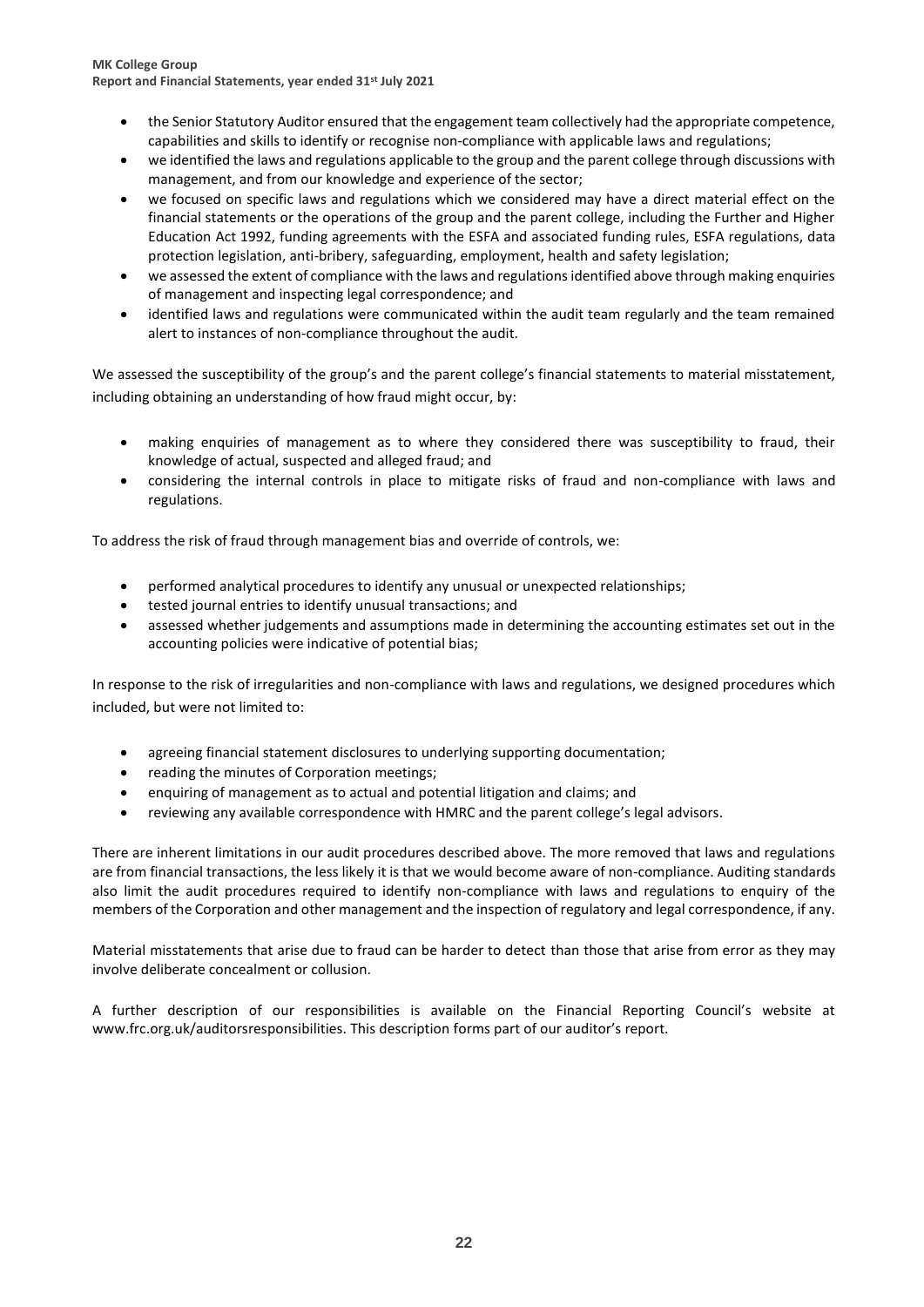#### **Use of our report**

This report is made solely to the members of the Corporation, as a body, in accordance with the College's Articles of Government. Our audit work has been undertaken so that we might state to the members of the Corporation those matters we are required to state to them in an auditor's report and for no other purpose. To the fullest extent permitted by law, we do not accept or assume responsibility to anyone other than the parent college and the members of the Corporation as a body, for our audit work, for this report, or for the opinions we have formed.

Buzzardt, W

Hugh Swainson Buzzacott LLP Statutory Auditor 130 Wood Street London EC2V 6DL

Date:21.12.2021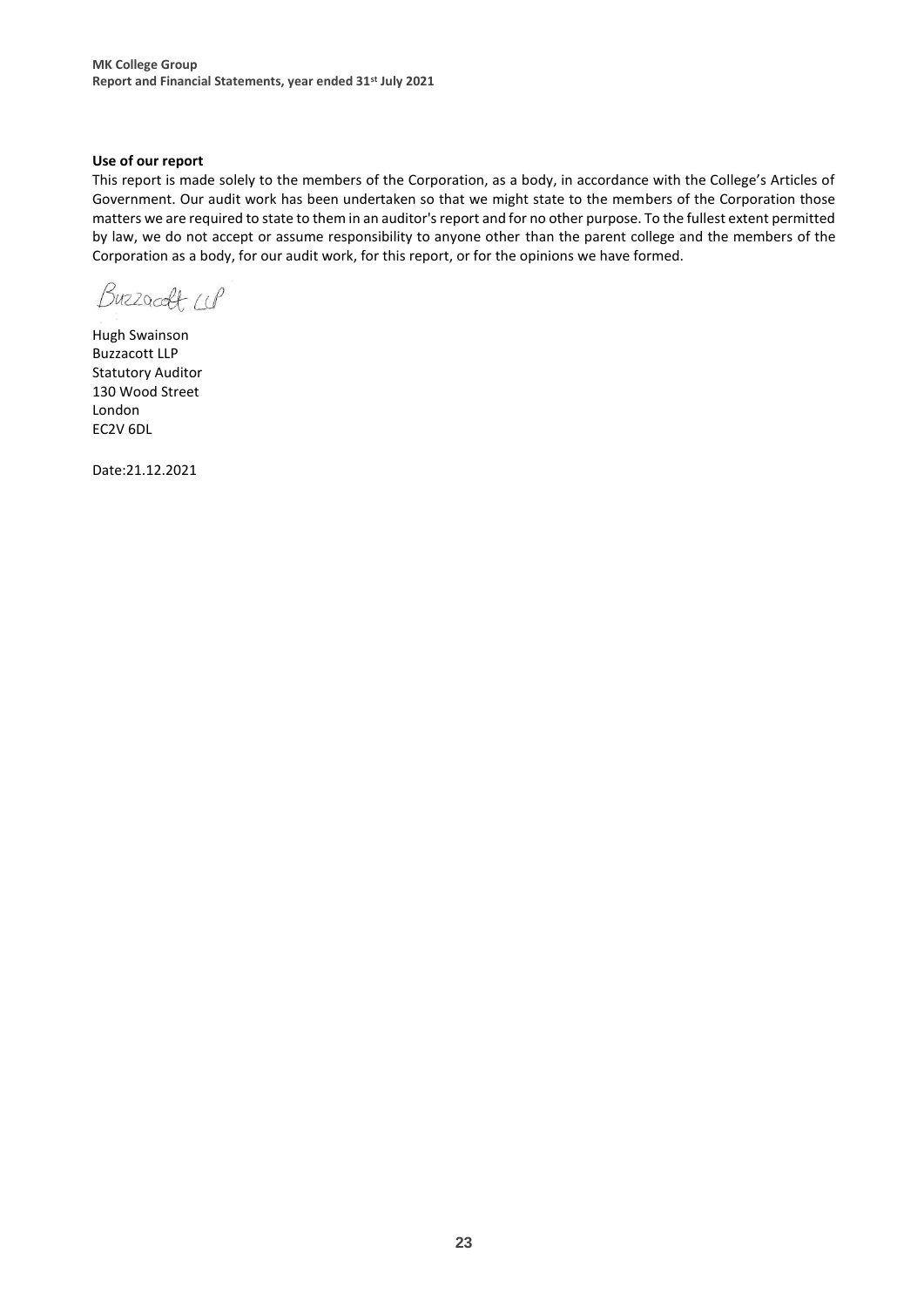# **Reporting Accountant's Assurance Report on Regularity**

# **To: The corporation of Milton Keynes College and Secretary of State for Education, acting through Education and Skills Funding Agency (the ESFA)**

In accordance with the terms of our engagement letter dated 4 October 2018 and further to the requirements and conditions of funding in the ESFA's grant funding agreements and contracts, or those of any other public funder, we have carried out an engagement to obtain limited assurance about whether anything has come to our attention that would suggest, in all material respects, the expenditure disbursed and income received by Milton Keynes College during the period 1 August 2020 to 31 July 2021 have not been applied to the purposes identified by Parliament and the financial transactions do not conform to the authorities which govern them.

The framework that has been applied is set out in the Post-16 Audit Code of Practice (the Code) issued by the ESFA and in any relevant conditions of funding concerning adult education notified by a relevant funder. In line with this framework, our work has specifically not considered income received from the main funding grants generated through the Individualised Learner Record data returns, for which the ESFA has other assurance arrangements in place.

This report is made solely to the corporation of Milton Keynes College and the ESFA in accordance with the terms of our engagement letter. Our work has been undertaken so that we might state to the corporation of Milton Keynes College and the ESFA those matters we are required to state in a report and for no other purpose. To the fullest extent permitted by law, we do not accept, or assume, responsibility to anyone other than the corporation of Milton Keynes College and the ESFA for our work, for this report, or for the conclusion we have formed.

## **Respective responsibilities of Milton Keynes College and the reporting accountant**

The corporation of Milton Keynes College is responsible, under the requirements of the Further & Higher Education Act 1992, subsequent legislation and related regulations and guidance, for ensuring that expenditure disbursed, and income received, are applied for the purposes intended by Parliament, and the financial transactions conform to the authorities that govern them. Our responsibilities for this engagement are established in the United Kingdom by our profession's ethical guidance and are to obtain limited assurance and report in accordance with our engagement letter and the requirements of the Code. We report to you whether anything has come to our attention in carrying out our work which suggests that in all material respects, expenditure disbursed and income received, during the period 1 August 2020 to 31 July 2021 have not been applied to purposes intended by Parliament or that the financial transactions do not conform to the authorities which govern them.

# **Approach**

We conducted our engagement in accordance with the Code issued by the ESFA. We performed a limited assurance engagement as defined in that framework. The objective of a limited assurance engagement is to perform such procedures as to obtain information and explanations in order to provide us with sufficient appropriate evidence to express a negative conclusion on regularity. A limited assurance engagement is more limited in scope than a reasonable assurance engagement and consequently does not enable us to obtain assurance that we would become aware of all significant matters that might be identified in a reasonable assurance engagement. Accordingly, we do not express a positive opinion. Our engagement includes examination, on a test basis, of evidence relevant to the regularity of the corporation's income and expenditure.

The work undertaken to draw to our conclusion includes:

• An assessment of the risk of material irregularity and impropriety across all of the College's activities;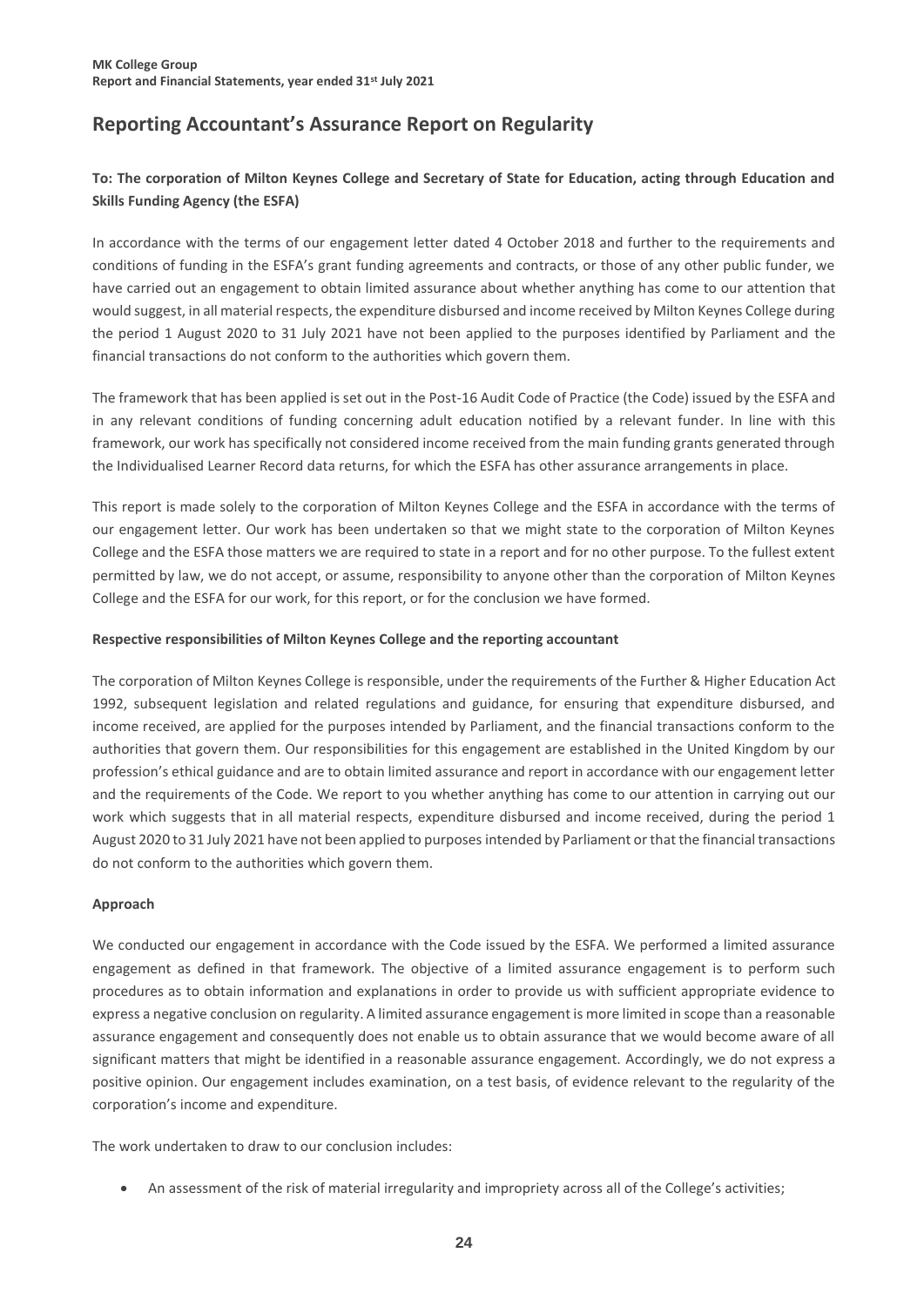- Further testing and review of the areas identified through the risk assessment including enquiry, identification of control processes and examination of supporting evidence across all areas identified as well as additional verification work where considered necessary; and
- Consideration of evidence obtained through the work detailed above and the work completed as part of our financial statements audit in order to support the regularity conclusion.

# **Conclusion**

In the course of our work, nothing has come to our attention which suggests that in all material respects, the expenditure disbursed and income received during the period 1 August 2020 to 31 July 2021 has not been applied to purposes intended by Parliament, and the financial transactions do not conform to the authorities that govern them.

Buzzacoft 11P

21.12.2021 Buzzacott LLP Chartered Accountants 130 Wood Street London EC2V 6DL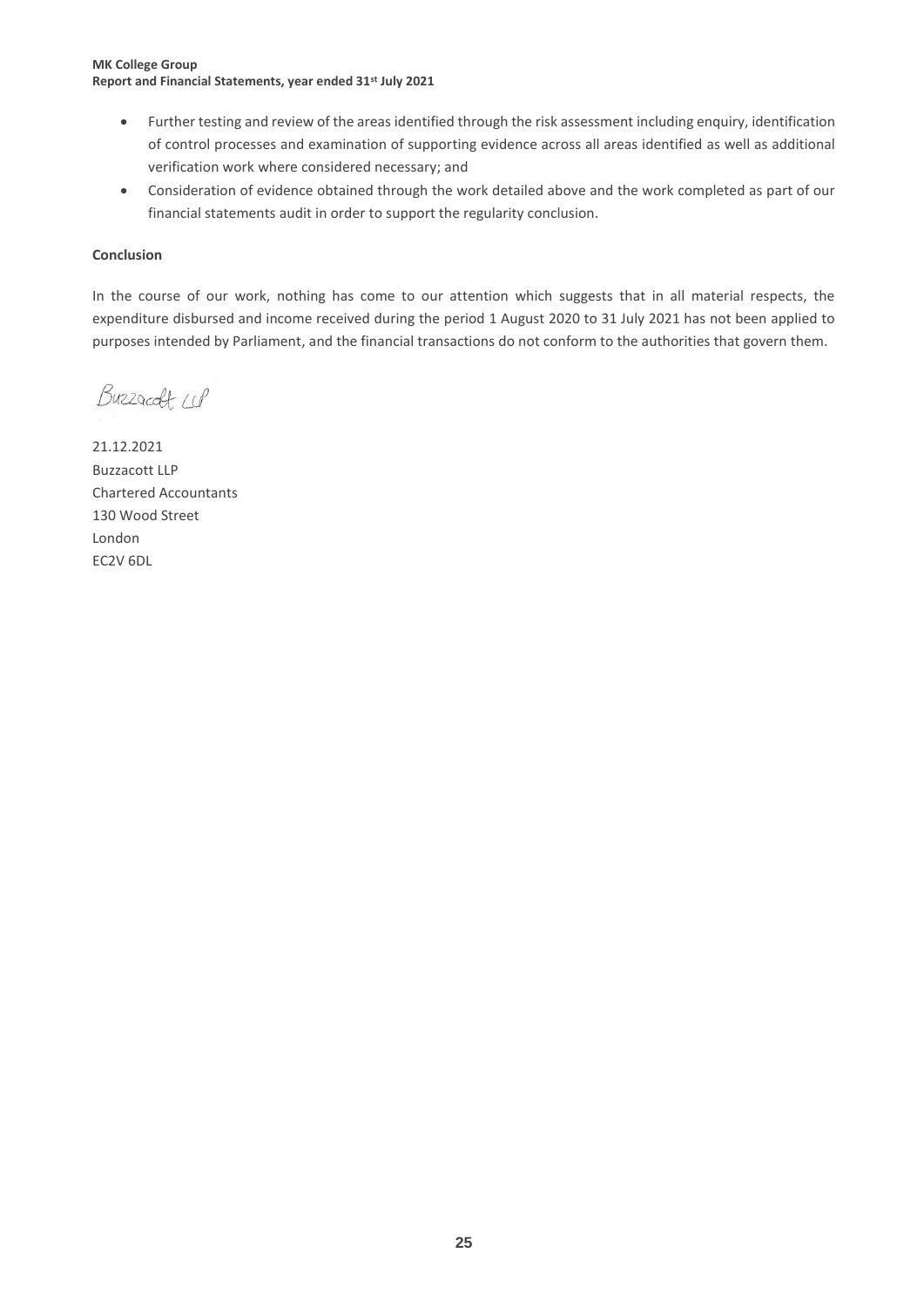# **Consolidated Statements of Comprehensive Income and Expenditure**

|                                                      | <b>Notes</b>   | Year ended 31 July 2021 |          | Year ended 31 July 2020 |           |
|------------------------------------------------------|----------------|-------------------------|----------|-------------------------|-----------|
|                                                      |                | Group                   | College  | Group                   | College   |
|                                                      |                | £'000                   | £'000    | £'000                   | £'000     |
| <b>INCOME</b>                                        |                |                         |          |                         |           |
| Funding body grants                                  | 2              | 38,636                  | 38,222   | 38,030                  | 38,030    |
| Tuition fees and education contracts                 | 3              | 5,163                   | 5,025    | 6,083                   | 6,083     |
| Other grants and contracts                           | 4              | 119                     | 119      | 204                     | 204       |
| Other income                                         | 5              | 2,835                   | 2,817    | 3,472                   | 3,472     |
| Investment income                                    | 6              |                         |          | 14                      | 14        |
| <b>Total income</b>                                  |                | 46,753                  | 46,183   | 47,803                  | 47,803    |
| <b>EXPENDITURE</b>                                   |                |                         |          |                         |           |
| Staff costs                                          | $\overline{7}$ | 36,926                  | 36,211   | 35,117                  | 35,117    |
| Fundamental restructuring costs                      | 7              | 332                     | 332      | 309                     | 309       |
| Other operating expenses                             | 8              | 11,501                  | 11,444   | 11,943                  | 11,943    |
| Depreciation                                         | 11             | 1,368                   | 1,368    | 1,191                   | 1,191     |
| Interest and other finance costs                     | 9              | 625                     | 625      | 594                     | 594       |
| <b>Total expenditure</b>                             |                | 50,752                  | 49,980   | 49,154                  | 49,154    |
| Deficit before tax                                   |                | (3,999)                 | (3,797)  | (1, 351)                | (1, 351)  |
| Taxation                                             | 10             |                         |          |                         |           |
| Deficit for the year                                 |                | (3,999)                 | (3,797)  | (1, 351)                | (1, 351)  |
| Actuarial loss in respect of pensions schemes        | 20             | (392)                   | (392)    | (10, 251)               | (10, 251) |
| Total Unrestricted Comprehensive Income for the year |                | (4, 391)                | (4, 189) | (11,602)                | (11,602)  |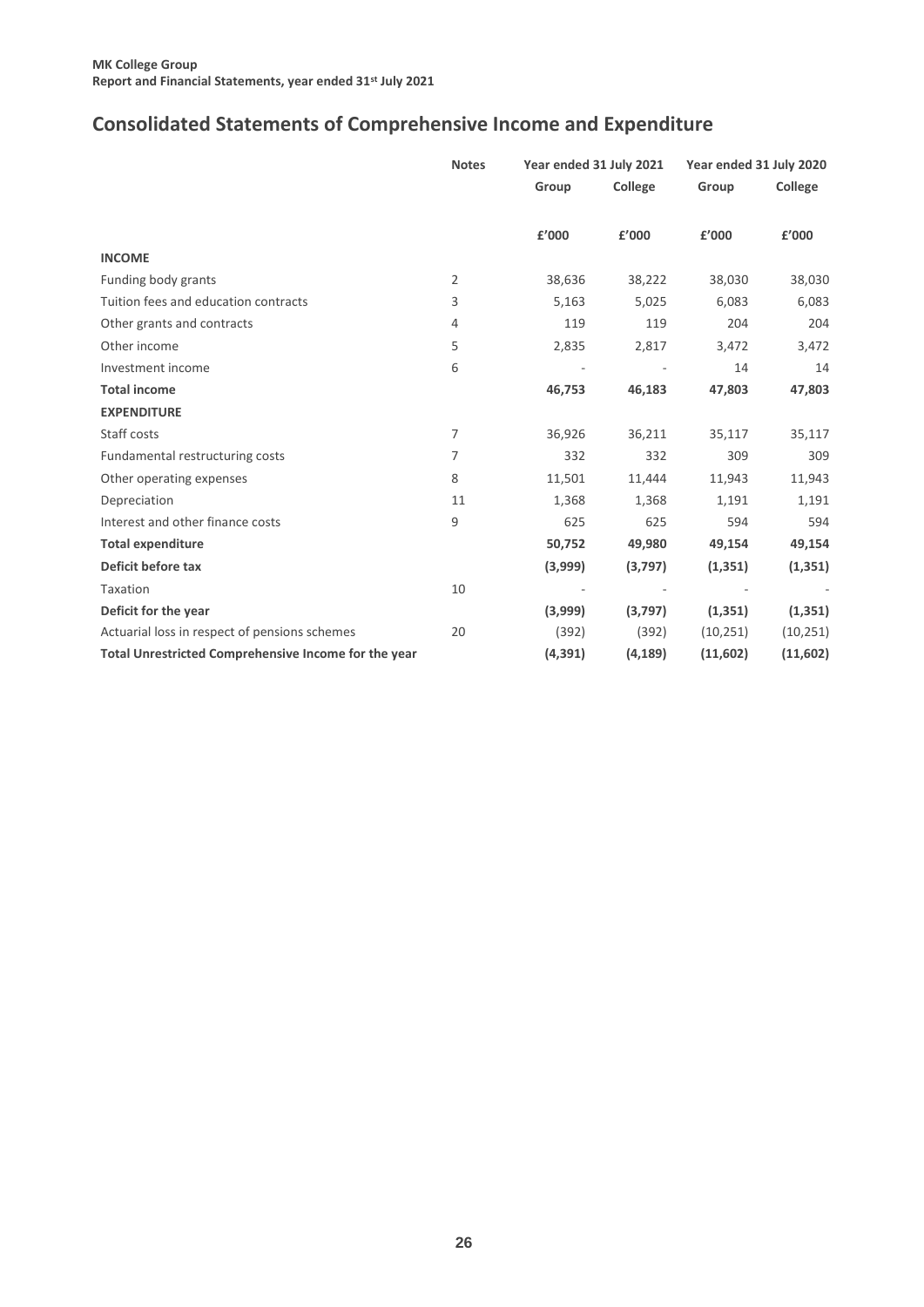# **Consolidated and College Statement of Changes in Reserves**

|                                                                      | Income and<br>expenditure<br>account | <b>Revaluation</b><br>reserve | Total     |
|----------------------------------------------------------------------|--------------------------------------|-------------------------------|-----------|
|                                                                      |                                      |                               |           |
|                                                                      | £'000                                | £'000                         | £'000     |
| Group                                                                |                                      |                               |           |
| Balance at 1st August 2019                                           | (11, 872)                            | 6,356                         | (5, 516)  |
| Deficit from the income and expenditure account                      | (1, 351)                             |                               | (1, 351)  |
| Other comprehensive income                                           | (10, 251)                            |                               | (10, 251) |
| Transfers between revaluation and income and<br>expenditure reserves | 79                                   | (79)                          |           |
|                                                                      | (11, 523)                            | (79)                          | (11,602)  |
| Balance at 31 <sup>st</sup> July 2020                                | (23, 395)                            | 6,277                         | (17, 118) |
| Deficit from the income and expenditure account                      | (3,999)                              |                               | (3,999)   |
| Other comprehensive income                                           | (392)                                |                               | (392)     |
| Transfers between revaluation and income and<br>expenditure reserves | 79                                   | (79)                          |           |
| Total comprehensive income for the year                              | (4, 312)                             | (79)                          | (4, 391)  |
| Balance at 31 July 2021                                              | (27, 707)                            | 6,198                         | (21, 509) |
|                                                                      |                                      |                               |           |
| College                                                              |                                      |                               |           |
| Balance at 1st August 2019                                           | (11,830)                             | 6,356                         | (5, 474)  |
| Deficit from the income and expenditure account                      | (1, 351)                             |                               | (1, 351)  |
| Other comprehensive income                                           | (10, 251)                            |                               | (10, 251) |
| Transfers between revaluation and income and<br>expenditure reserves | 79                                   | (79)                          |           |
|                                                                      | (11, 523)                            | (79)                          | (11,602)  |
| Balance at 31 <sup>st</sup> July 20120                               | (23, 353)                            | 6,277                         | (17,076)  |
| Deficit from the income and expenditure account                      | (3,797)                              |                               | (3, 797)  |
| Other comprehensive income                                           | (392)                                |                               | (392)     |
| Transfers between revaluation and income and<br>expenditure reserves | 79                                   | (79)                          |           |
| Total comprehensive income for the year                              | (4, 110)                             | (79)                          | (4, 189)  |
| Balance at 31 July 2021                                              | (27, 463)                            | 6,198                         | (21, 265) |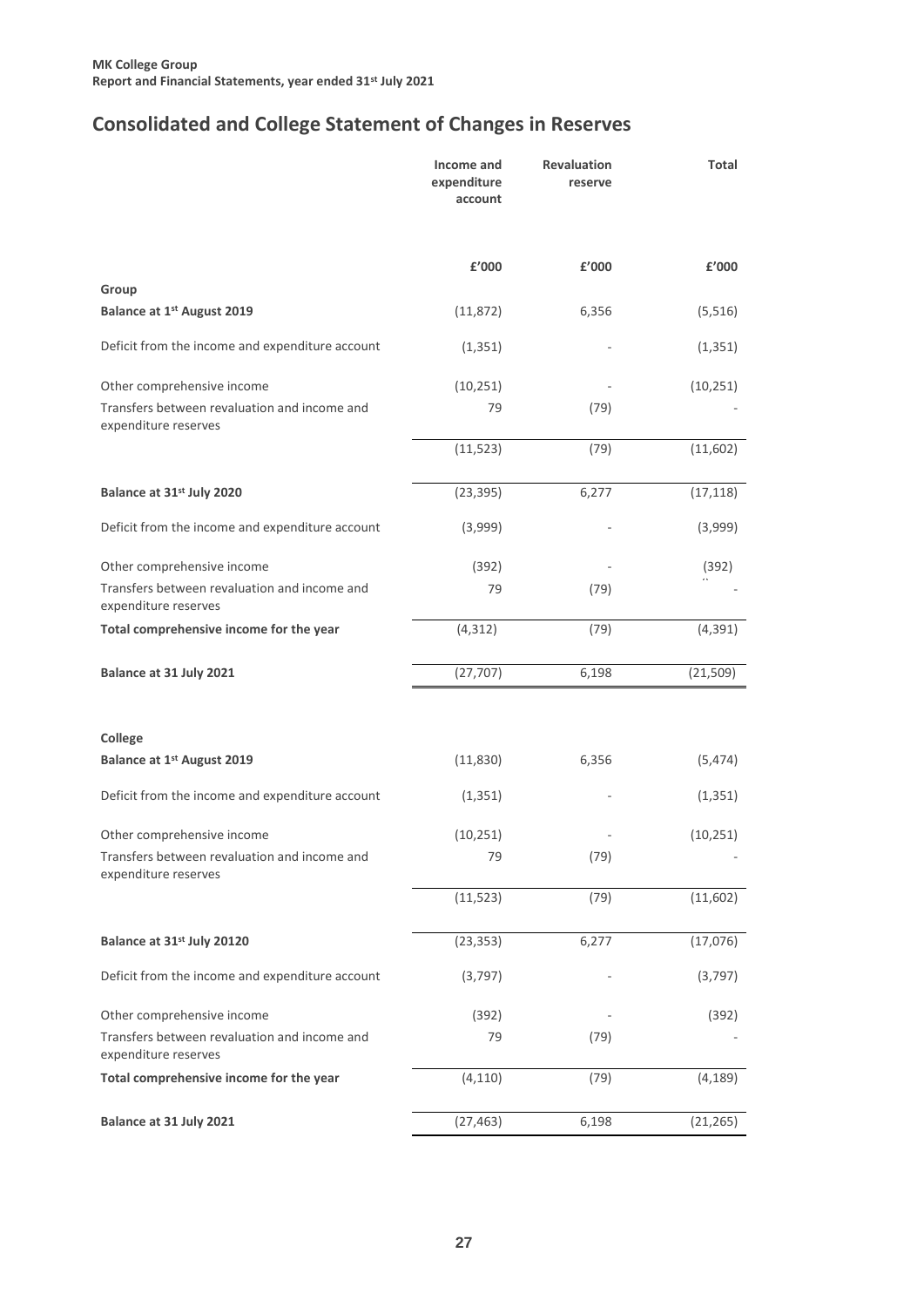# **Balance sheets as at 31 July**

|                                                             | <b>Notes</b> | Group     | College   | Group     | College   |
|-------------------------------------------------------------|--------------|-----------|-----------|-----------|-----------|
|                                                             |              | 2021      | 2021      | 2020      | 2020      |
|                                                             |              | £'000     | £'000     | £'000     | £'000     |
| <b>Non current assets</b>                                   |              |           |           |           |           |
| Tangible Fixed assets                                       | 11           | 33,193    | 33,193    | 31,686    | 31,686    |
| Investments                                                 | 12           |           |           |           |           |
|                                                             |              | 33,193    | 33,193    | 31,686    | 31,686    |
| <b>Current assets</b>                                       |              |           |           |           |           |
| Stocks                                                      |              | 14        | 14        | 15        | 15        |
| Trade and other receivables                                 | 13           | 2,416     | 2,660     | 2,358     | 2,400     |
| Cash and cash equivalents                                   | 17           | 5,598     | 5,598     | 4,418     | 4,418     |
|                                                             |              | 8,028     | 8,272     | 6,791     | 6,833     |
| Less: Creditors - amounts falling due within one year       | 14           | (9,310)   | (9,310)   | (8,658)   | (8,658)   |
| <b>Net current liabilities</b>                              |              | (1, 282)  | (1,038)   | (1,867)   | (1,825)   |
| <b>Total assets less current liabilities</b>                |              | 31,911    | 32,155    | 29,819    | 29,861    |
| Creditors - amounts falling due after more than one<br>year | 15           | (4, 911)  | (4, 911)  | (4, 112)  | (4, 112)  |
| <b>Provisions</b>                                           |              |           |           |           |           |
| Defined benefit obligations                                 | 20           | (48, 509) | (48, 509) | (42, 825) | (42, 825) |
| <b>Total net liabilities</b>                                |              | (21, 509) | (21, 265) | (17, 118) | (17,076)  |
|                                                             |              |           |           |           |           |
| <b>Unrestricted Reserves</b>                                |              |           |           |           |           |
| Income and expenditure account                              |              | (27, 707) | (27, 463) | (23, 395) | (23, 353) |
| <b>Revaluation reserve</b>                                  |              | 6,198     | 6,198     | 6,277     | 6,277     |
| <b>Total unrestricted reserves</b>                          |              | (21, 509) | (21, 265) | (17, 118) | (17,076)  |

The financial statements on pages 25 to 46 were approved and authorised for issue by the Corporation on 14 December 2021 and were signed on its behalf on that date by:

Madascott

**David Meadowcroft Contract Contract Contract Contract Contract Contract Contract Contract Contract Contract Contract Contract Contract Contract Contract Contract Contract Contract Contract Contract Contract Contract Con** 

juils

**Chair of Governors CEO & Group Principal**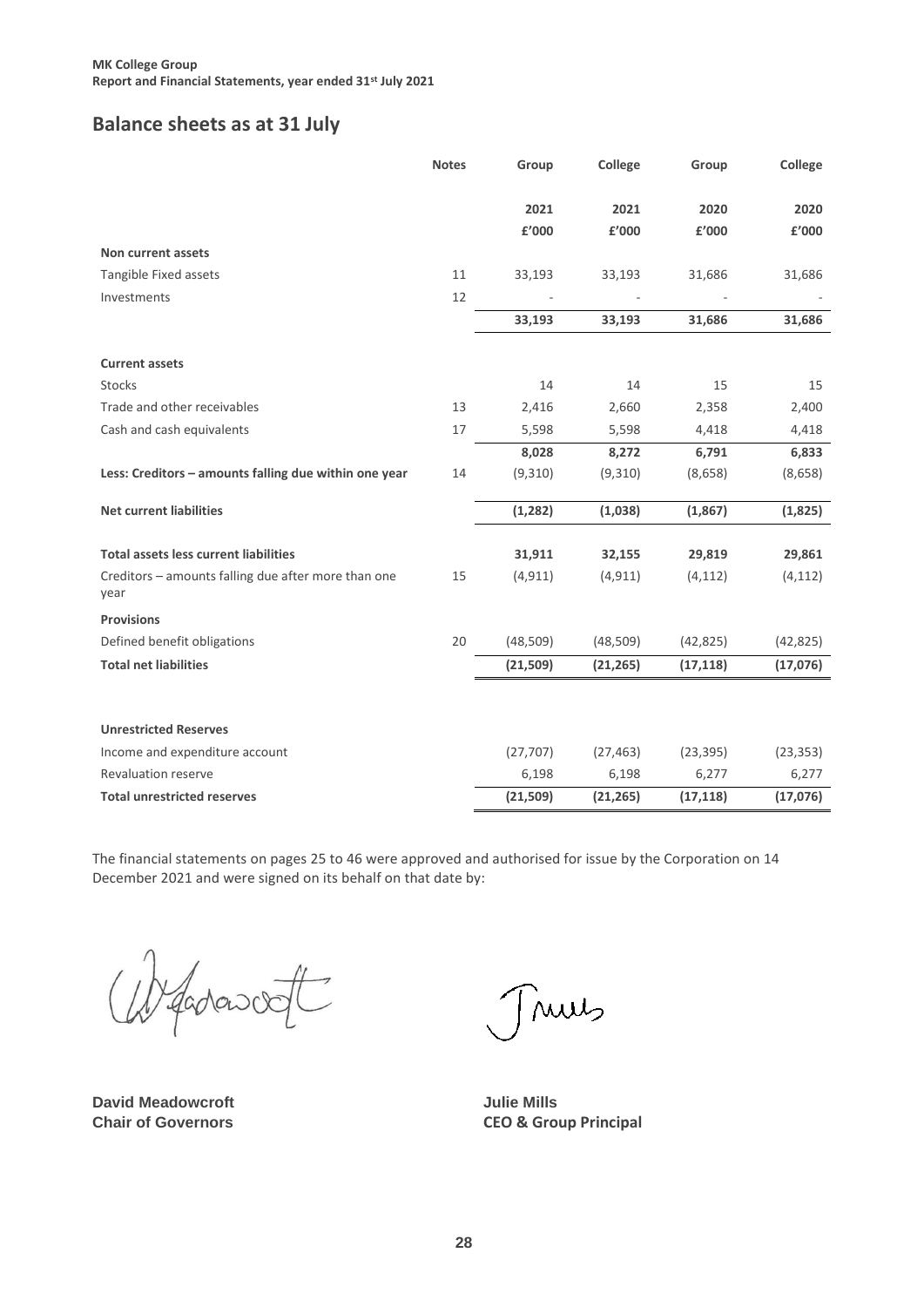# **Consolidated Statement of Cash Flows**

|                                                    | <b>Notes</b> | 2021    | 2020     |
|----------------------------------------------------|--------------|---------|----------|
|                                                    |              | £'000   | £'000    |
| Cash flow from operating activities                |              |         |          |
| Deficit for the year                               |              | (3,999) | (1, 351) |
| Adjustment for non-cash items                      |              |         |          |
| Depreciation                                       |              | 1,368   | 1,191    |
| Decrease in stocks                                 |              |         | 8        |
| (Increase) in debtors                              |              | (58)    | (714)    |
| Increase in creditors due within one year          |              | 828     | 2,355    |
| Increase in creditors due after one year           |              | 974     | 12       |
| Pensions costs less contributions payable          |              | 4,674   | 2,186    |
| Adjustment for investing or financing activities   |              |         |          |
| Investment income                                  |              |         | (14)     |
| Interest payable                                   |              | 625     | 594      |
| Net cash flow from operating activities            |              | 4,412   | 4,267    |
| Cash flows from investing activities               |              |         |          |
| Investment income                                  |              |         | 14       |
| Payments made to acquire fixed assets              |              | (2,875) | (2, 289) |
|                                                    |              | (2,875) | (2, 275) |
| Cash flows from financing activities               |              |         |          |
| Interest paid                                      |              | (7)     | (18)     |
| Repayments of amounts borrowed                     |              | (350)   | (350)    |
|                                                    |              | (357)   | (368)    |
| Increase in cash and cash equivalents in the year  |              | 1,180   | 1,624    |
|                                                    |              |         |          |
| Cash and cash equivalents at beginning of the year | 17           | 4,418   | 2,794    |
| Cash and cash equivalents at end of the year       | 17           | 5,598   | 4,418    |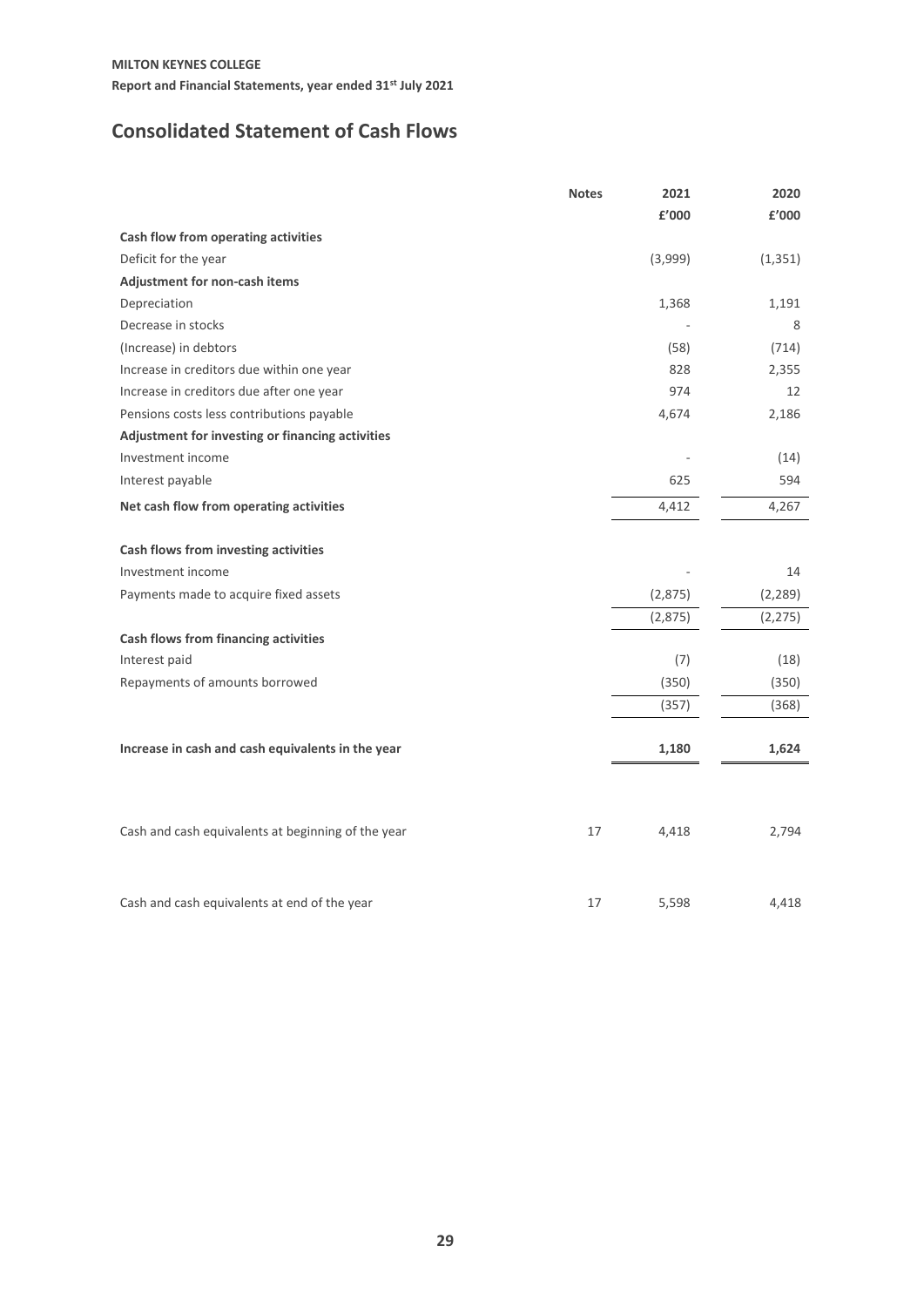# **Notes to the Accounts**

# **1. Statement of accounting policies and estimation techniques**

The following accounting policies have been applied consistently in dealing with items which are considered material in relation to the financial statements.

# **Basis of preparation**

These financial statements have been prepared in accordance with the *Statement of Recommended Practice: Accounting for Further and Higher Education 2019* (the 2019 FE HE SORP), the *College Accounts Direction for 2020 to 2021* and in accordance with Financial Reporting Standard 102 – *"The Financial Reporting Standard applicable in the United Kingdom and Republic of Ireland"* (FRS 102). The College is a public benefit entity and has therefore applied the relevant public benefit requirements of FRS 102.

The preparation of financial statements in compliance with FRS 102 requires the use of certain critical accounting estimates. It also requires management to exercise judgement in applying the College's accounting policies.

# **Basis of accounting**

The financial statements are prepared in accordance with the historical cost convention as modified by the use of previous valuations as deemed cost at transition for certain non-current assets.

#### **Basis of consolidation**

The consolidated financial statements include the College and its subsidiaries, Milton Keynes Manpower Forum Limited (dormant), Prison Education Training Services (MK) Limited (dormant), Code Makers Academy Limited and MKC Commercial Limited. All financial statements are made up to 31 July 2021.

#### **Going concern**

The activities of the College, together with the factors likely to affect its future development and performance are set out in the Report of the Governing Body. The financial position of the College, its cashflow, liquidity and borrowings are presented in the Financial Statements and accompanying Notes.

While the College has net current liabilities of £978k, it has £1m of holiday pay accrual and £173k of deferred capital grant that are not liabilities that will result in additional cash payments. The cash balance has grown by £1,180k during the year. The bank has also released the College from its covenants, with the loan being imminently due to be fully repaid.

Accordingly, the College has a reasonable expectation that it has adequate resources to continue in operational existence for the foreseeable future, and for this reason will continue to adopt the going concern basis in the preparation of its Financial Statements. Factored into these projections are prudent budget assumptions to safeguard against further COVID related risks.

#### **Recognition of income**

Government revenue grants include funding body recurrent grants and other grants and are accounted for under the accrual model as permitted by FRS 102. Funding body recurrent grants are measured in line with best estimates for the period of what is receivable and depend on the particular income stream involved. The final grant income is normally determined with the conclusion of the year end reconciliation process with the funding body and the results of any funding audits. 16-18 funding is not subject to reconciliation and is therefore not subject to contract adjustments.

The recurrent grant from OFS represents the funding allocations attributable to the current financial year and is credited directly to the Statement of Comprehensive Income.

Where part of a government grant is deferred, the deferred element is recognised as deferred income within creditors and allocated between creditors due within one year and creditors due after more than one year as appropriate.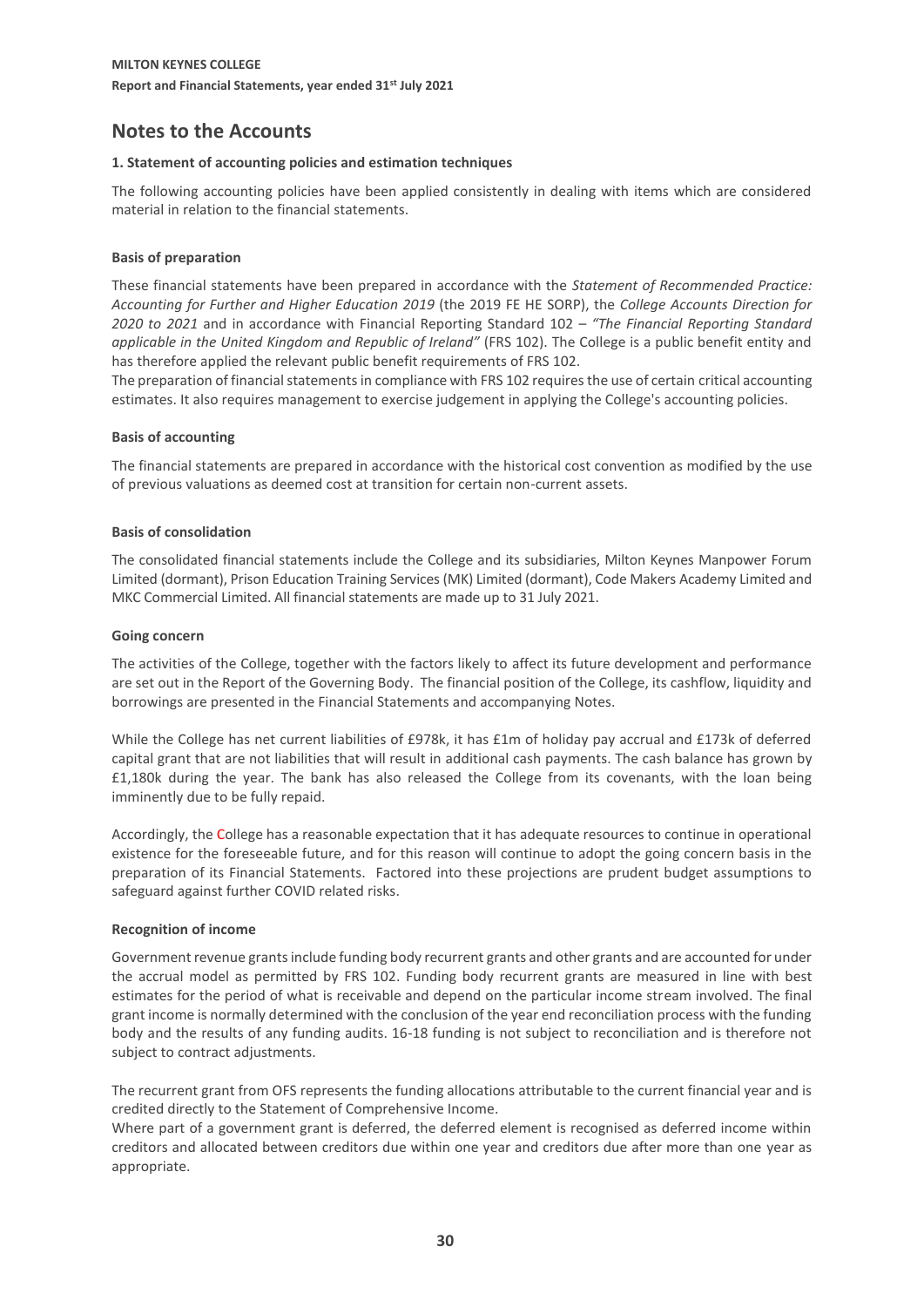#### **MILTON KEYNES COLLEGE Report and Financial Statements, year ended 31st July 2021**

Grants (including research grants) from non-government sources are recognised in income when the College is entitled to the income and performance related conditions have been met. Income received in advance of performance related conditions being met is recognised as deferred income within creditors on the balance sheet and released to income as the conditions are met.

#### **Capital grant funding**

Government capital grants are capitalised, held as deferred income and recognised in income over the expected useful life of the asset, under the accrual model as permitted by FRS 102. Other non-governmental capital grants are recognised in income when the College is entitled to the funds subject to any performance related conditions being met. Income received in advance of performance related conditions being met is recognised as deferred income within creditors on the Balance Sheet and released to income as conditions are met.

## **Fee Income**

Income from tuition fees is stated gross of any expenditure which is not a discount and is recognised in the period for which it is received.

#### **Investment income**

All income from short-term deposits is credited to the income and expenditure account in the period in which it is earned on a receivable basis.

## **Agency Arrangements**

The College acts as an agent in the collection and payment of certain discretionary support funds and any other arrangements. Related payments received from the funding bodies and subsequent disbursements to students are excluded from the income and expenditure of the college where the College is exposed to minimal risk or enjoys minimal economic benefit related to the transaction.

#### **Accounting for post-employment benefits**

Post-employment benefits to employees of the College are principally provided by the Teachers' Pension Scheme (TPS) and the Local Government Pension Scheme (LGPS). These are defined benefit plans, which are externally funded and contracted out of the State Second Pension.

#### **Teachers' Pension Scheme (TPS)**

The TPS is an unfunded scheme. Contributions to the TPS are calculated so as to spread the cost of pensions over employees' working lives with the College in such a way that the pension cost is a substantially level percentage of current and future pensionable payroll. The contributions are determined by qualified actuaries on the basis of valuations using a prospective benefit method.

The TPS is a multi-employer scheme and there is insufficient information available to use defined benefit accounting. The TPS is therefore treated as a defined contribution plan and the contributions recognised as an expense in the income statement in the periods during which services are rendered by employees.

# **Buckinghamshire Local Government Pension Scheme (LGPS)**

The LGPS is a funded scheme. The assets of the LGPS are measured using closing fair values. LGPS liabilities are measured using the projected unit credit method and discounted at the current rate of return on a high-quality corporate bond of equivalent term and currency to the liabilities. The actuarial valuations are obtained at least triennially and are updated at each balance sheet date. The amounts charged to operating surplus are the current service costs and the costs of scheme introductions, benefit changes, settlements and curtailments. They are included as part of staff costs as incurred.

Net interest on the net defined benefit liability/asset is also recognised in the Statement of Comprehensive Income and comprises the interest cost on the defined benefit obligation and interest income on the scheme assets, calculated by multiplying the fair value of the scheme assets at the beginning of the period by the rate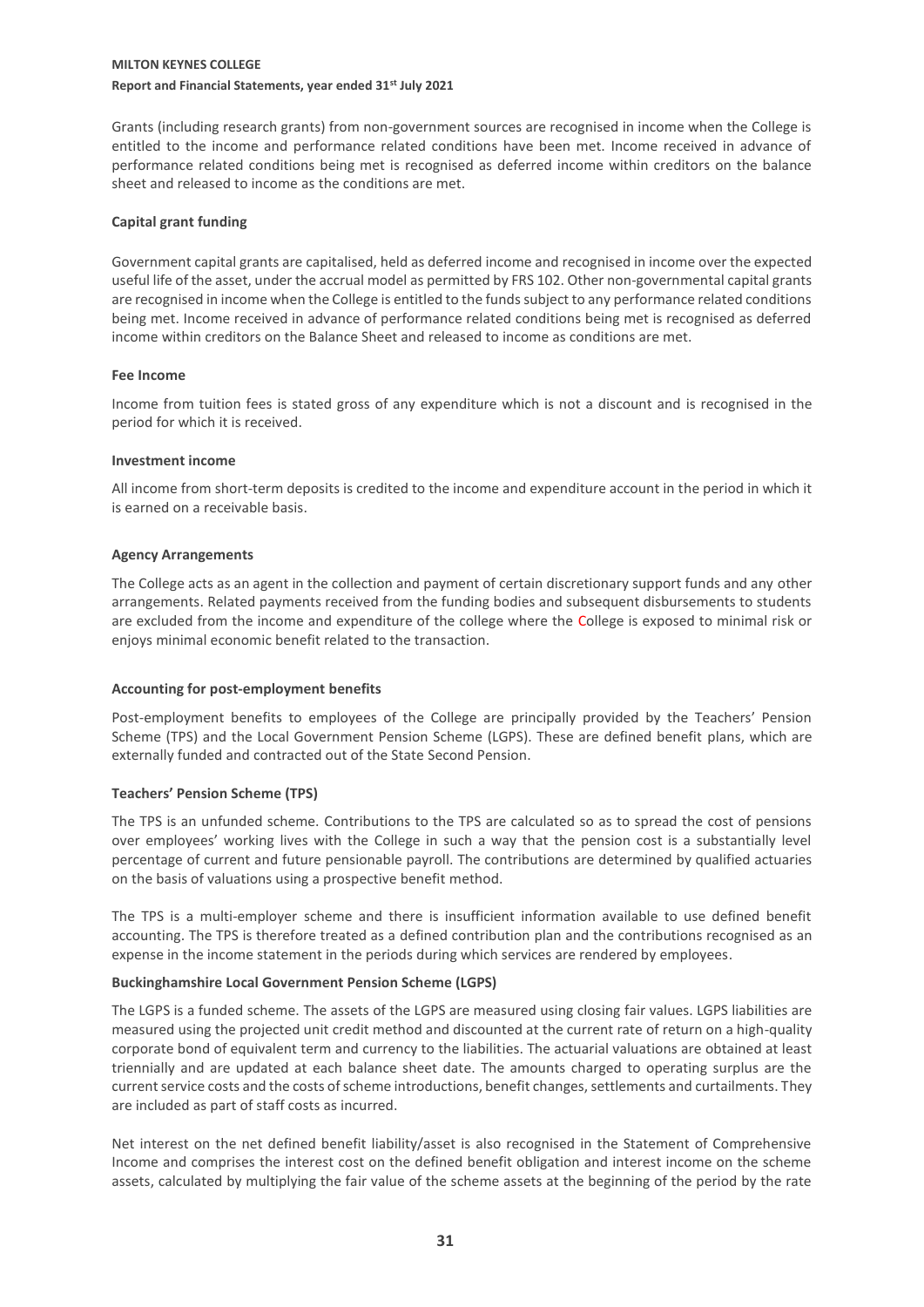#### **MILTON KEYNES COLLEGE Report and Financial Statements, year ended 31st July 2021**

used to discount the benefit obligations. The difference between the interest income on the scheme assets and the actual return on the scheme assets is recognised in interest and other finance costs.

Actuarial gains and losses are recognised immediately in actuarial gains and losses.

#### **Short term Employment benefits**

Short term employment benefits such as salaries and compensated absences (holiday pay) are recognised as an expense in the year in which the employees render service to the College. Any unused benefits are accrued and measured as the additional amount the College expects to pay as a result of the unused entitlement.

## **Enhanced Pensions**

The actual cost of any enhanced ongoing pension to a former member of staff is paid by a college annually. An estimate of the expected future cost of any enhancement to the ongoing pension of a former member of staff is charged in full to the college's income in the year that the member of staff retires. In subsequent years a charge is made to provisions in the balance sheet.

## **Tangible fixed assets**

Tangible fixed assets are stated at cost less accumulated depreciation and accumulated impairment losses. Certain items of fixed assets that had been revalued to fair value on or prior to the date of transition to the FE HE SORP are measured on the basis of deemed cost, being the revalued amount at the date of that revaluation. Where parts of a fixed asset have different useful lives, they are accounted for as separate items of fixed assets.

#### *Land and buildings*

Land and buildings inherited from the Local Education Authority are stated in the balance sheet at valuation on the basis of depreciated replacement cost as the open market value for existing use is not readily obtainable. Land and buildings acquired since incorporation are included in the balance sheet at cost. Freehold land is not depreciated as it is considered to have an infinite useful life. Freehold buildings are depreciated over their expected useful economic life to the College of 60 years. There was a review of all Freehold building in 2016, and following detailed site surveys, all major Freehold building lives adjusted to 60 years. All non-core building works asset lives remained as before. The College has a policy of depreciating major adaptations to buildings over the period of their useful economic life and refurbishment is depreciated over 10 years. The exception is for leasehold buildings where all improvements are depreciated over the remaining term of the lease.

Finance costs which are directly attributable to the construction of land and buildings, are not capitalised as part of the cost of those assets.

Where land and buildings are acquired with the aid of specific grants, they are capitalised and depreciated as above. The related grants are credited to a deferred income account within creditors, and are released to the income and expenditure account over the expected useful economic life of the related asset on a systematic basis consistent with the depreciation policy. The deferred income is allocated between creditors due within one year and those due after more than one year.

A review for impairment of a fixed asset is carried out if events or changes in circumstances indicate that the carrying amount of any fixed asset may not be recoverable.

On adoption of FRS 102, the College followed the transitional provision to retain the book value of land and buildings, which were revalued in 1992 but not to adopt a policy of revaluations of these properties in the future.

#### *Assets under construction*

Assets under construction are accounted for at cost, based on the value of architects' certificates and other direct costs, incurred to 31 July. They are not depreciated until they are brought into use.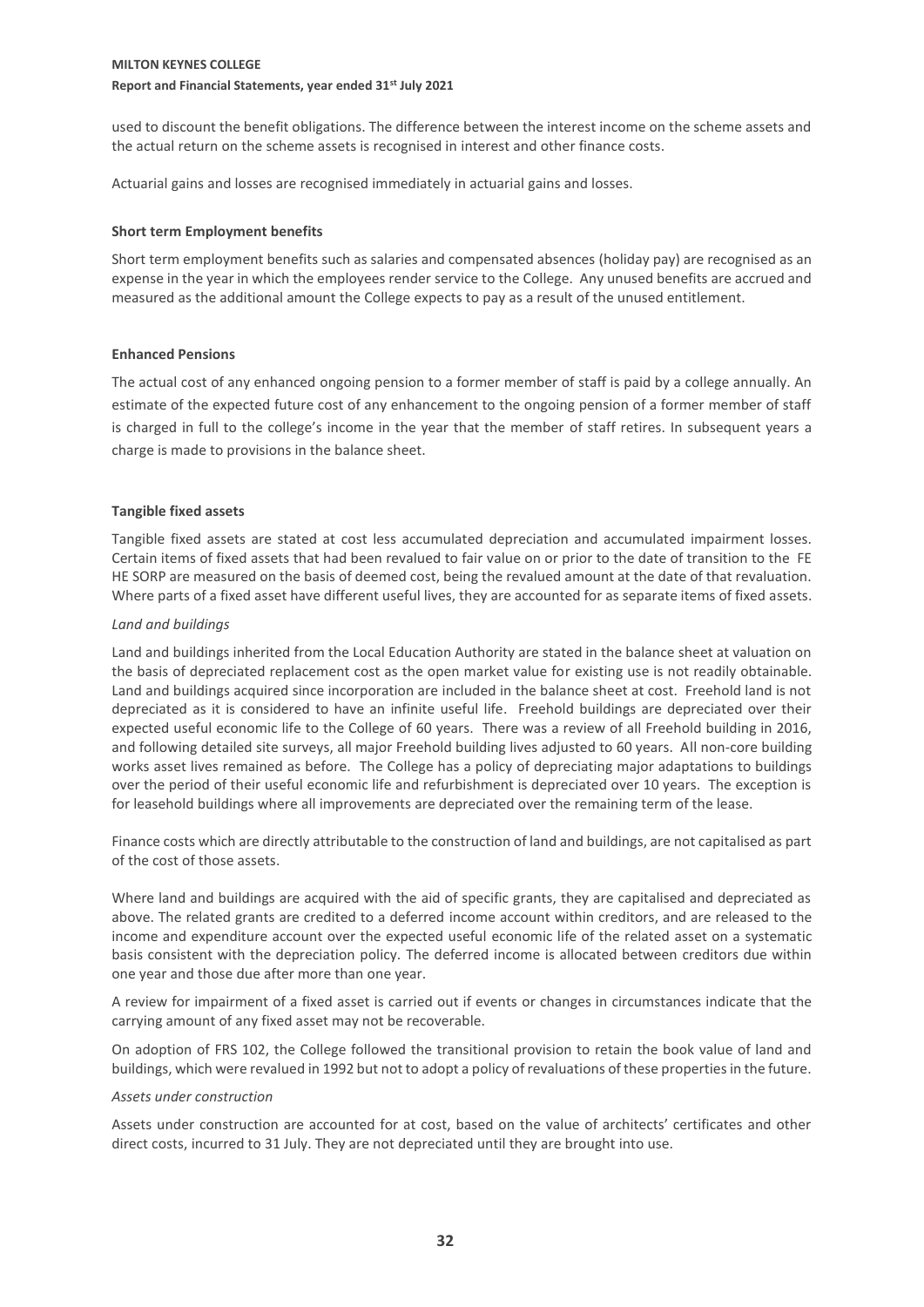#### *Subsequent expenditure on existing fixed assets*

Where significant expenditure is incurred on tangible fixed assets after initial purchase it is charged to income in the period it is incurred, unless it increases the future benefits to the College, in which case it is capitalised and depreciated on the relevant basis.

## *Equipment*

Equipment costing less than £1,000 per individual item is recognised as expenditure in the period of acquisition. All other equipment is capitalised at cost.

Capitalised equipment is depreciated on s straight line basis over its remaining useful economic life as follows:

| $\bullet$ | Motor vehicles                | $\overline{\phantom{a}}$ | 33% on a straight line basis       |
|-----------|-------------------------------|--------------------------|------------------------------------|
| $\bullet$ | General equipment             | $\overline{\phantom{a}}$ | 15 or 25% on a straight line basis |
|           | Computer equipment            | -                        | 20% on a straight line basis       |
|           | <b>Furniture and Fittings</b> |                          | 15 or 25% on a straight line basis |

A review for impairment of a fixed asset is carried out if events or changes in circumstances indicate that the carrying value of any fixed asset may not be recoverable. Shortfalls between the carrying value of fixed assets and their recoverable amounts are recognised as impairments. Impairment losses are recognised in the Statement of Comprehensive Income and Expenditure.

#### **Borrowing costs**

Borrowing costs are recognised as expenditure in the period in which they are incurred.

#### **Leased assets**

Costs in respect of operating leases are charged on a straight-line basis over the lease term to the Statement of Comprehensive Income and Expenditure. Any lease premiums or incentives relating to leases signed after  $1<sup>st</sup>$ August 2014 are spread over the minimum lease term. The College has taken advantage of the transitional exemptions in FRS 102 and has retained the policy of spreading lease premiums and incentives to the date of the first market rent review for leases signed before 1<sup>st</sup> August 2014.

Leasing agreements which transfer to the College substantially all the benefits and risks of ownership of an asset are treated as finance leases.

Assets held under finance leases are recognised initially at the fair value of the leased asset (or, if lower, the present value of minimum lease payments) at the inception of the lease. The corresponding liability to the lessor is included in the balance sheet as an obligation under finance leases. Assets held under finance leases are included in tangible fixed assets and depreciated and assessed for impairment losses in the same way as owned assets.

Minimum lease payments are apportioned between the finance charge and the reduction of the outstanding liability. The finance charges are allocated over the period of the lease in proportion to the capital element outstanding

#### **Investments**

#### *Investments in subsidiaries*

Investments in subsidiaries are accounted for at cost less impairment in the individual financial statements.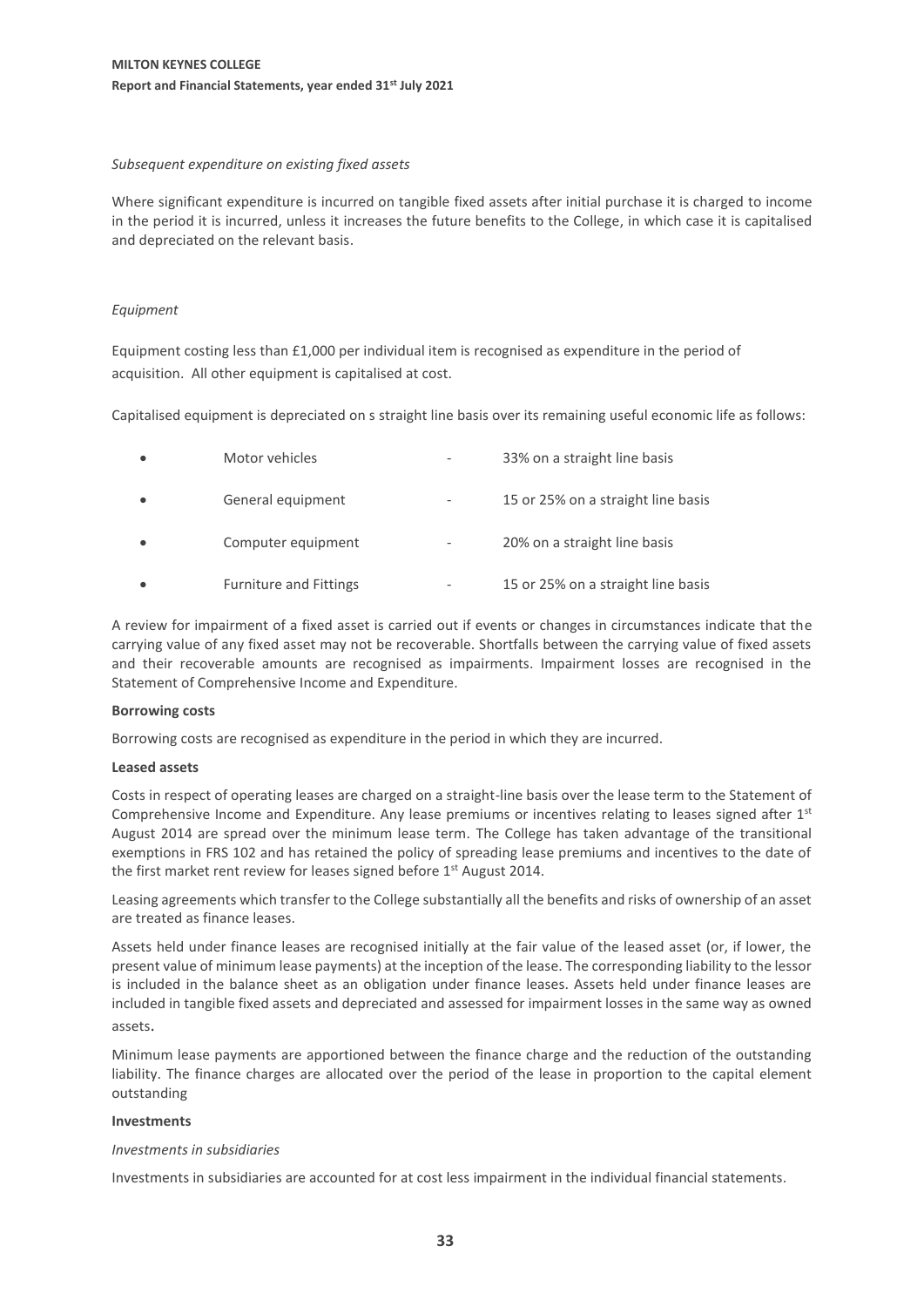#### **MILTON KEYNES COLLEGE Report and Financial Statements, year ended 31st July 2021**

#### **Inventories**

Inventories are stated at the lower of their cost and net realisable value, being selling price less costs to complete and sell. Where necessary, provision is made for obsolete, slow-moving and defective items.

#### **Cash and cash equivalents**

Cash includes cash in hand, deposits repayable on demand and overdrafts. Deposits are repayable on demand if they are in practice available within 24 hours without penalty.

Cash equivalents are short term, highly liquid investments that are readily convertible to known amounts of cash with insignificant risk of change in value. An investment qualifies as a cash equivalent when it has maturity of 3 months or less from the date of acquisition.

#### **Financial liabilities and equity**

Financial liabilities and equity are classified according to the substance of the financial instrument's contractual obligations, rather than the financial instrument's legal form.

All loans, investments and short-term deposits held by the Group are classified as basic financial instruments in accordance with FRS 102. These instruments are initially recorded at the transaction price less any transaction costs (historical cost). FRS 102 requires that basic financial instruments are subsequently measured at amortised cost, however the college has calculated that the difference between the historical cost and amortised cost basis is not material and so these financial instruments are stated on the balance sheet at historical cost. Loans and investments that are payable or receivable within one year are not discounted.

#### **Foreign currency translation**

Transactions denominated in foreign currencies are recorded using the rate of exchange ruling at the date of the transaction. Monetary assets and liabilities denominated in foreign currencies are translated at the rates of exchange ruling at the end of the financial period with all resulting exchange differences being taken to income in the period in which they arise.

#### **Taxation**

The College is considered to pass the tests set out in Paragraph 1 Schedule 6 Finance Act 2010 and therefore it meets the definition of a charitable company for UK corporation tax purposes. Accordingly, the College is potentially exempt from taxation in respect of income or capital gains received within categories covered by sections 478-488 of the Corporation Tax Act 2010 or Section 256 of the Taxation of Chargeable Gains Act 1992, to the extent that such income or gains are applied exclusively to charitable purposes.

The College is partially exempt in respect of Value Added Tax, so that it can only recover around 2% of the VAT charged on its inputs. Irrecoverable VAT on inputs is included in the costs of such inputs and added to the cost of tangible fixed assets as appropriate, where the inputs themselves are tangible fixed assets by nature.

The College's subsidiary companies are subject to corporation tax and VAT in the same way as any commercial organisation.

#### **Provisions and contingent liabilities**

Provisions are recognised when

- the College has a present legal or constructive obligation as a result of a past event
- it is probable that a transfer of economic benefit will be required to settle the obligation, and
- a reliable estimate can be made of the amount of the obligation.

Where the effect of the time value of money is material, the amount expected to be required to settle the obligation is recognised at present value using a pre-tax discount rate. The unwinding of the discount is recognised as a finance cost in the statement of comprehensive income in the period it arises.

A contingent liability arises from a past event that gives the College a possible obligation whose existence will only be confirmed by the occurrence or otherwise of uncertain future events not wholly within the control of the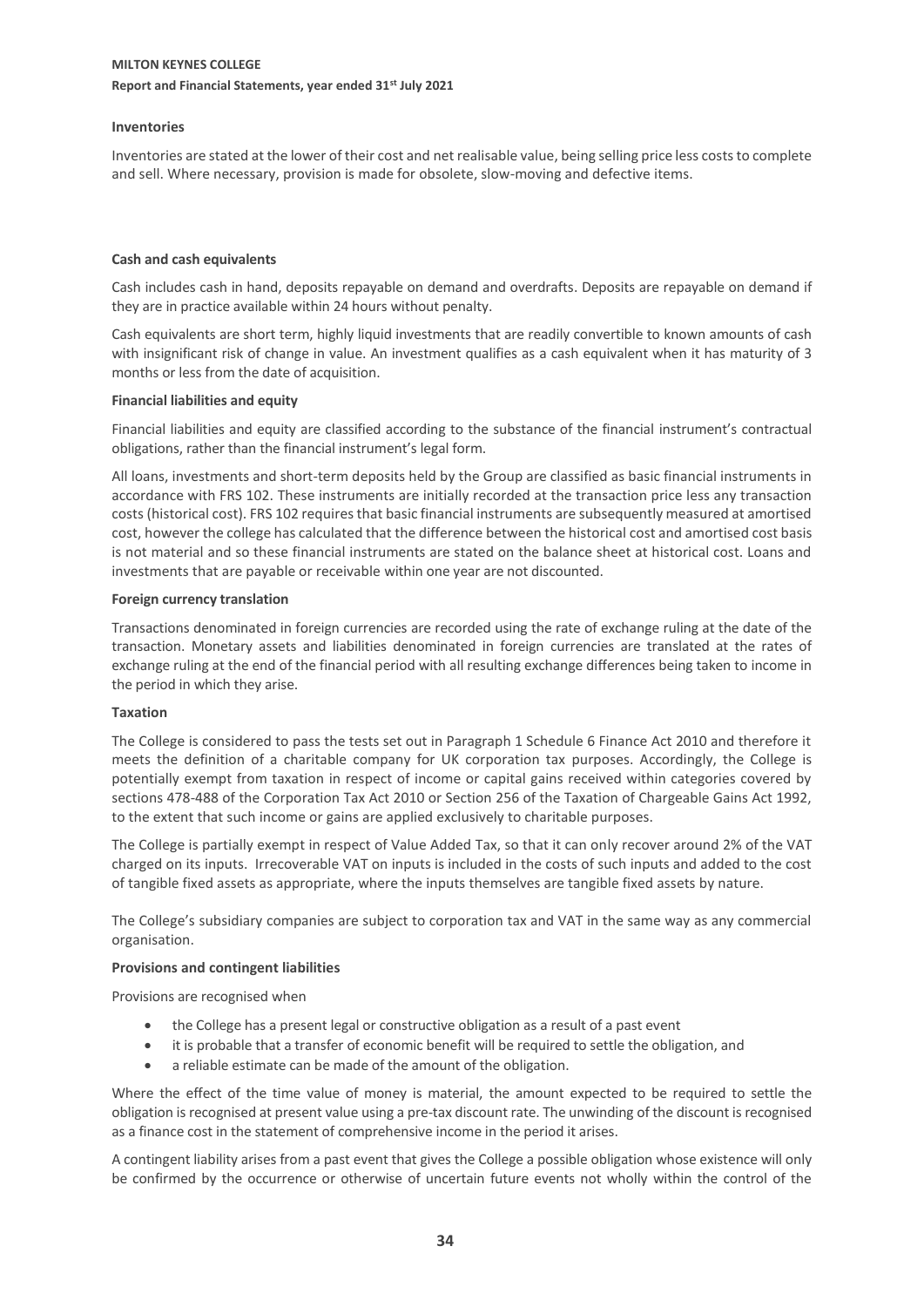#### **MILTON KEYNES COLLEGE Report and Financial Statements, year ended 31st July 2021**

College. Contingent liabilities also arise in circumstances where a provision would otherwise be made but either it is not probable that an outflow of resources will be required or the amount of the obligation cannot be measured reliably.

Contingent liabilities are not recognised in the balance sheet but are disclosed in the notes to the financial statements.

## **Judgements in applying accounting policies and key sources of estimation uncertainty**

In preparing these financial statements, management have made the following judgements:

- Determine whether leases entered into by the College either as a lessor or a lessee are operating or finance leases. These decisions depend on an assessment of whether the risks and rewards of ownership have been transferred from the lessor to the lessee on a lease by lease basis.
- Determine whether there are indicators of impairment of the group's tangible assets. Factors taken into consideration in reaching such a decision include the economic viability and expected future financial performance of the asset and where it is a component of a larger cash-generating unit, the viability and expected future performance of that unit.
- Prudent assumptions used for future cashflows forecasts, including factoring in potential COVID related risks including reduction in income.

*Other key sources of estimation uncertainty*

• *Tangible fixed assets*

Tangible fixed assets, other than investment properties, are depreciated over their useful lives taking into account residual values, where appropriate. The actual lives of the assets and residual values are assessed annually and may vary depending on a number of factors. In re-assessing asset lives, factors such as technological innovation and maintenance programmes are taken into account. Residual value assessments consider issues such as future market conditions, the remaining life of the asset and projected disposal values.

#### • *Dilapidations*

The College has a building dilapidation provision to provide for estimated repairs for premises it has vacated. This estimate was based upon the landlord's surveyors report, taking into account the probable likelihood of specific repairs needing to be carried out prior to handing the premises back to the property owner.

#### • *Local Government Pension Scheme*

The present value of the Local Government Pension Scheme defined benefit liability depends on a number of factors that are determined on an actuarial basis using a variety of assumptions. The assumptions used in determining the net cost (income) for pensions include the discount rate. Any changes in these assumptions, which are disclosed in note 20, will impact the carrying amount of the pension liability. The actuary has used a roll forward approach which projects results from the latest full actuarial valuation performed at 31 March 2019 to value the pensions liability at 31 July 2021. Any differences between the figures derived from the roll forward approach and a full actuarial valuation would impact on the carrying amount of the pension liability**.**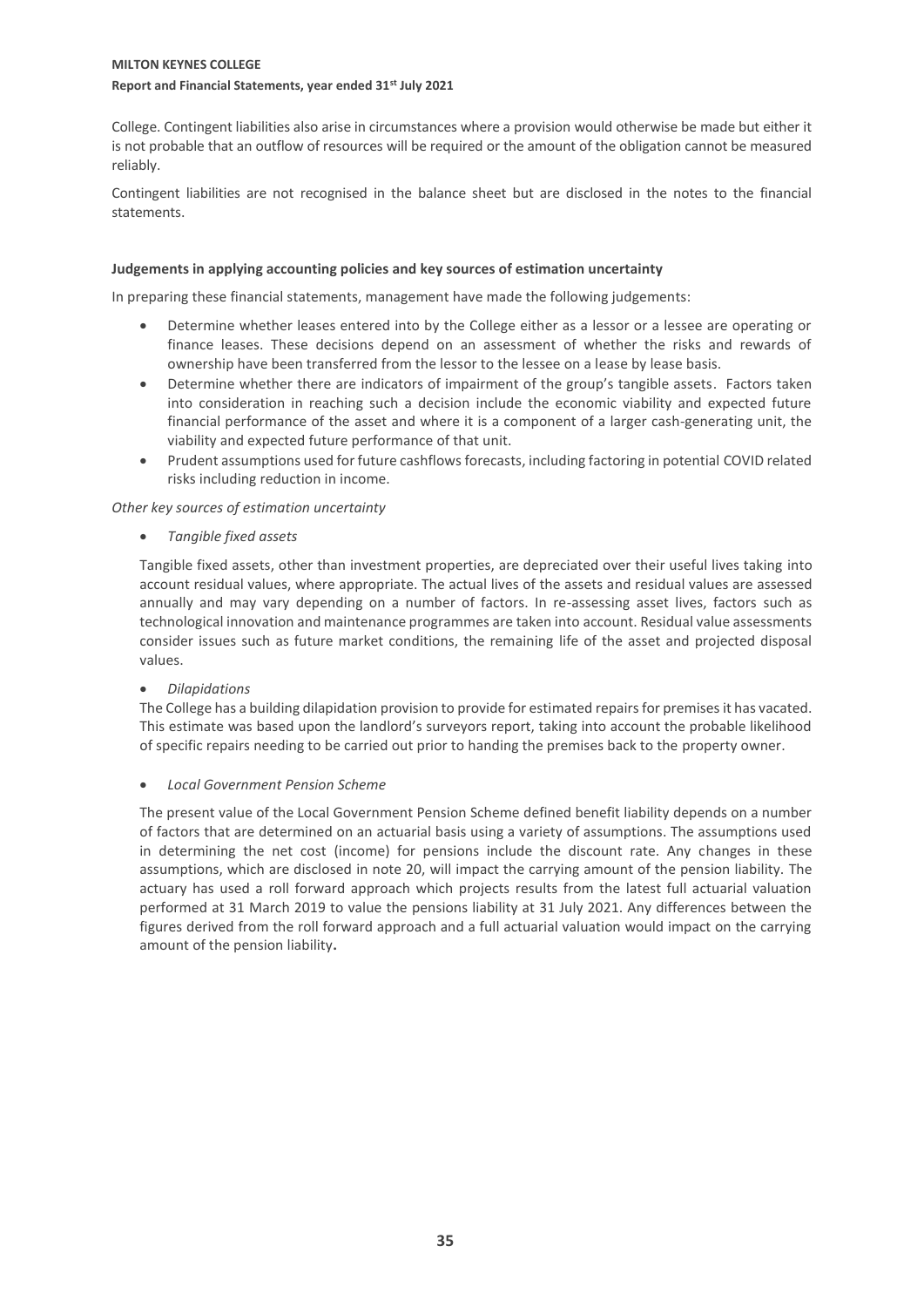**Report and Financial Statements, year ended 31st July 2021**

| $\overline{2}$          | <b>Funding body grants</b>                                   | Year ended 31 July |         | Year ended 31 July       |         |
|-------------------------|--------------------------------------------------------------|--------------------|---------|--------------------------|---------|
|                         |                                                              | 2021               | 2021    | 2020                     | 2020    |
|                         |                                                              | Group              | College | Group                    | College |
|                         |                                                              |                    |         |                          |         |
|                         |                                                              | £'000              | £'000   | £'000                    | £'000   |
| <b>Recurrent grants</b> |                                                              |                    |         |                          |         |
|                         | Education and Skills Funding Agency $-16-18$                 | 16,415             | 16,013  | 14,259                   | 14,259  |
|                         | Education and Skills Funding Agency - Adult                  | 2,835              | 2,823   | 3,094                    | 3,094   |
|                         | <b>Education and Skills Funding Agency - Apprenticeships</b> | 1,921              | 1,921   | 2,393                    | 2,393   |
| Office for Students     |                                                              | 283                | 283     | 314                      | 314     |
| <b>Specific grants</b>  |                                                              |                    |         |                          |         |
|                         | Ministry of Justice - Prison Education Framework             | 15,947             | 15,947  | 16,960                   | 16,960  |
|                         | Other Covid-19 related funding streams.                      | 117                | 117     | $\overline{\phantom{a}}$ |         |
|                         | Teacher Pension Scheme contributions grant                   | 945                | 945     | 837                      | 837     |
|                         | Releases of government capital grants                        | 173                | 173     | 173                      | 173     |
|                         |                                                              |                    |         |                          |         |
| Total                   |                                                              | 38,636             | 38,222  | 38,030                   | 38,030  |

| Grant and fee income for higher education courses | Year ended 31 July |                | Year ended 31 July |         |
|---------------------------------------------------|--------------------|----------------|--------------------|---------|
|                                                   | 2021               | 2021           | 2020               | 2020    |
|                                                   | Group              | <b>College</b> | Group              | College |
|                                                   | £'000              | f'000          | £'000              | £'000   |
| Grant income from the Office for Students         | 283                | 283            | 314                | 314     |
| Fee income from taught awards                     | 1.349              | 1.213          | 2.727              | 2,727   |
|                                                   |                    |                |                    |         |
| <b>Total</b>                                      | 1,632              | 1.496          | 3,041              | 3,041   |

| <b>Tuition fees and education contracts</b><br>3 | Year ended 31 July |         | Year ended 31 July |         |
|--------------------------------------------------|--------------------|---------|--------------------|---------|
|                                                  | 2021               | 2021    | 2020               | 2020    |
|                                                  | Group              | College | Group              | College |
|                                                  | £'000              | £'000   | £'000              | £'000   |
| Adult education fees                             | 399                | 398     | 396                | 396     |
| Apprenticeship contracts                         | 170                | 169     | 268                | 268     |
| Fees for FE loan supported courses               | 592                | 592     | 841                | 841     |
| Fees for HE loan supported courses               | 1,632              | 1,496   | 2,727              | 2,727   |
| International students fees                      | 1                  | 1       | 8                  | 8       |
| <b>Total tuition fees</b>                        | 2,794              | 2,656   | 4,240              | 4,240   |
| <b>Education contracts</b>                       | 2,369              | 2,369   | 1,843              | 1,843   |
|                                                  |                    |         |                    |         |
| <b>Total</b>                                     | 5,163              | 5,025   | 6,083              | 6,083   |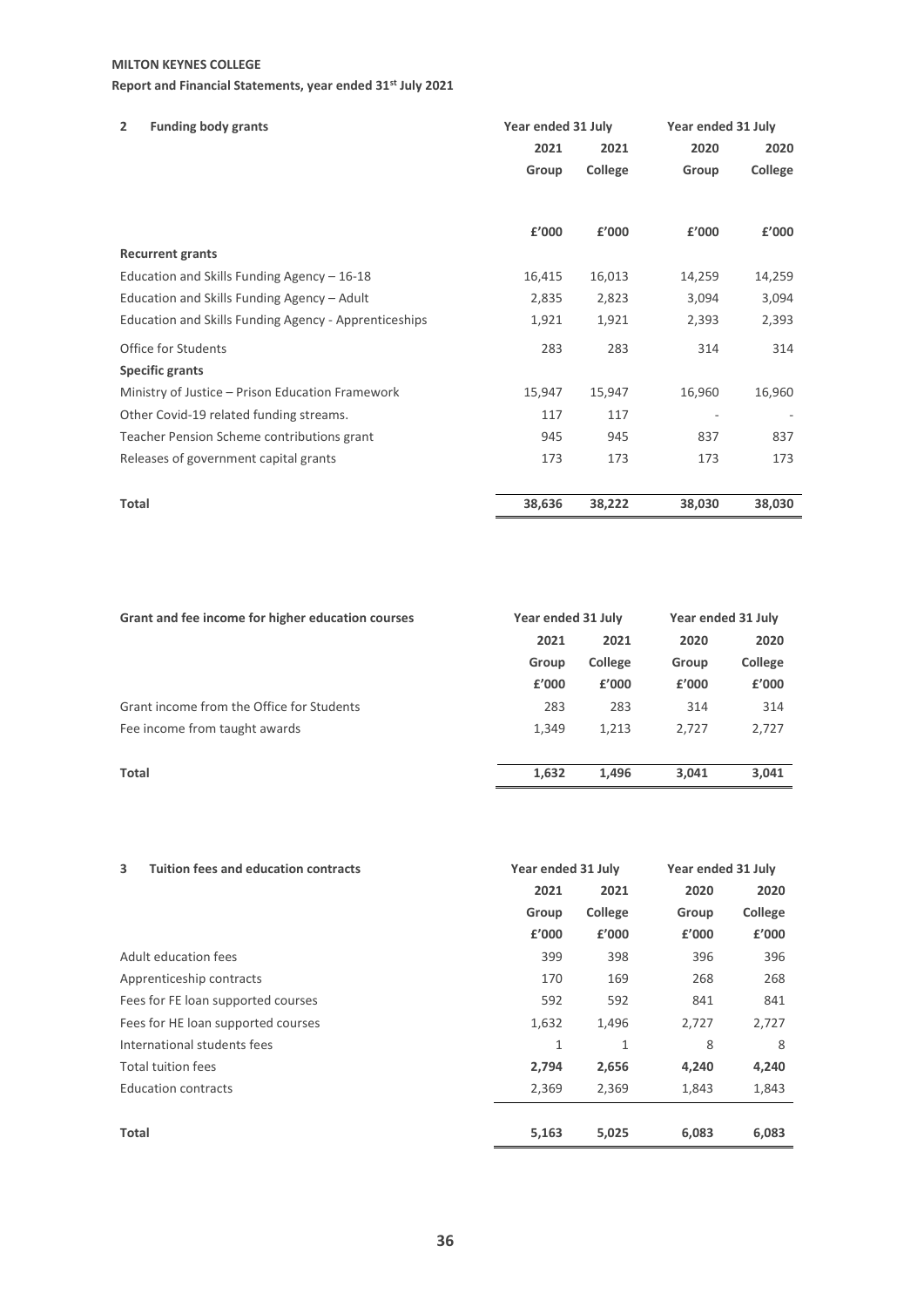| 4     | Other grants and contracts             |       | Year ended 31 July |       | Year ended 31 July |  |  |
|-------|----------------------------------------|-------|--------------------|-------|--------------------|--|--|
|       |                                        | 2021  | 2021               | 2020  | 2020               |  |  |
|       |                                        | Group | College            | Group | College            |  |  |
|       |                                        | £'000 | £'000              | £'000 | £'000              |  |  |
|       | Other grants and contracts             | ٠     | -                  | ۰     |                    |  |  |
|       | Coronavirus Job Retention Scheme grant | 119   | 119                | 204   | 204                |  |  |
|       |                                        |       |                    |       |                    |  |  |
| Total |                                        | 119   | 119                | 204   | 204                |  |  |

The Corporation furloughed Catering, Nursery and Commercial staff under the government's Coronavirus Job Retention Scheme. The funding received of £119,374 relates to staff costs which are included within the staff costs note below as appropriate.

| Other income<br>5.                          | Year ended 31 July |         | Year ended 31 July |         |
|---------------------------------------------|--------------------|---------|--------------------|---------|
|                                             | 2021               | 2021    | 2020               | 2020    |
|                                             | Group              | College | Group              | College |
|                                             | £'000              | £'000   | £                  | £'000   |
| Catering and residences                     | 123                | 123     | 981                | 981     |
| Other income generating activities          | 530                | 521     | 376                | 376     |
| Other Initiatives                           | 1,096              | 1,087   | 1,116              | 1,116   |
| Commercial Activities/ Miscellaneous Income | 418                | 418     | 493                | 493     |
| Bursary Income (16-18 bursary income)       | 668                | 668     | 506                | 506     |
|                                             |                    |         |                    |         |
| Total                                       | 2,835              | 2,817   | 3,472              | 3.472   |

| 6            | <b>Investment income</b>  | Year ended 31 July       |         | Year ended 31 July |         |
|--------------|---------------------------|--------------------------|---------|--------------------|---------|
|              |                           | 2021                     | 2021    | 2020               | 2020    |
|              |                           | Group                    | College | Group              | College |
|              |                           | £'000                    | £'000   | £'000              | £'000   |
|              | Other interest receivable | $\overline{\phantom{a}}$ | ٠       | 14                 | 14      |
| <b>Total</b> |                           | ٠                        | ۰       | 14                 | 14      |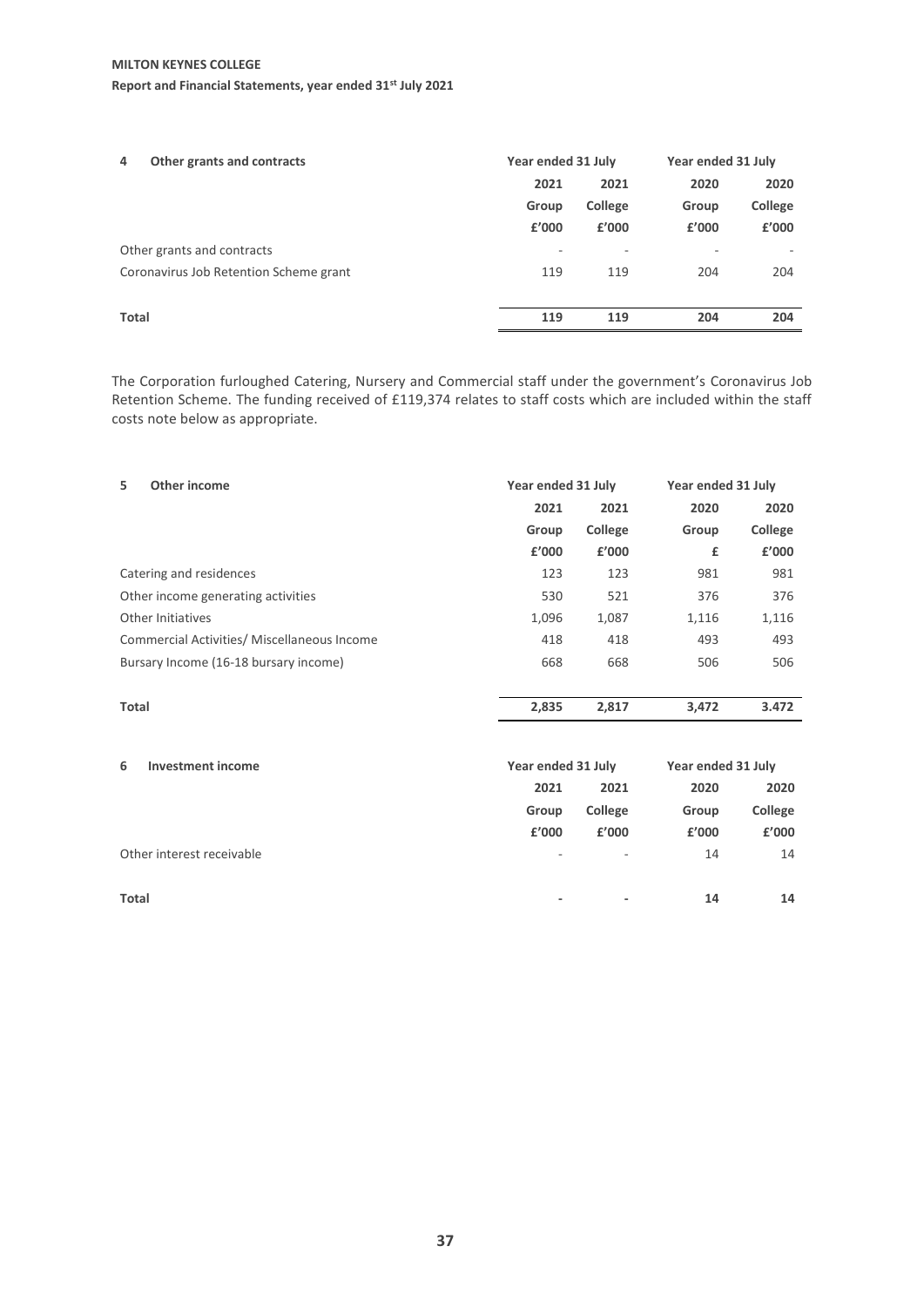#### **Report and Financial Statements, year ended 31st July 2021**

#### 7 **Staff costs – Group and College**

The average number of persons (including key management personnel) employed by the College during the year, described on a headcount basis, was:

|                                   | Year ended 31 July |           | Year ended 31 July |         |
|-----------------------------------|--------------------|-----------|--------------------|---------|
|                                   | 2021               | 2021      | 2020               | 2020    |
|                                   | Group              | College   | Group              | College |
|                                   | <b>No</b>          | <b>No</b> | No.                | No.     |
| Teaching staff                    | 753                | 749       | 806                | 806     |
| Non-teaching staff                | 491                | 474       | 525                | 525     |
|                                   | 1,244              | 1,223     | 1,331              | 1,331   |
| Staff costs for the above persons |                    |           |                    |         |
|                                   | 2021               | 2021      | 2020               | 2020    |
|                                   | £'000              | £'000     | £'000              | £'000   |
| Wages and salaries                | 24,619             | 24,065    | 25,822             | 25,822  |
| Social security costs             | 2,327              | 2,255     | 2,230              | 2,230   |
| FRS 102 pension charge            | 4,674              | 4,674     | 2,186              | 2,186   |
| Other pension costs               | 4,863              | 4,774     | 4,582              | 4,582   |
| Payroll sub total                 | 36,483             | 35,768    | 34,820             | 34,820  |
| Contracted out staffing services  | 443                | 443       | 297                | 297     |
|                                   | 36,926             | 36,211    | 35,117             | 35,117  |
| Restructuring costs - Contractual | 332                | 332       | 309                | 309     |
| - Non contractual                 |                    |           |                    |         |
| <b>Total Staff costs</b>          | 37,258             | 36,543    | 35,426             | 35,426  |

The MK College Group operates salary exchange schemes for childcare vouchers and cycle to work schemes.

#### **Key Management Personnel**

Key management personnel are those persons having authority and responsibility for planning, directing and controlling the activities of the College. This is represented by the Executive Leadership Team which comprise of the CEO & Group Principal (Accounting Officer), Group Chief Operating Officer, Group Chief People Officer, Principal (Campus), Principal (Prison Services) and Principal (Institute of Technology). Staff costs include compensation paid to key management personnel for loss of office, where applicable.

Two of the members of the Executive Leadership Team and the Head of Governance are Senior Post Holders and their remuneration package is subject to regular reviews by the Remuneration Committee of the governing body, who use benchmarking information to provide objective guidance.

The CEO & Group Principal reports to the Chair of Governors, who undertakes an annual review of her performance against the college's overall objectives, using both qualitative and quantitative measures of performance.

The Corporation has adopted the AOC's Colleges' Senior Post Holders Remuneration Code.

#### **Emoluments of Key Management personnel, Accounting Officer and other higher paid staff**

| 2021 | 2020 |
|------|------|
| No.  | No.  |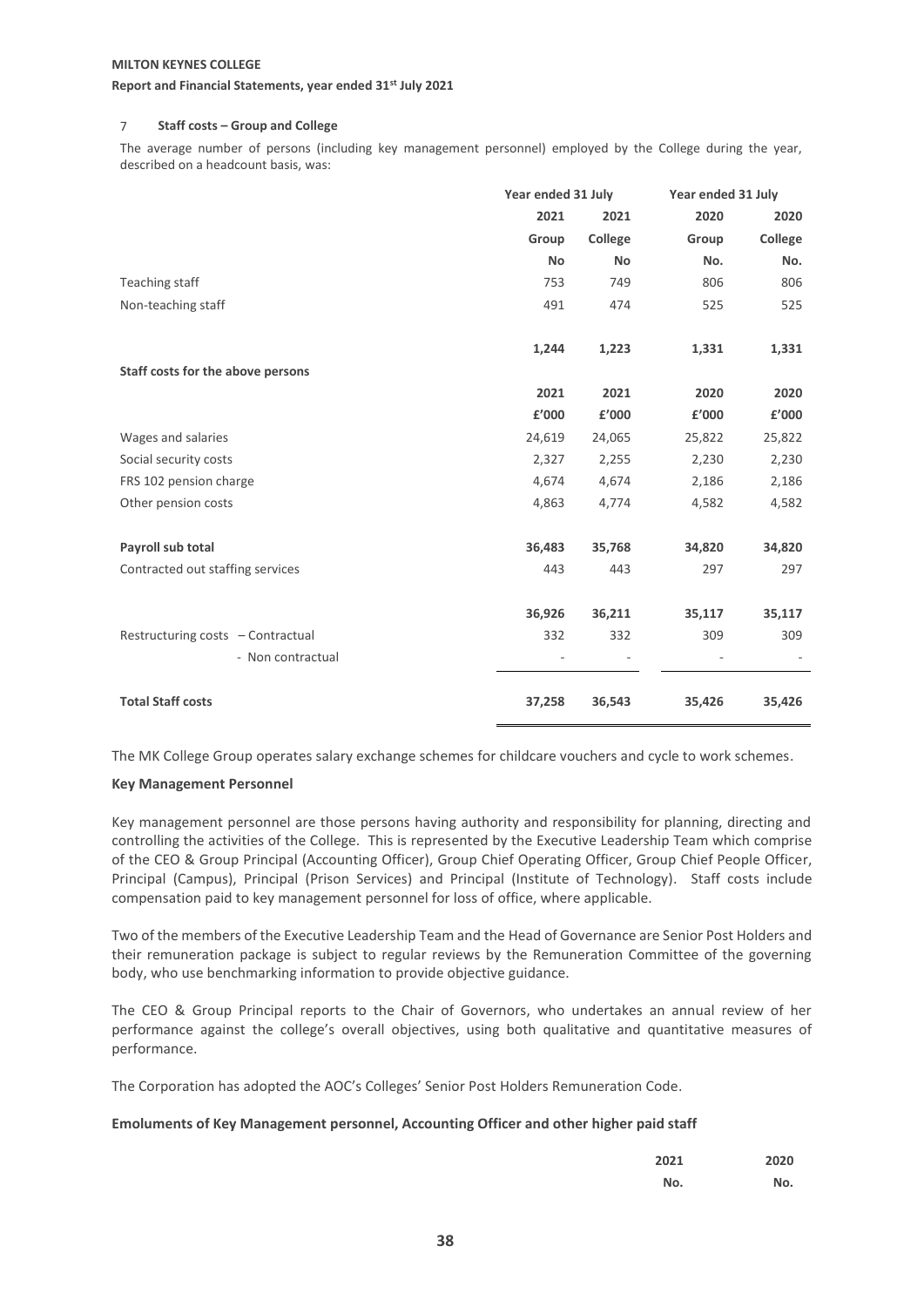The number of key management personnel including the Accounting Officer was: 7 7 7 7 7 7 7

The number of key management personnel and other staff who received annual emoluments, excluding pension contributions and employer's national insurance but including benefits in kind, in the following ranges was:

|                           |                | Key management personnel |                | Other staff |
|---------------------------|----------------|--------------------------|----------------|-------------|
|                           | 2021           | 2020                     | 2021           | 2020        |
|                           | No.            | No.                      | No.            | No.         |
| £15,001 to £20,000 p.a.   | $\mathbf{1}$   |                          |                |             |
| £25,000 to £30,000 p.a.   |                | $\mathbf{1}$             |                |             |
| £35,000 to £40,000 p.a.   |                | 1                        |                |             |
| £40,000 to £45,000 p.a.   | $\mathbf{1}$   |                          |                |             |
| £60,001 to £65,000 p.a.   |                |                          | 5              | 6           |
| £65,001 to £70,000 p.a.   | 1              |                          | 3              | 3           |
| £70,001 to £75,000 p.a.   |                | 1                        | $\overline{2}$ | 1           |
| £75,001 to £80,000 p.a.   |                |                          | $\overline{2}$ | 1           |
| £80,001 to £85,000 p.a.   | 1              |                          | 1              | 1           |
| £85,001 to £90,000 p.a.   |                | $\mathbf{1}$             | 2              |             |
| £90,001 to £95,000 p.a.   | 1              |                          |                |             |
| £105,001 to £110,000 p.a. |                | $\mathbf{1}$             |                |             |
| £110,001 to £115,000 p.a. | 1              | $\mathbf{1}$             |                |             |
| £145,001 to £150,000 p.a. |                | 1                        |                |             |
| £160,001 to £165,000 p.a. | 1              |                          |                |             |
|                           | $\overline{7}$ | $\overline{7}$           | 15             | 12          |

Key management personnel emoluments is made up as follows:

|                                                           | 2021  | 2020  |
|-----------------------------------------------------------|-------|-------|
|                                                           | £'000 | £'000 |
| Salaries- gross of salary sacrifice and waived emoluments | 542   | 557   |
| Benefits in kind                                          | ۰     |       |
|                                                           | 542   | 557   |
| Pension contributions                                     | 302   | 106   |
|                                                           | 844   | 663   |
|                                                           |       |       |

There were no amounts due to key management personnel that were waived in the year, nor any salary sacrifice arrangements in place. The above emoluments include amounts payable to the Accounting Officer of:

|                       | 2021                     | 2020   |
|-----------------------|--------------------------|--------|
|                       | £'000                    | £'000  |
| <b>Salaries</b>       | 164                      | 150    |
| Benefits in kind      | $\overline{\phantom{a}}$ | $\sim$ |
|                       | 164                      | 150    |
| Pension contributions | 39                       | 35     |
|                       |                          |        |

**Relationship of the Accounting Officer's pay to the median of all staff:**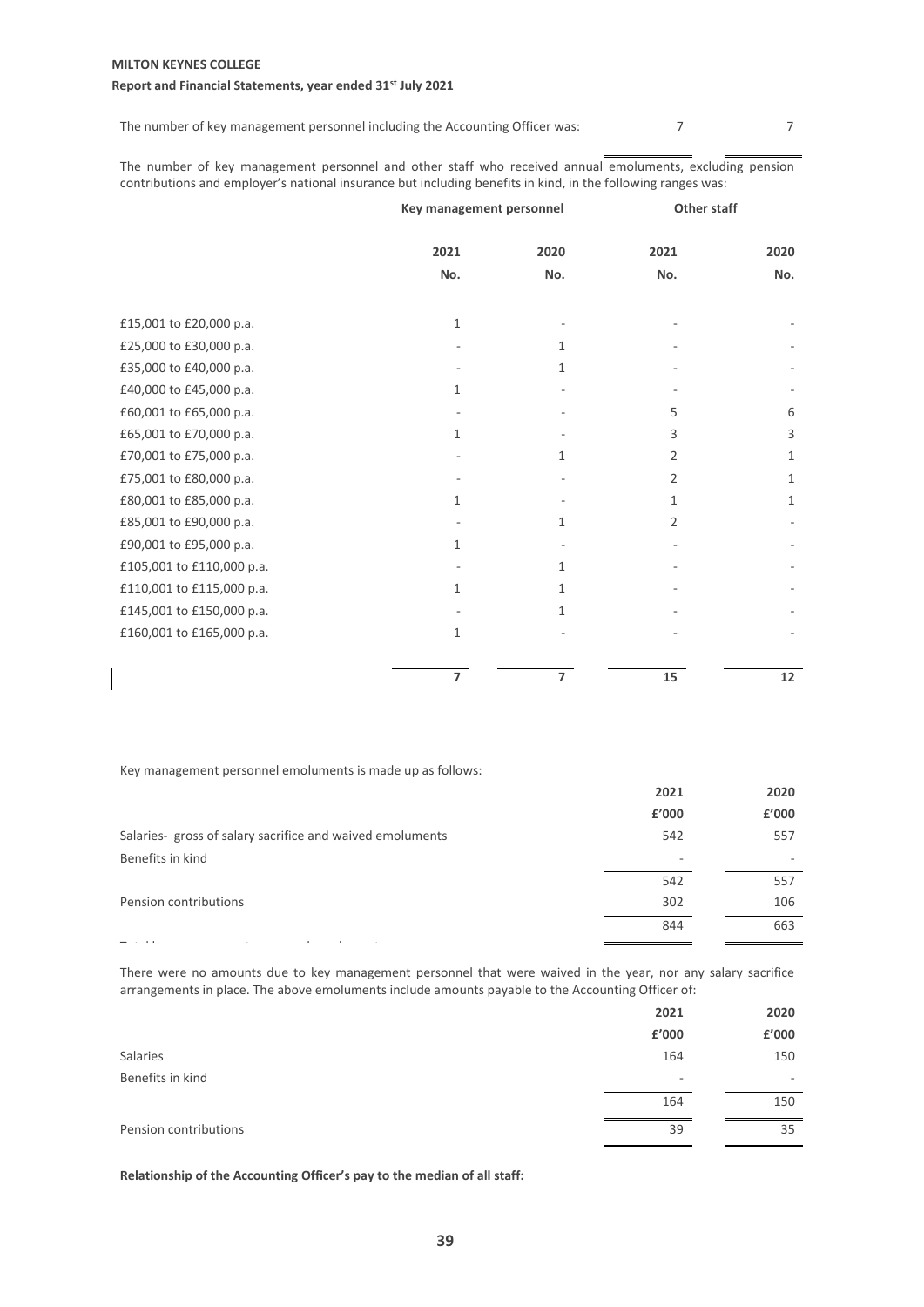# **MILTON KEYNES COLLEGE Report and Financial Statements, year ended 31st July 2021**

| Accounting Officer's basic salary as a multiple of the median of all staff       | 6.0 | 5.7 |
|----------------------------------------------------------------------------------|-----|-----|
| Accounting Officer's total remuneration as a multiple of the median of all staff | 6.3 | 6.0 |

#### **Compensation for loss of office paid to former key management personnel**

|                                                                              | 2021<br>£'000 | 2020<br>£'000 |
|------------------------------------------------------------------------------|---------------|---------------|
| Compensation paid to the former post-holder                                  | 35            |               |
| Estimated value of other benefits, including provisions for pension benefits | 132           |               |
|                                                                              | 167           |               |

The members of the Corporation other than the Accounting Officer and the Staff Member did not receive any payment from the institution other than the reimbursement of travel and subsistence expenses incurred in the course of their duties.

#### **8 Other operating expenses**

|                                       | 2021   | 2021    | 2020   | 2020    |
|---------------------------------------|--------|---------|--------|---------|
|                                       | Group  | College | Group  | College |
|                                       | £'000  | £'000   | £'000  | £'000   |
| Teaching costs                        | 3,967  | 3,943   | 5,026  | 5,026   |
| Non-teaching costs                    | 5,387  | 5,359   | 4,294  | 4,294   |
| Premises costs                        | 2,147  | 2,142   | 2,623  | 2,623   |
|                                       |        |         |        |         |
| <b>Total</b>                          | 11,501 | 11,444  | 11,943 | 11,943  |
| Other operating expenses include:     | 2021   | 2021    | 2020   | 2020    |
|                                       | £'000  | £'000   | £'000  | £'000   |
| Auditors' remuneration:               |        |         |        |         |
| Financial statements audit            | 34     | 31      | 39     | 39      |
| Internal audit                        | 31     | 31      | 40     | 40      |
| Hire of assets under operating leases | 765    | 765     | 267    | 267     |

#### **9 Interest and other finance costs – Group and College**

|                                                     | 2021  | 2020  |
|-----------------------------------------------------|-------|-------|
|                                                     | £'000 | £'000 |
| On bank loans, overdrafts and other loans           |       | 18    |
| Net interest on defined pension liability (note 20) | 618   | 576   |
| Total                                               | 625   | 594   |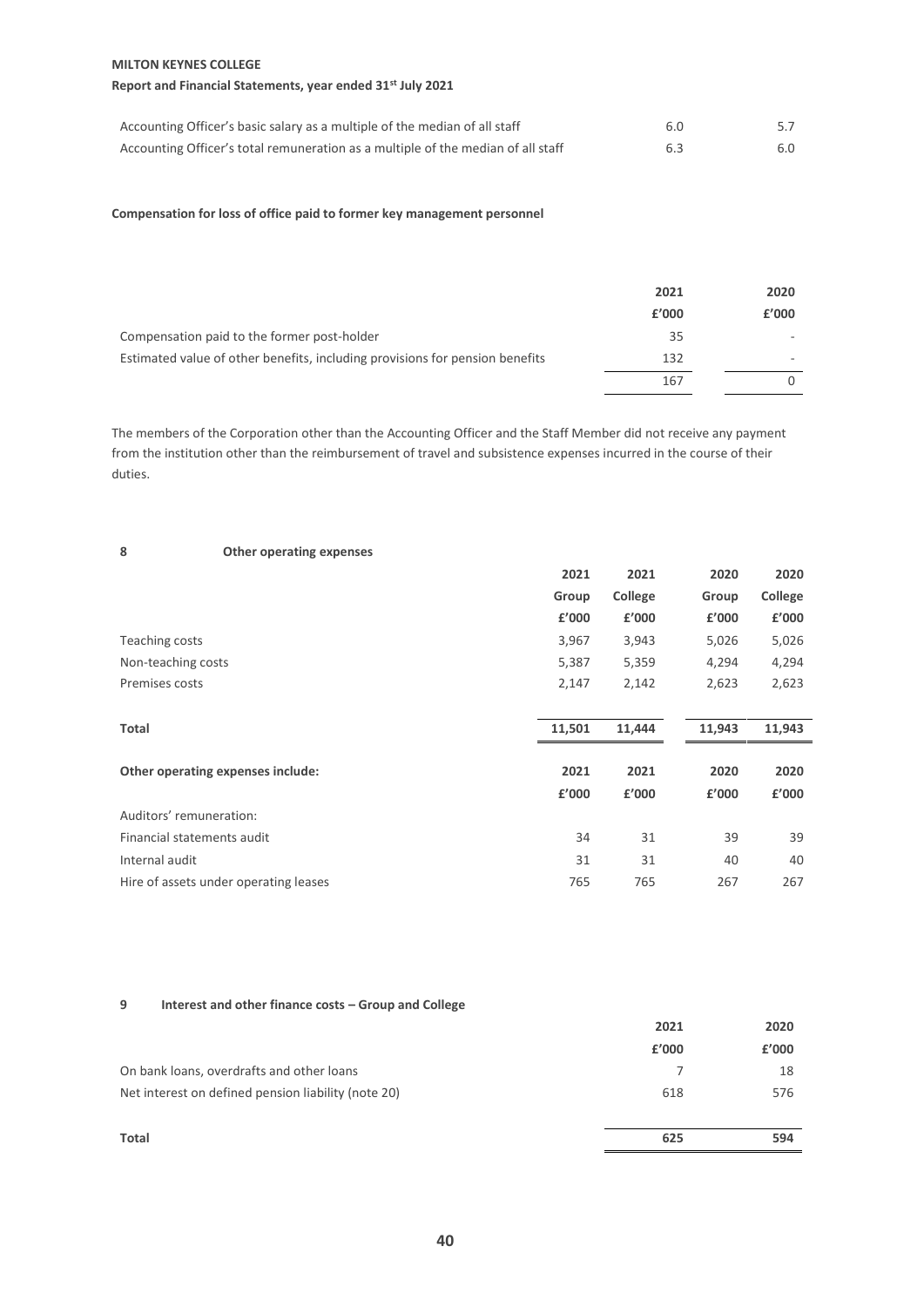# **MILTON KEYNES COLLEGE Report and Financial Statements, year ended 31st July 2021**

#### **10 Taxation**

The members do not believe that the College was liable for any corporation tax arising out of its activities during either year.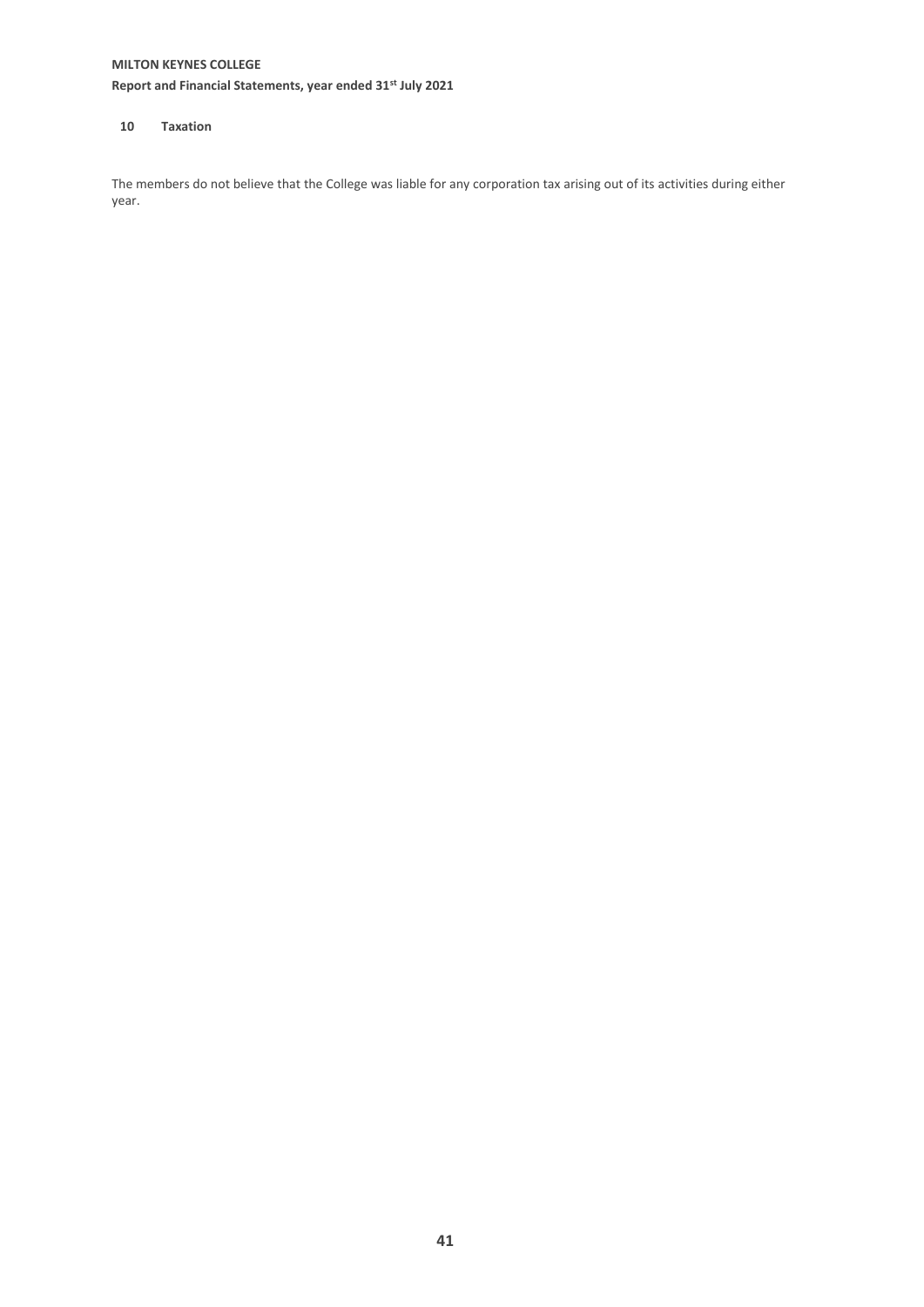**Report and Financial Statements, year ended 31st July 2021**

#### **11 Tangible fixed assets (Group and college)**

|                                |          | Land and buildings | Equipment | <b>Computers</b> | Assets in the<br>course of<br>construction | <b>Total</b> |
|--------------------------------|----------|--------------------|-----------|------------------|--------------------------------------------|--------------|
|                                | Freehold | Long<br>leasehold  |           |                  |                                            |              |
|                                | £'000    | £'000              | £'000     | £'000            | £'000                                      | £'000        |
| Cost or valuation              |          |                    |           |                  |                                            |              |
| At 1 August 2020               | 45,732   | 2,969              | 3,887     | 4,217            | 1,029                                      | 57,834       |
| Additions                      | 740      |                    | 313       | 591              | 1,231                                      | 2,875        |
| At 31 July 2021                | 46,472   | 2,969              | 4,200     | 4,808            | 2,260                                      | 60,709       |
| <b>Depreciation</b>            |          |                    |           |                  |                                            |              |
| At 1 August 2020               | 16,867   | 2,969              | 2,760     | 3,552            | -                                          | 26,148       |
| Charge for the year            | 777      |                    | 209       | 382              | -                                          | 1,368        |
| At 31 July 2021                | 17,644   | 2,969              | 2,969     | 3,934            | $\qquad \qquad \blacksquare$               | 27,516       |
| Net book value at 31 July 2021 | 28,828   |                    | 1,231     | 874              | 2,260                                      | 33,193       |
| Net book value at 31 July 2020 | 28,865   |                    | 1,127     | 665              | 1,029                                      | 31,686       |

Land and buildings inherited from the Local Education Authority were valued in 1995 at depreciated replacement value by a firm of independent chartered surveyors. Other tangible fixed assets inherited from the Local Education Authority at incorporation have been valued by the College on a depreciated replacement cost basis with the assistance of independent professional advice.

#### **12 Non-current investments**

|                                     | College | College |
|-------------------------------------|---------|---------|
|                                     | 2021    | 2020    |
|                                     |         |         |
| Investments in subsidiary companies | 4       | 4       |
| Total                               | 4       |         |
|                                     |         |         |

The Group's subsidiary undertakings are as follows:

The Group owns 100 per cent of the issued ordinary £1 shares of Prison Education Training Services (MK) Limited and Milton Keynes Manpower Forum Limited, both companies being incorporated in England and Wales, and dormant throughout the period.

The Group also owns 100 per cent of the issued ordinary £1 shares of The Code Makers Academy Limited, a company incorporated in England and Wales. The principal business activity of The Code Makers Academy Limited is carrying out training of students in Higher Education. During the accounting period it made a loss of £202k.

The Group owns 100 per cent of the issued ordinary £1 shares of MKC Commercial Limited. The principal activity of MKC Commercial Limited is the provision of staff to Milton Keynes College Group. During the accounting period it achieved a breakeven position.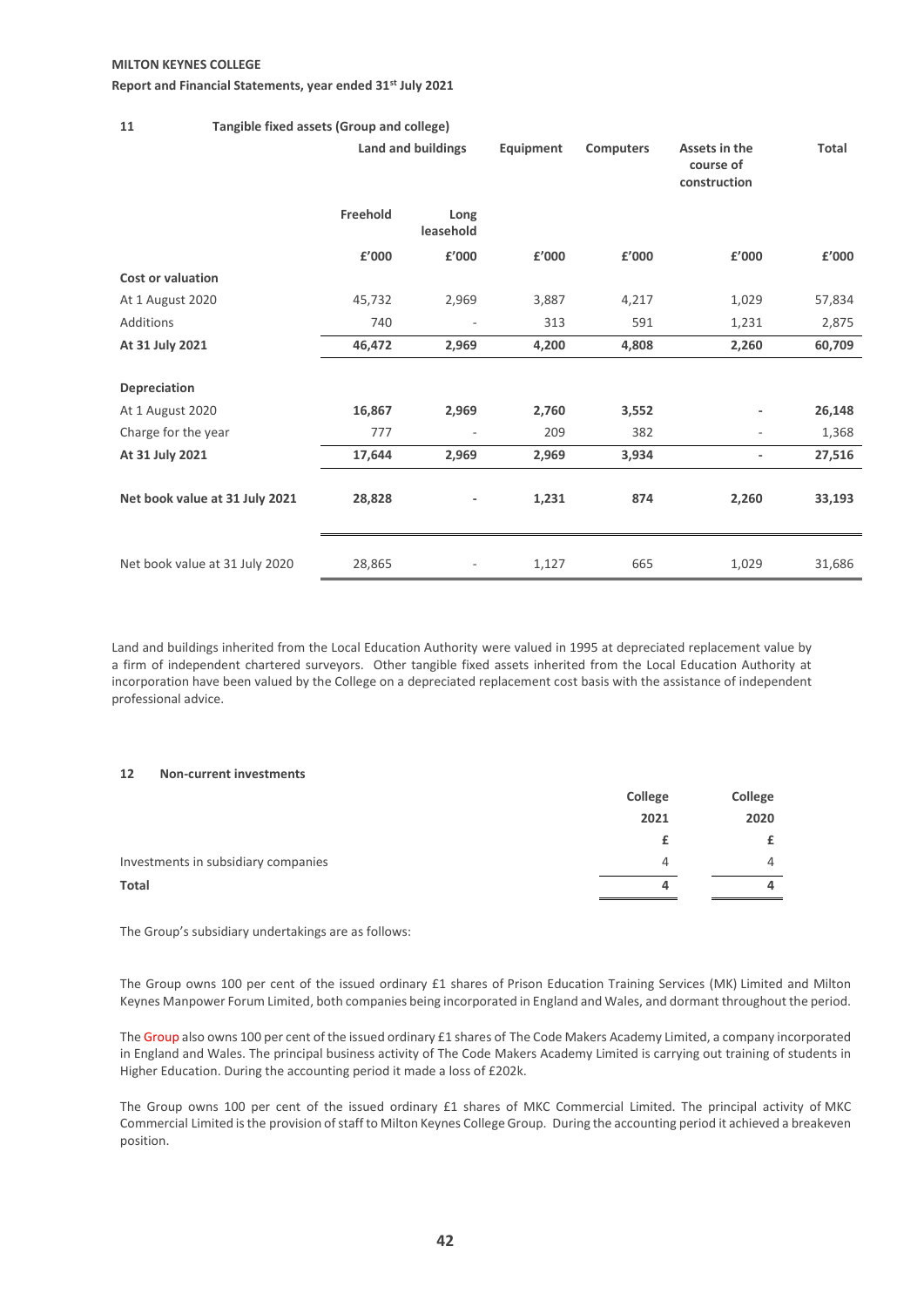#### **13 Trade and other receivables**

|                                      | Group | College | Group | College |
|--------------------------------------|-------|---------|-------|---------|
|                                      | 2021  | 2021    | 2020  | 2020    |
|                                      | £'000 | £'000   | £'000 | £'000   |
| Amounts falling due within one year: |       |         |       |         |
| Trade receivables                    | 177   | 177     | 209   | 209     |
| Amounts owed by group undertakings:  |       |         |       |         |
| Subsidiary undertakings              | -     | 244     |       | 42      |
| Prepayments and accrued income       | 2,239 | 2,239   | 2.149 | 2,149   |
| <b>Total</b>                         | 2,416 | 2,660   | 2,358 | 2,400   |

#### **14 Creditors: amounts falling due within one year**

|                                             | Group | College | Group | College |
|---------------------------------------------|-------|---------|-------|---------|
|                                             | 2021  | 2021    | 2020  | 2020    |
|                                             | £'000 | £'000   | £'000 | £'000   |
| Bank loans and overdrafts                   | 175   | 175     | 350   | 350     |
| Trade payables                              | 691   | 691     | 1,154 | 1,154   |
| Other taxation and social security          | 597   | 597     | 558   | 558     |
| Accruals and deferred income                | 5,750 | 5,810   | 5,346 | 5,346   |
| Deferred income - government capital grants | 173   | 173     | 185   | 185     |
| Deferred income - government revenue grants | 1,864 | 1,864   | 1,065 | 1,065   |
|                                             |       |         |       |         |
| Total                                       | 9,310 | 9,310   | 8,658 | 8,658   |

# **15 Creditors: amounts falling due after one year**

|                                             | Group                    | College                  | Group | College |
|---------------------------------------------|--------------------------|--------------------------|-------|---------|
|                                             | 2021                     | 2021                     | 2020  | 2020    |
|                                             | £'000                    | £'000                    | £'000 | £'000   |
| Bank                                        | $\overline{\phantom{a}}$ | $\overline{\phantom{a}}$ | 175   | 175     |
| Deferred income - government capital grants | 4,911                    | 4,911                    | 3,937 | 3,937   |
| Total                                       | 4,911                    | 4,911                    | 4,112 | 4,112   |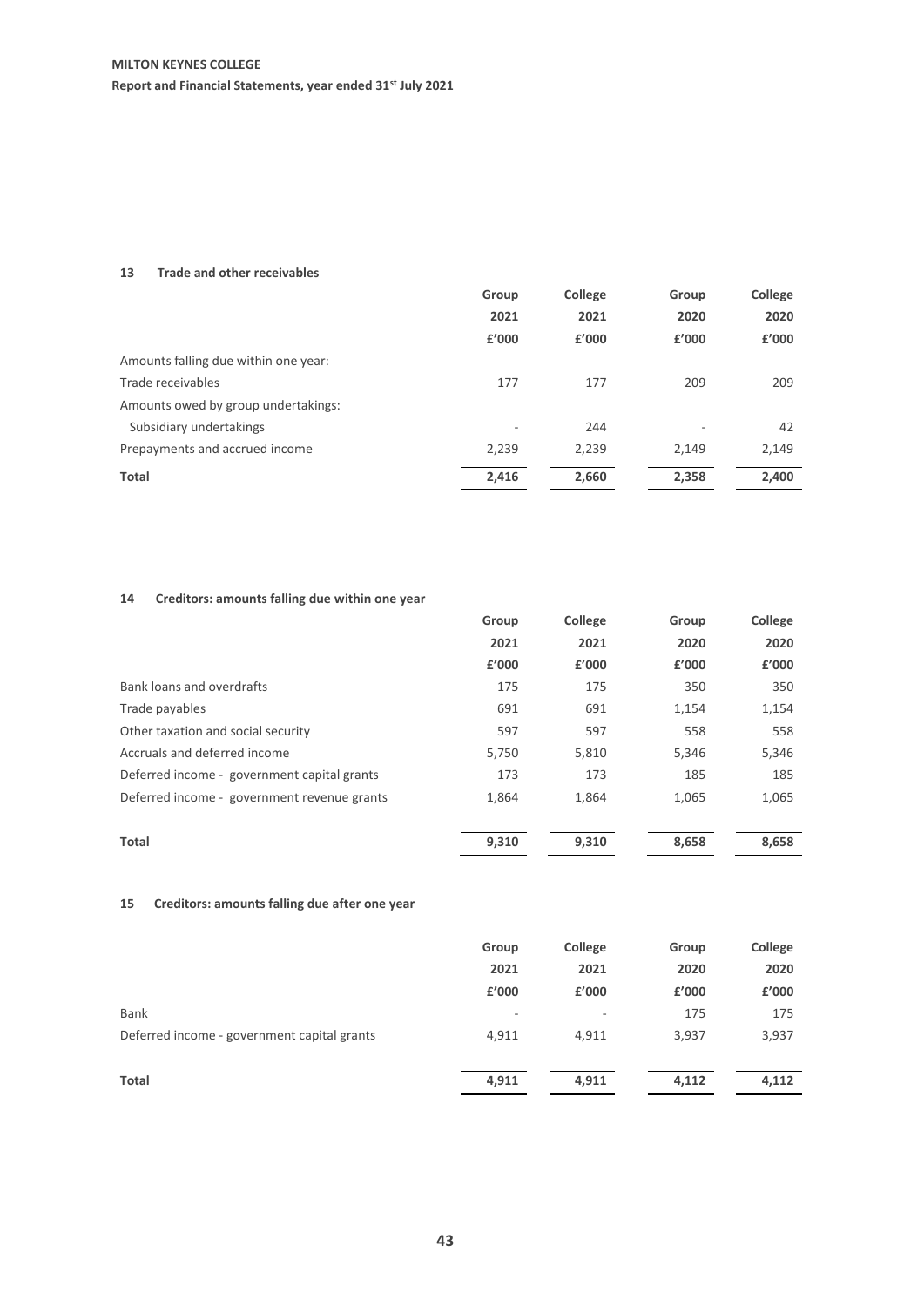#### **16 Maturity of debt**

#### **Bank loans and overdrafts**

Bank loans and overdrafts are repayable as follows:

|                           | College | College |
|---------------------------|---------|---------|
|                           | 2021    | 2020    |
|                           | £'000   | £'000   |
| In one year or less       | 175     | 350     |
| Between one and two years | ۰       | 175     |
| Total                     | 175     | 525     |

Interest is payable on bank loans at 1.65% over LIBOR and they are repayable by instalments falling due between 1 August 2015 and 31 July 2022.

#### **17 Cash and cash equivalents**

|                           | At 1 August<br>2020 | <b>Cash flows</b> | Other<br>changes | At 31 July<br>2021 |
|---------------------------|---------------------|-------------------|------------------|--------------------|
|                           | £'000               | £'000             | £'000            | £'000              |
| Cash and cash equivalents | 4,418               | 1,180             | -                | 5,598              |
| Total                     | 4,418               | 1,180             | ٠                | 5,598              |

#### **18 Capital and other commitments**

There were capital commitments of £239,958 as at 31 July 2021 (2020; £714,911).

#### **19 Lease obligations**

At 31 July the College had minimum lease payments under non-cancellable operating leases as follows:

|                                                   | <b>Group and College</b> |       |
|---------------------------------------------------|--------------------------|-------|
|                                                   | 2021                     | 2020  |
|                                                   | £'000                    | £'000 |
| Future minimum lease payments due                 |                          |       |
|                                                   |                          |       |
| Not later than one year                           | 765                      | 267   |
| Later than one year and not later than five years | 741                      | 519   |
| Total lease payments due                          | 1,506                    | 786   |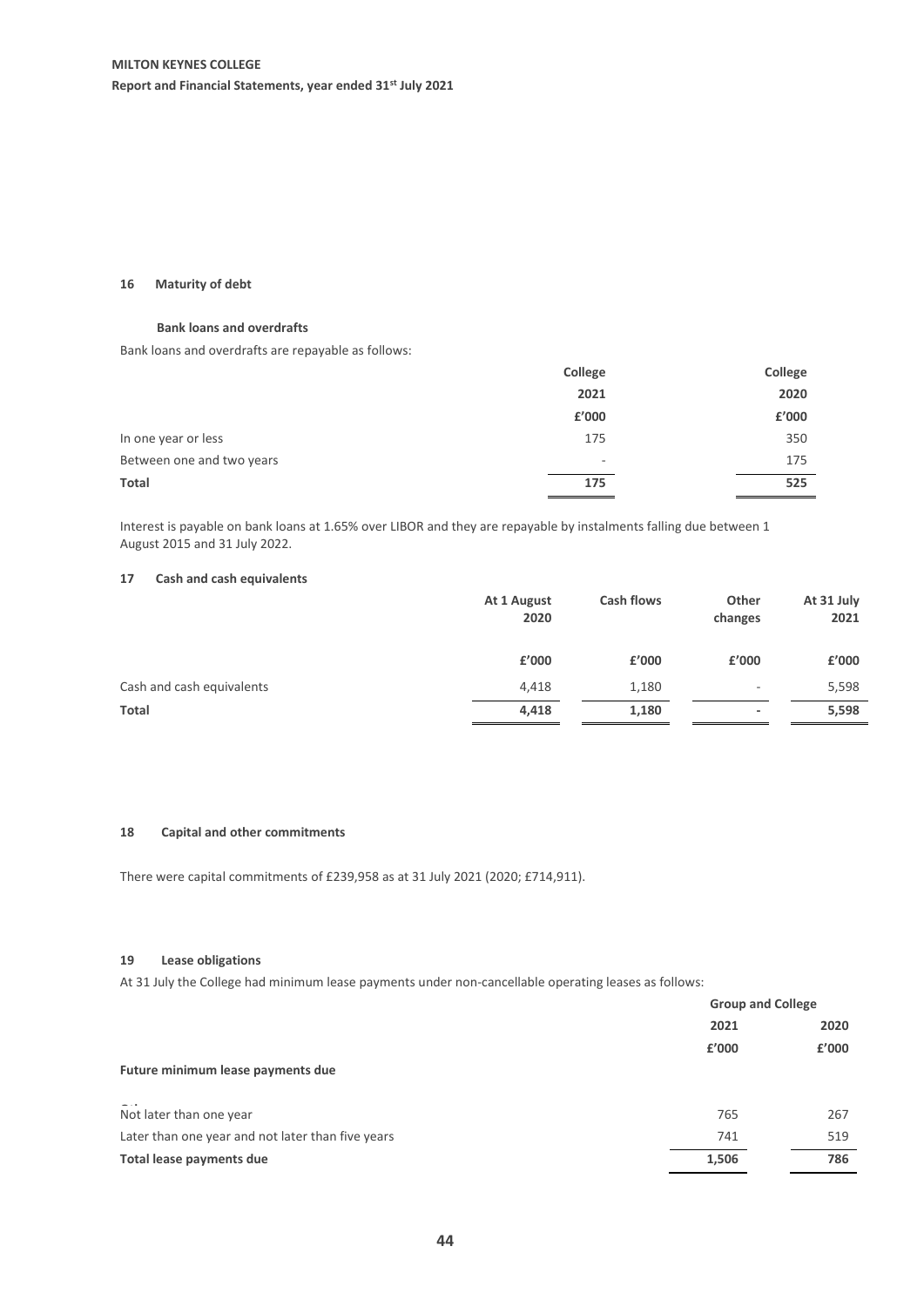**MILTON KEYNES COLLEGE Report and Financial Statements, year ended 31st July 2021**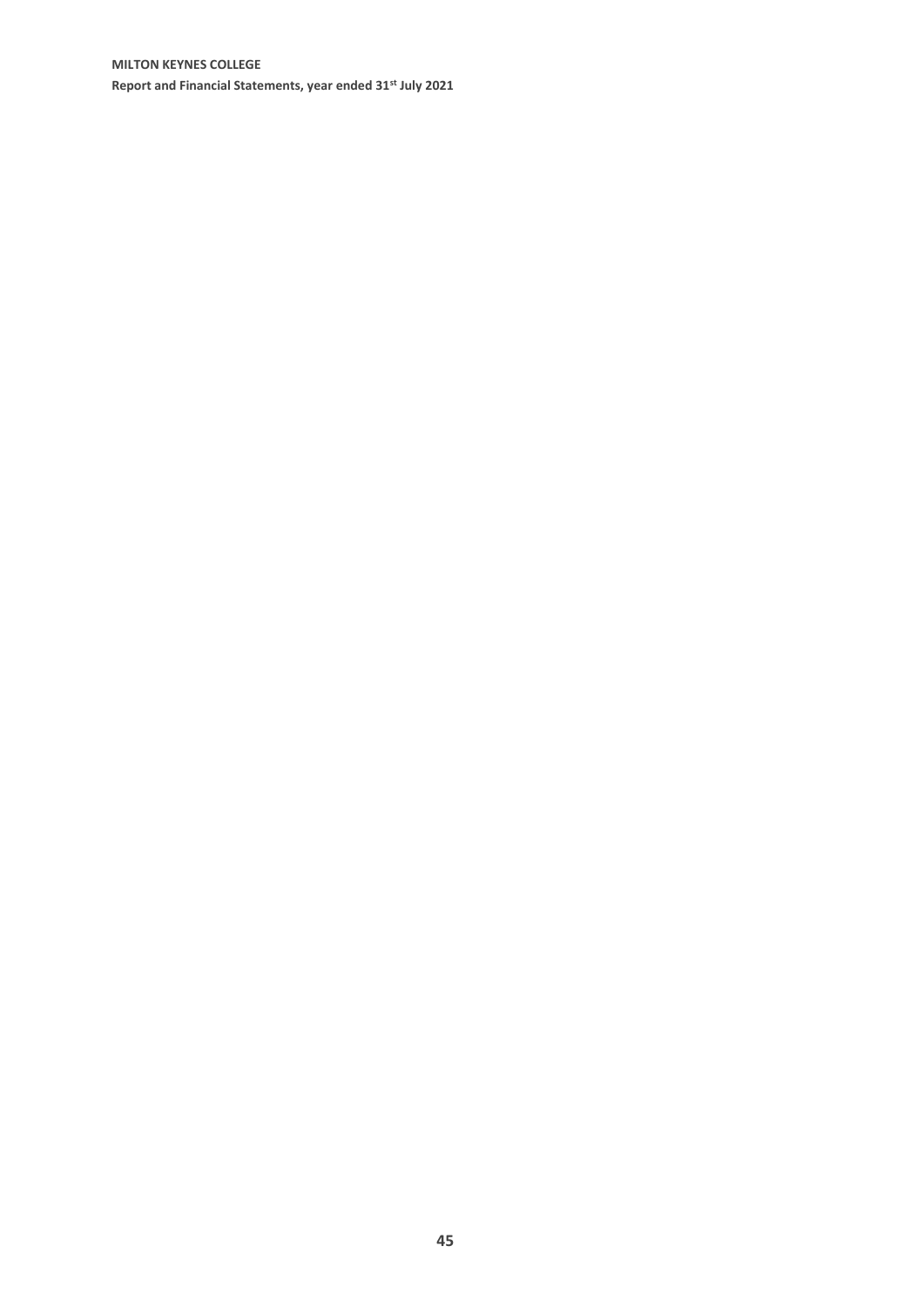#### **Report and Financial Statements, year ended 31st July 2021**

#### **20 Defined benefit obligations**

The College's employees belong to two principal post-employment benefit plans: the Teachers' Pension Scheme England and Wales (TPS) for academic and related staff; and the Buckinghamshire Local Government Pension Scheme (LGPS) for nonteaching staff, which is managed by Barnett Waddingham**.** Both are multi-employer defined-benefit plans.

The pension costs are assessed in accordance with the advice of independent qualified actuaries. The latest formal actuarial valuation of the TPS was 31 March 2016 and of the LGPS 31 March 2019.

| Total pension cost for the year                       |       | 2021<br>£000 |       | 2020<br>£000 |
|-------------------------------------------------------|-------|--------------|-------|--------------|
| Teachers' Pension Scheme: contributions paid          |       | 3,108        |       | 2,917        |
| Local Government Pension Scheme:                      |       |              |       |              |
| Contributions paid (including pension strain)         | 1,755 |              | 1,665 |              |
| FRS 102 (28) charge                                   | 4,674 |              | 2,186 |              |
| Charge to the Statement of Comprehensive Income       |       | 6,429        |       | 3,851        |
| <b>Total Pension Cost for Year within staff costs</b> |       | 9,537        |       | 6,768        |

#### **Teachers' Pension Scheme**

The Teachers' Pension Scheme (TPS) is a statutory, contributory, defined benefit scheme, governed by the Teachers' Pension Scheme Regulations 2014. These regulations apply to teachers in schools, colleges and other educational establishments. Membership is automatic for teachers and lecturers at eligible institutions. Teachers and lecturers are able to opt out of the TPS.

The TPS is an unfunded scheme and members contribute on a 'pay as you go' basis – these contributions, along with those made by employers, are credited to the Exchequer under arrangements governed by the above Act. Retirement and other pension benefits are paid by public funds provided by Parliament.

Under the definitions set out in FRS 102 (28.11), the TPS is a multi-employer pension plan. The College is unable to identify its share of the underlying assets and liabilities of the plan.

Accordingly, the College has taken advantage of the exemption in FRS 102 and has accounted for its contributions to the scheme as if it were a defined-contribution plan. The College has set out above the information available on the plan and the implications for the College in terms of the anticipated contribution rates.

The valuation of the TPS is carried out in line with regulations made under the Public Service Pension Act 2013. Valuations credit the teachers' pension account with a real rate of return assuming funds are invested in notional investments that produce that real rate of return.

The latest actuarial review of the TPS was carried out as at 31 March 2016. The valuation report was published by the Department for Education (the Department) in April 2019. The valuation reported total scheme liabilities (pensions currently in payment and the estimated cost of future benefits) for service to the effective date of £218 billion, and notional assets (estimated future contributions together with the notional investments held at the valuation date) of £198 billion giving a notional past service deficit of £22 billion.

As a result of the valuation, new employer contribution rates were set at 23.68% of pensionable pay from September 2019 onwards (compared to 16.48% during 2018/9. DfE has agreed to pay a teacher pension employer contribution grant to cover the additional costs during the 2019-20 academic year. A full copy of the valuation report and supporting documentation can be found on the Teachers' Pension Scheme website.

The pension costs paid to TPS in the year amounted to £3,107,000 (2020: £2,911,000).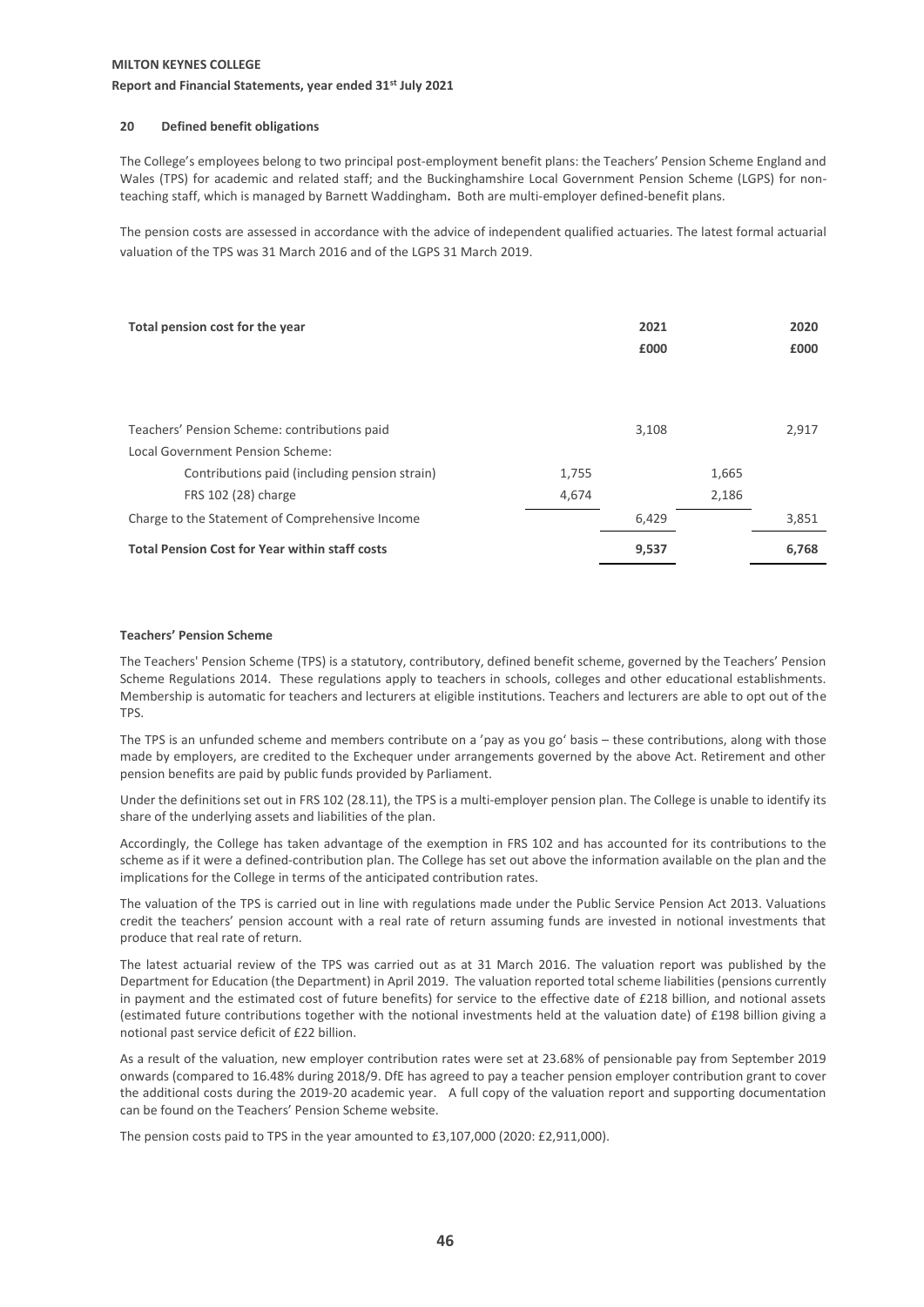#### **Report and Financial Statements, year ended 31st July 2021**

#### **Local Government Pension Scheme**

The LGPS is a funded defined-benefit plan, with the assets held in separate funds administered by Buckinghamshire Local Authority. The total contributions made for the year ended 31 July 2021 were £2,272,090, of which employer's contributions totalled £1,659,395 and employees' contributions totalled £612,695 The agreed contribution rates for future years are 17.5% for employers and range from 5.5% to 12.5% for employees, depending on salary.

#### **Principal Actuarial Assumptions**

The following information is based upon a full actuarial valuation of the fund at 31 March 2019 updated to 31 July 2020 by a qualified independent actuary.

|                                      |       | At 31 July 2021 At 31 July 2020 |
|--------------------------------------|-------|---------------------------------|
| Rate of increase in salaries         | 2.00% | 2.00%                           |
| Future pensions increases            | 2.80% | 2.20%                           |
| Discount rate for scheme liabilities | 1.60% | 1.40%                           |

The current mortality assumptions include sufficient allowance for future improvements in mortality rates. The assumed life expectations on retirement age 65 are:

|                                                                         | At 31 July 2021         | At 31 July 2020 |
|-------------------------------------------------------------------------|-------------------------|-----------------|
|                                                                         | Years                   | Years           |
| Retiring today                                                          |                         |                 |
| Males                                                                   | 21.6                    | 21.5            |
| Females                                                                 | 24.9                    | 24.8            |
| Retiring in 20 years                                                    |                         |                 |
| Males                                                                   | 23.8                    | 23.7            |
| Females                                                                 | 27.2                    | 27.1            |
|                                                                         | 2021                    | 2020            |
|                                                                         | $\pmb{\mathsf{E}}'$ 000 | £'000           |
| Fair value of plan assets                                               | 51,442                  | 42,646          |
| Present value of plan liabilities                                       | (99, 951)               | (85, 471)       |
| <b>Net pensions liability</b>                                           | (48, 509)               | (42, 825)       |
|                                                                         | 2021                    | 2020            |
|                                                                         | £'000                   | £'000           |
| Amounts included in staff costs                                         |                         |                 |
| Current service cost                                                    | 5,323                   | 4,089           |
| Past service cost                                                       |                         |                 |
| Total                                                                   | 5,323                   | 4,089           |
| Net interest cost                                                       | 618                     | 576             |
|                                                                         | 618                     | 576             |
| Amount recognised in Other Comprehensive Income                         |                         |                 |
| Return on pension plan assets                                           | 6,268                   | 1,589           |
| Experience gains arising on defined benefit obligations                 | 1,793                   | 1,466           |
| Changes in assumptions underlying the present value of plan liabilities | (8, 453)                | (12, 325)       |
| Other actuarial gains on assets                                         |                         | (981)           |
| Amount recognised in Other Comprehensive Income                         | (392)                   | (10, 251)       |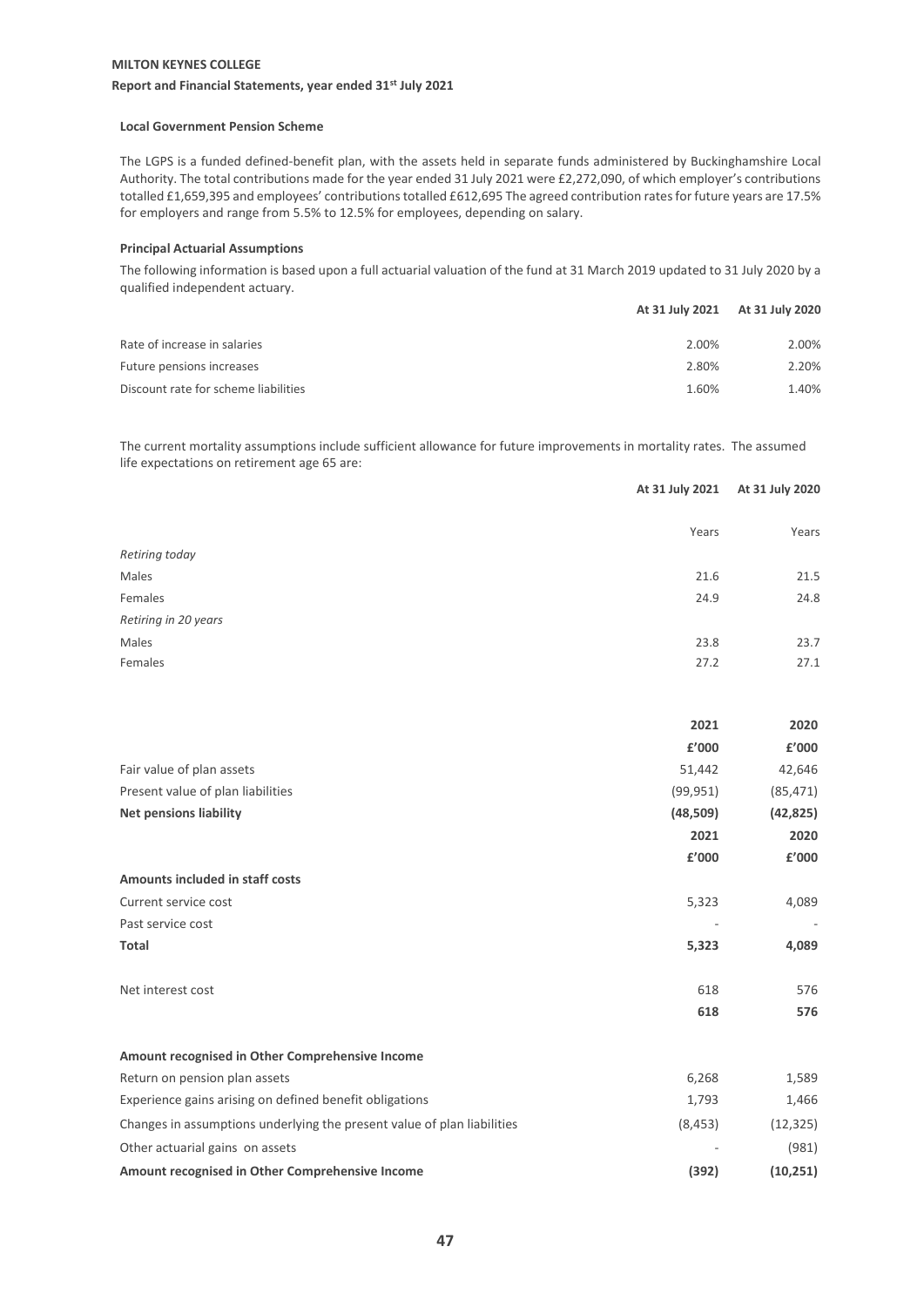|                                                       | 2021      | 2020      |
|-------------------------------------------------------|-----------|-----------|
|                                                       | £'000     | £'000     |
| Net defined benefit (liability) in scheme at 1 August | (42, 825) | (29, 812) |
| Movement in year:                                     |           |           |
| Current service cost                                  | (5, 323)  | (4,089)   |
| <b>Employer contributions</b>                         | 1,926     | 1,665     |
| Administration costs                                  | (36)      | (35)      |
| Net interest on the defined (liability)/asset         | (618)     | (576)     |
| Actuarial gain or loss                                | (392)     | (10, 251) |
| Capitalised gain on settlement                        | (1,241)   | 273       |
| Net defined benefit (liability) at 31 July            | (48, 509) | (42, 825) |

|                                                 | 2021     | 2020     |
|-------------------------------------------------|----------|----------|
|                                                 | £'000    | £'000    |
|                                                 |          |          |
| Defined benefit obligations at start of period  | 85,471   | 68,652   |
| Current service cost                            | 5,323    | 4,089    |
| Interest cost                                   | 1,243    | 1,432    |
| Contributions by Scheme participants            | 613      | 620      |
| Experience gains on defined benefit obligations | (1,793)  | (1, 466) |
| Changes in financial assumptions                | 8,453    | 12,484   |
| Estimated benefits paid                         | (1, 148) | (1, 127) |
| <b>Past Service Costs</b>                       | 403      |          |
| Change in demographic assumptions               |          | (159)    |
| Liability assumed on settlements                | 1,386    | 946      |
| Defined benefit obligations at end of period    | 99,951   | 85,471   |

| 2021     | 2020    |
|----------|---------|
| £'000    | £'000   |
| 42,646   | 38,840  |
| 625      | 856     |
| 6,268    | 1,589   |
| 1,926    | 1,665   |
| 613      | 620     |
| (36)     | (35)    |
| 548      | 1,219   |
| (1, 148) | (1,217) |
|          | (981)   |
| 51,442   | 42,646  |
|          |         |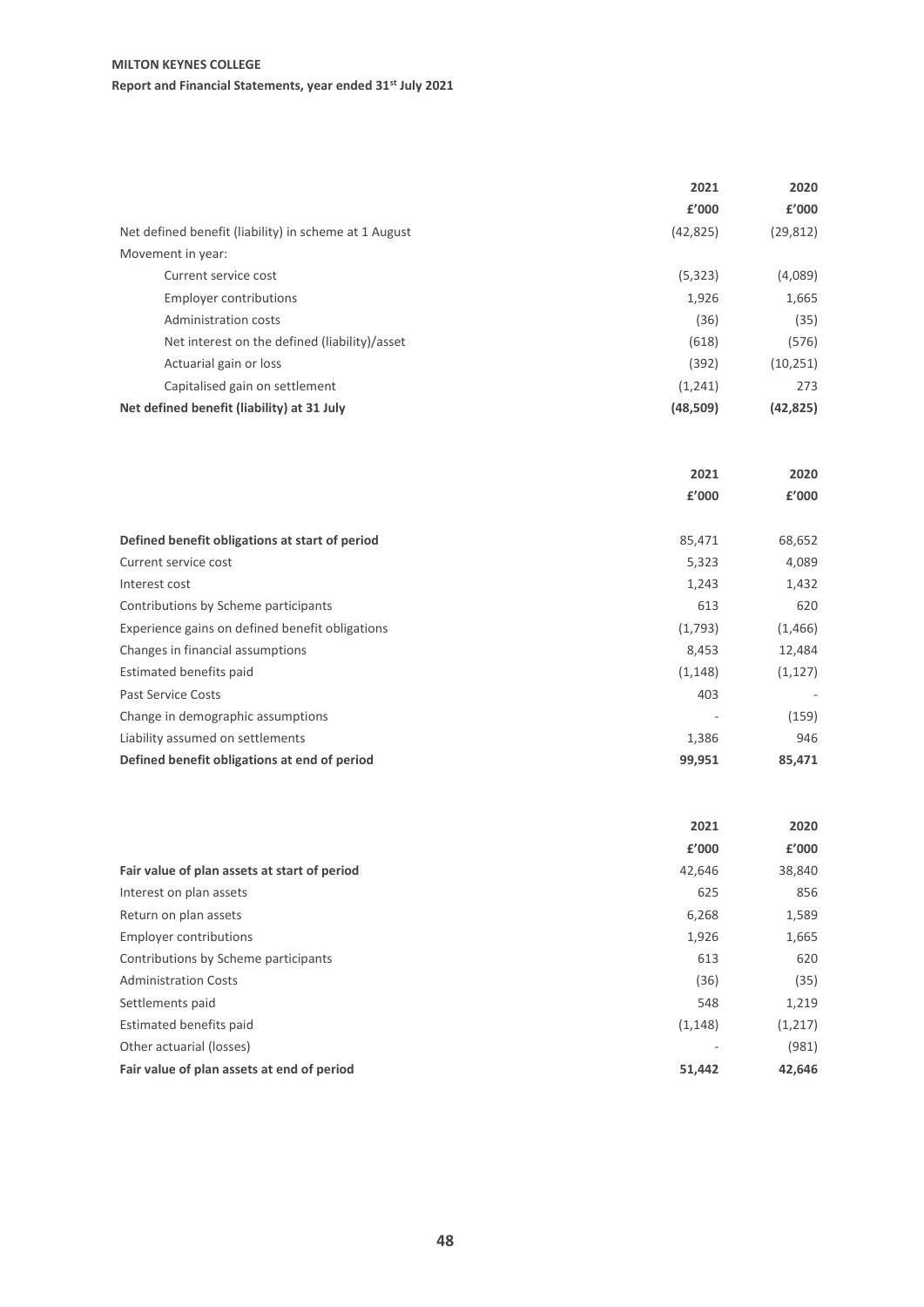#### **Report and Financial Statements, year ended 31st July 2021**

#### **21 Related Party Transaction**

Due to the nature of the College's operations and the composition of the Board of Governors (being drawn from local public and private sector organisations) it is inevitable that transactions will take place with organisations in which a member of the Board of Governors may have an interest. All transactions involving organisations in which a member of the Board of Governors may have an interest are conducted at arm's length and in accordance with the College's financial regulations and normal procurement procedures.

Rebecca Carrington is a Director of Arts1 which carried out work for the College this financial year to the value of £210,528 (2020: £7,756). There was a nil creditor balance as at the 31st July 2021.

Julie Mills is a Director of MK Business Leaders Partnership which carried out work for the College this financial year to the value of £1,800 (2020 £900). There was a nil creditor balance as at the 31st July 2021.

The total expenses paid to or on behalf of the Governors (excluding the CEO & Group Principal) during the year was £0 (2020: £194 - 1 Governor). This related to out of pocket expenses, evidenced by receipt. The actual cost was reimbursed.

#### **22 Amounts disbursed as agent**

|                                                      | 2021  | 2020  |
|------------------------------------------------------|-------|-------|
|                                                      | £'000 | £'000 |
| <b>Funding body Grants</b>                           |       |       |
| 16-18 bursary grants                                 | 316   | 238   |
| Interest earned                                      | ۰     | 3     |
|                                                      | 316   | 241   |
| Disbursed to students                                | (282) | (229) |
| Administration costs                                 | (17)  | (17)  |
|                                                      |       |       |
| Balance unspent as at 31 July, included in creditors | 17    | (5)   |

Funding body grants are available solely for students. In the majority of instances, the College only acts as a paying agent. In these circumstances, the grants and related disbursements are therefore excluded from the Statement of Comprehensive Income.

#### **23 Access and participation expenditure**

|                                            | 2021<br>£'000 |
|--------------------------------------------|---------------|
| Access investment                          | 290           |
| Financial support provided to students     | 27            |
| Total access and participation expenditure | 317           |

A copy of the College's Access and Participation plan is available at [https://www.officeforstudents.org.uk/advice-and](https://www.officeforstudents.org.uk/advice-and-guidance/the-register/search-for-access-and-participation-plans/#/AccessPlans/accessplans/10004375)[guidance/the-register/search-for-access-and-participation-plans/#/AccessPlans/accessplans/10004375](https://www.officeforstudents.org.uk/advice-and-guidance/the-register/search-for-access-and-participation-plans/#/AccessPlans/accessplans/10004375)